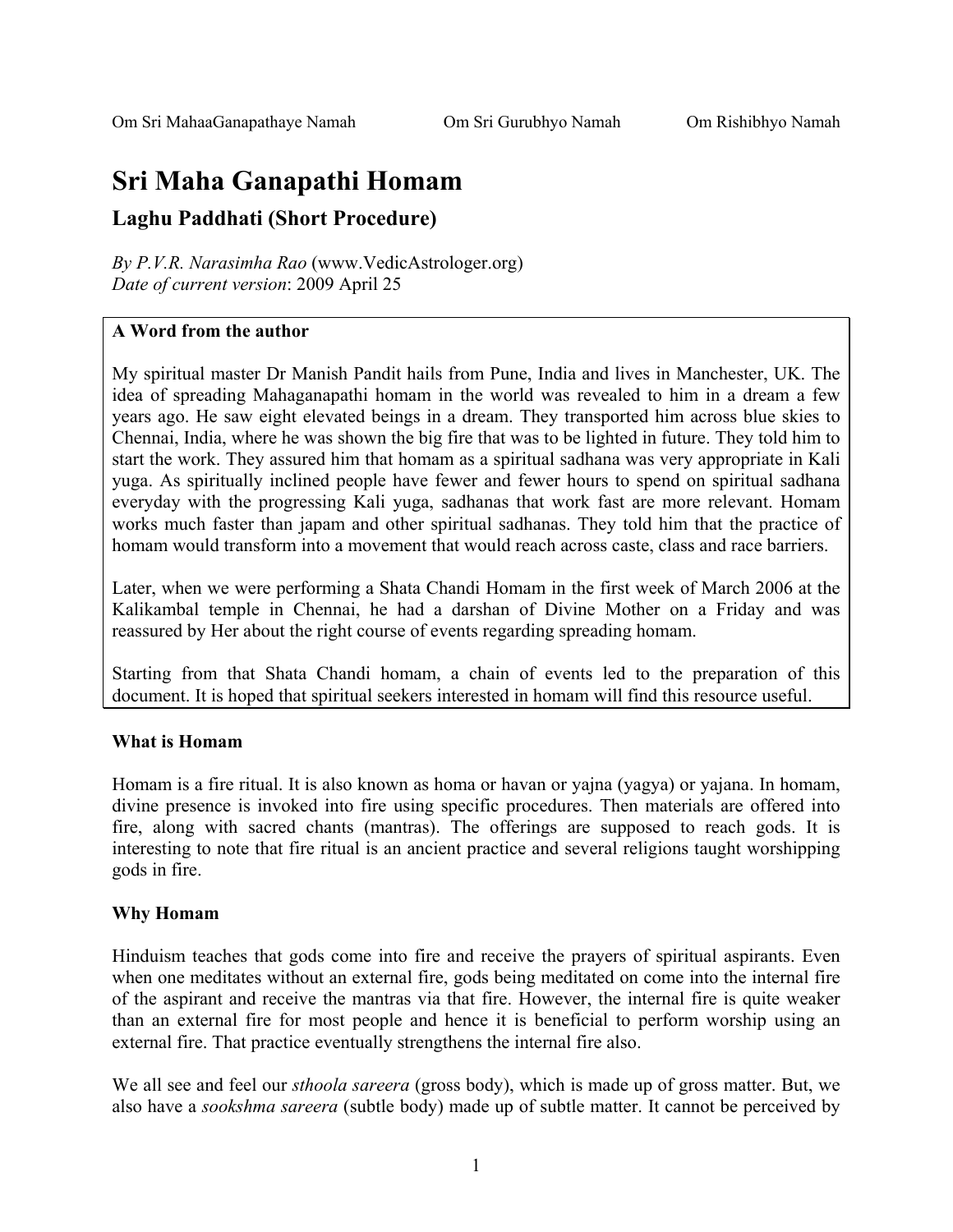the senses attached to the gross body (eyes, ears, nose *etc*). It contains thousands of *naadis*, which are essentially subtle channels of energy flow. A fire called *bhootaagni* (existential fire) burns in this subtle body. It is the subtle basis of one's entire existence. It manifests in the gross body in the form of various fires. Examples are the "fire" in the stomach that helps one digest the food eaten and the "fire" in the brain that helps one digest and understand various sense experiences.

This *bhootaagni* is vital to one's existence. In most people, it is quite weak. Due to impurities and obstructions in the *naadis* of the subtle body, this fire cannot burn strongly to energize the entire existence. When it burns low, the divine presence that can enter it is quite limited in magnitude.

If one overcomes the internal weaknesses such as desire, anger, greed, false prestige, wantonness and jealousy, develops compassion, one-pointed devotion, detachment, and sheds one layer of ego and delusion after another, eventually the impurities in the *naadis* will be cleared and *bhootaagni* will burn strong. However, this is a very difficult and time-consuming process.

One can take advantage of an external fire in that regard. As the deity of homam enters the external fire on a regular basis, the nearby divine presence burns the impurities in the naadis, by burning various karmas (*actions* from the *past*, which will get corresponding *reactions* in the *future*) in the *kaarana sareera* (causal body). This eventually leads to the strengthening of *bhootaagni*.

After one performs homam for a long enough time, one's *naadis* are cleared of the obstructions and one's *bhootaagni* burns brightly. At that juncture, all *sadhanas* performed by one, including regular meditation, become much more effective. If bhootaagni can accommodate divine presence to a larger degree, the meditation becomes more effective.

The goal of all spiritual sadhana, whether one thinks in those terms or not, is actually to cleanse oneself of all the internal impurities. Various karmas from previous lives hang on to the kaarana sareera (causal body), making it heavy. These in turn manifest in the sookshma sareera (subtle body) as various impurities in various nadis (subtle energy channels) that block the free flow of energy. These in turn manifest in the sthoola sareera (gross body) as various problems of the body and mind. These also cause dense conditioning of one's mind to sink one's consciousness in an ocean of delusion. This conditioning of the consciousness due to previous karmas is also known as *maayaa*. When one is sunk in maayaa, one is beaten down by the six enemies – kaama (desire), krodha (anger), lobha (greed), moha (delusion), mada (wantonness) and maatsarya (jealosy). As one makes spiritual progress, one's karmas drop off the kaarana sareera, the impurities in the nadis are cleansed, one's mental conditioning becomes weaker and one can resist the internal enemies. All these are inter-related and happen simultaneously. When one burns all of one's major karmas, one becomes karmically very light. Nadis in the sookshma sareera are all clear and energy can freely flow anywhere. One is untouched by the internal enemies then. When one sees *all* as *god*, nothing can make one angry or jealous or deluded. When mental conditioning drops, nothing excites one and nothing saddens one. One stays in a state of bliss always. Despite the changing nature of the external work and appearance, one is in the same state internally.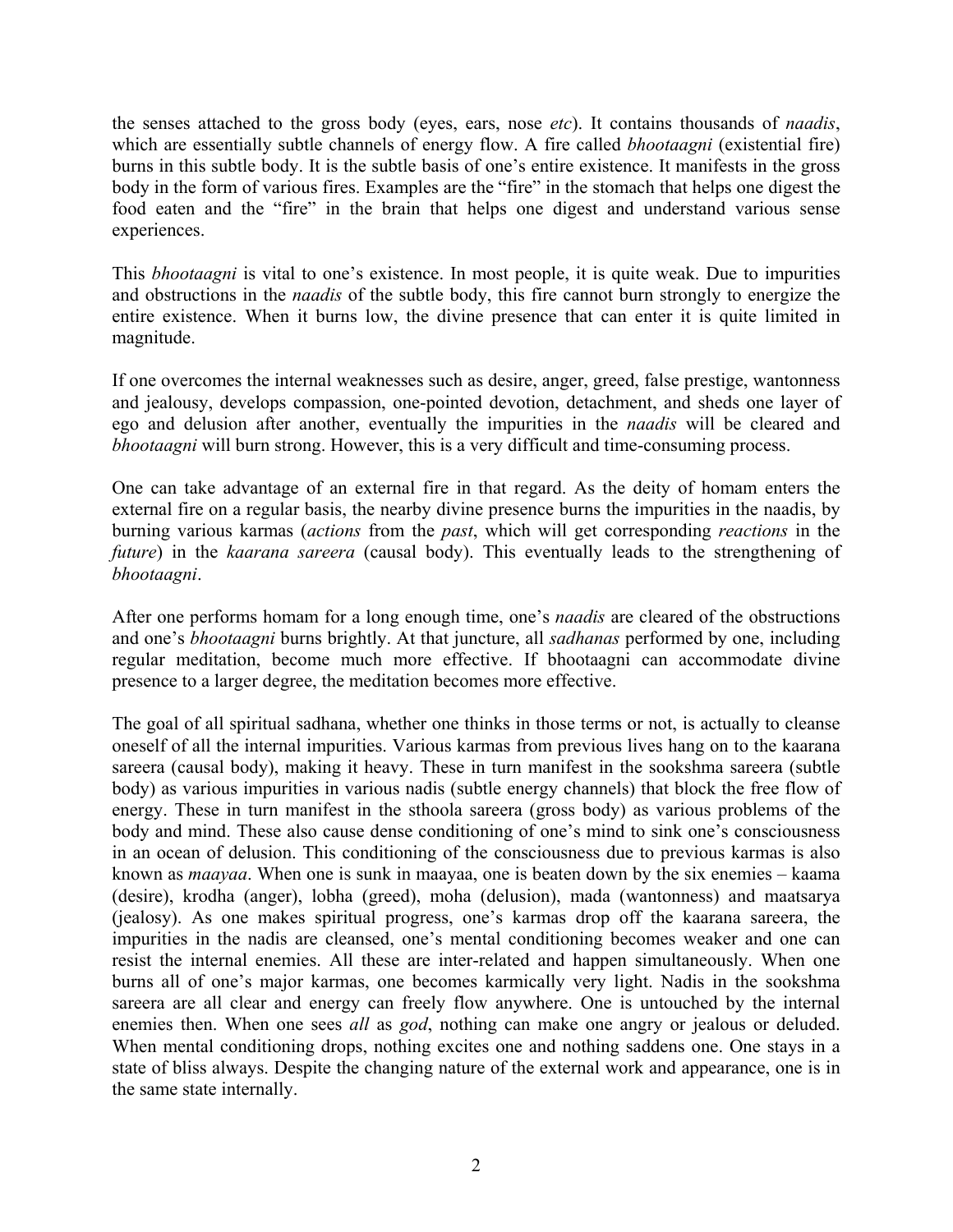The goal of all spiritual sadhana is to reach that state. Whether through jnaana (knowledge and wisdom) or through bhakti (devotion and surrender) or both, one has to burn the karmas and impurities blocking one from reaching that state. The goal of all sadhana is to let ego (the sense of "I-ness") go completely and merge (have yoga) with divinity. If a vacuum can be created within oneself, then divine presence can fill the vacuum. As long as one has egotism and various kinds of conditioning (vasanas) of mind, such a vacuum cannot be created. When all those cease and the mental conditioning is weakened, the mind become extremely calm and a vacuum is created within. Then divine presence fills one and the result is indescribable bliss.

Homam facilitates this process quickly by burning various karmas that are creating various layers of conditioning and obstructing spiritual progress.

A lot of Hindu rituals involve invoking divine presence in an idol or a water pot (kalasha) and offering worship to the idol/pot. Unfortunately, we are living in Kali yuga in which the elements of earth, water and air are not pure. If the idol has any impurities on account of the time when it was made, how it was made, the thoughts of the person who made it *etc*, the impurities heavily restrict how much divine presence the idol can accommodate.

The only elements that cannot be polluted are space/ether (aakaasa) and fire (agni). It is very difficult to do spiritual sadhana via the medium of space. So the best medium for sadhana is fire. One of the Sanskrit words for "fire" is "paavaka", which means "the one that purifies". Fire is by definition pure and purifies everything that it comes in touch with. The wood or coconut used to sustain fire may have impurities, but fire itself is very pure and accommodates a divine presence of the highest degree. For a ritual using the earth or water elements as the medium to be successful, the sadhaka must be quite pure and the sadhaka's bhootagni must be reasonably strong. On the other hand, a ritual using the fire element as the medium can be successful irrespective of the stature and purity of the sadhaka. For this reason, homam is the most apt sadhana for most spiritual aspitants in this yuga, especially as the Kali deepens. Unfortunately, many people have unfounded fears of making mistakes and being punished for them and hence do not take advantage of the fantastic practice of homam.

Apart from the personal benefits, there are universal benefits of homam. The offerings in the fire finally reach Sun, who feeds the entire earth. The gross material body of the burnt offerings reaches the gross material body of Sun. The subtle body of the burnt offerings reaches the subtle body of Sun. It is the subtle body of Sun that feeds the subtle bodies of all beings on earth. Thus, feeding it is very important for the smooth running of life on earth. As we enter the Ghora Kali (terrible age of strife and disorderliness) phase, adharma (un-righteous activities) will be on the rise in the world and as such the subtle body of Sun will become weaker. If more and more people perform homam and strengthen the subtle body of Sun, it will balance the adharma and keep the world away from a total collapse.

#### **Common Mis-conceptions**

(1) *Misconception*: Homam is very difficult to perform. It is for experts only.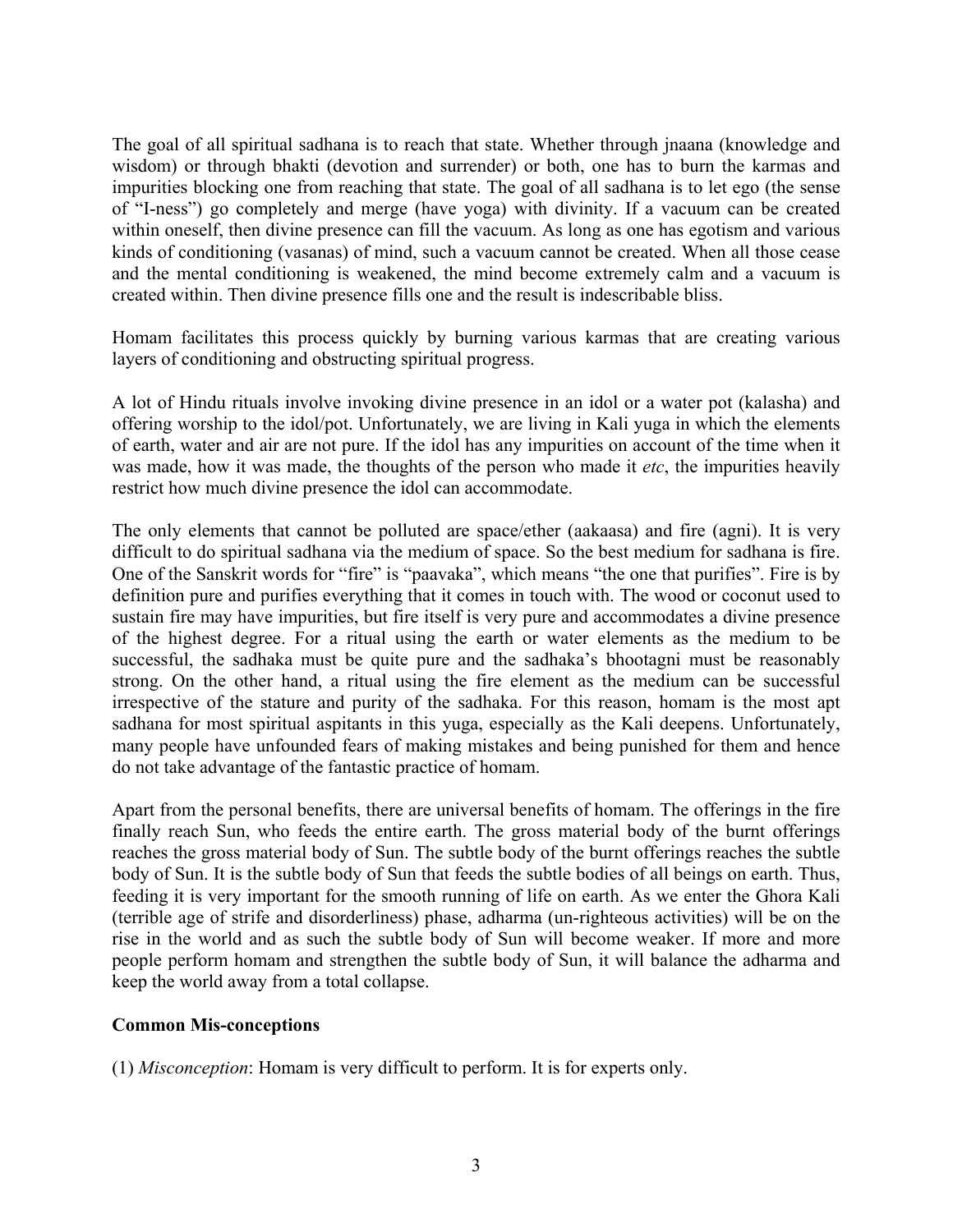*Comment*: Not really. Several people who did not know anything about how to do any kind of worship conducted homam by themselves by reading this document. It is a simple practice.

(2) *Misconception*: One must either do a "perfect" homam or not do any homam at all. A perfect homam takes a very long time.

*Comment*: Though one may eat a sumptuous meal on an important festival day, one does not necessarily get a lot of energy from it. One gets most of one's energy from the regular dal (lentils) and rice that one eats everyday.

Though there are complicated versions of homam, it is better to do a simple homam on a regular basis than to do a complicated version very rarely. A small half-hour or one-hour homam done on a daily basis is far better for spiritual sadhana than a big annual or half-yearly homam.

(3) *Misconception:* If mistakes happen in a homam, the consequences will be bad.

*Comment*: If a homam is performed with a saattwik spirit for saattwik purposes, there are no risks.

If you act nice with your parents because you want their money, you have to understand their thinking well, take the advice of people who know them well and act very carefully to get money from them. Mistakes can be costly and spoil your goal.

But, if you act nice with your parents simply because you love them and want to show your love, you do not need to be careful. You just show your love in whatever way you know. There is no need to follow anybody's advice strictly and there are no risks.

Similarly, you have to be careful if you perform a homam for certain material goals (such as getting money, attracting someone, destroying someone *etc*). If you perform a homam just to show your love to god, cleanse yourself spiritually and make yourself worthy of divine communion, then there are no risks. The procedure taught in this document is based on the teachings of rishis and it is safe for anybody to use. Small mistakes will not result in any punishment.

In fact, it is expected that everybody who uses this document is interested in only the second kind of goal, *i.e.* spiritual cleansing and upliftment.

(4) *Misconception*: One not initiated by a guru (master) cannot perform homam or recite certain mantras.

*Comment*: If one receives a mantra or a procedure from the mouth of a master, it is analogous to a millionaire opening a bank account in his son's name with a high starting balance. The son is lucky, as he is starting off with a big balance. Similarly, some of the siddhi (attainment) the master has in the mantra or procedure is transferred to the disciple even as (s)he starts out.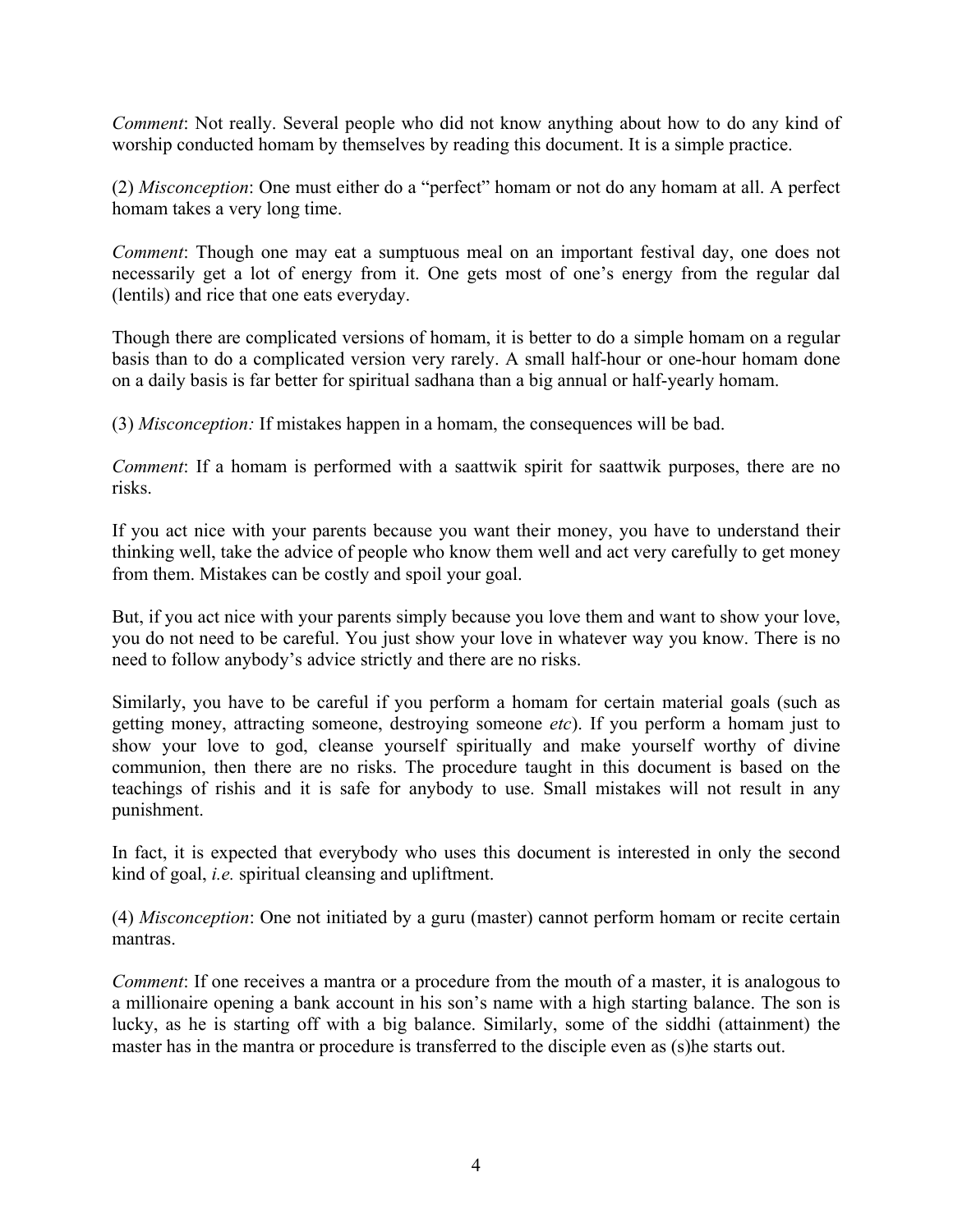If one does *not* receive a mantra or a procedure from the mouth of a master, it is analogous to starting off with a zero bank balance. While it is useful to start off with a positive balance, it is neither necessary nor sufficient. There are sons of millionaires who used up the millions earned by parents and reduced them to zero, while there are some self-made men who made millions purely with self-effort. Similarly, one taught by the greatest guru can fall while one not taught by a guru can reach the ultimate. While it is desirable to have a guru, it is by no means compulsory.

If one is the kind who needs to have a guru figure behind every mantra or procedure, one can think of the author and/or his spiritual master, Dr Manish Pandit from Pune, India (currently residing in Manchester, UK) as the guru for this homam procedure.

(5) *Misconception*: Those who are not learned in Veda cannot recite Veda mantras and perform homam based on Veda mantras.

*Comment*: Jnaneshwar was a 12<sup>th</sup> century master. He was a great Krishna devotee. When he was asked to not recite Veda by a council of erudite scholars, as he was not formally qualified, he replied that every being had a right to recite Veda. When he started reciting, they tried to shut his mouth. Then, a buffalo standing next to him recited Veda! The scholars begged his pardon and corrected their narrow-minded attitude.

Many great souls like him taught that Veda could be recited by anyone. One engaged in *tantric* practices that serve specific purposes and give specific *siddhis* (attainments) need to be afraid of side effects and punishments for mistakes, but mantras from Veda were taught by great rishis for the highest purpose of self-realization. One reciting them need not be afraid of any side effects. Veda mantras are saattwik, self-correcting and ultimately leading to self-realization.

Those who have an affinity to tantric practices should not be discouraged from learning and using them, but those who appreciate the teachings of rishis must be encouraged to recite Veda mantras and perform homam based on Veda mantras. The key is to have an attitude of submission and a desire for nothing other than self-realization and to do homam without any expectations whatsoever. Then there are no risks.

The procedure taught in this document contains just a few Veda mantras, which are not very difficult to pronounce.

(6) *Misconception*: Those who are not born in a Brahmin family cannot perform homam.

*Comment*: One's varna (caste) is not to be determined solely from the family one is born in. There are examples of men born to parents belonging to various castes performing *tapascharya* and becoming rishis. Maharshi Viswamitra, who taught the Savitru Gayatri mantra, was a kshatriya by birth. Maharshi Valmiki, who taught Brahma Jnana to Maharshi Bharadwaja, was a shoodra by birth.

One who has affinity to knowledge is a Brahmin (scholar). One who has affinity to power and authority is a kshatriya (warrior). One who has affinity to money is a vaisya (trader). One who has affinity to carnal pleasures is a shoodra (worker). If a person born in a Brahmin family is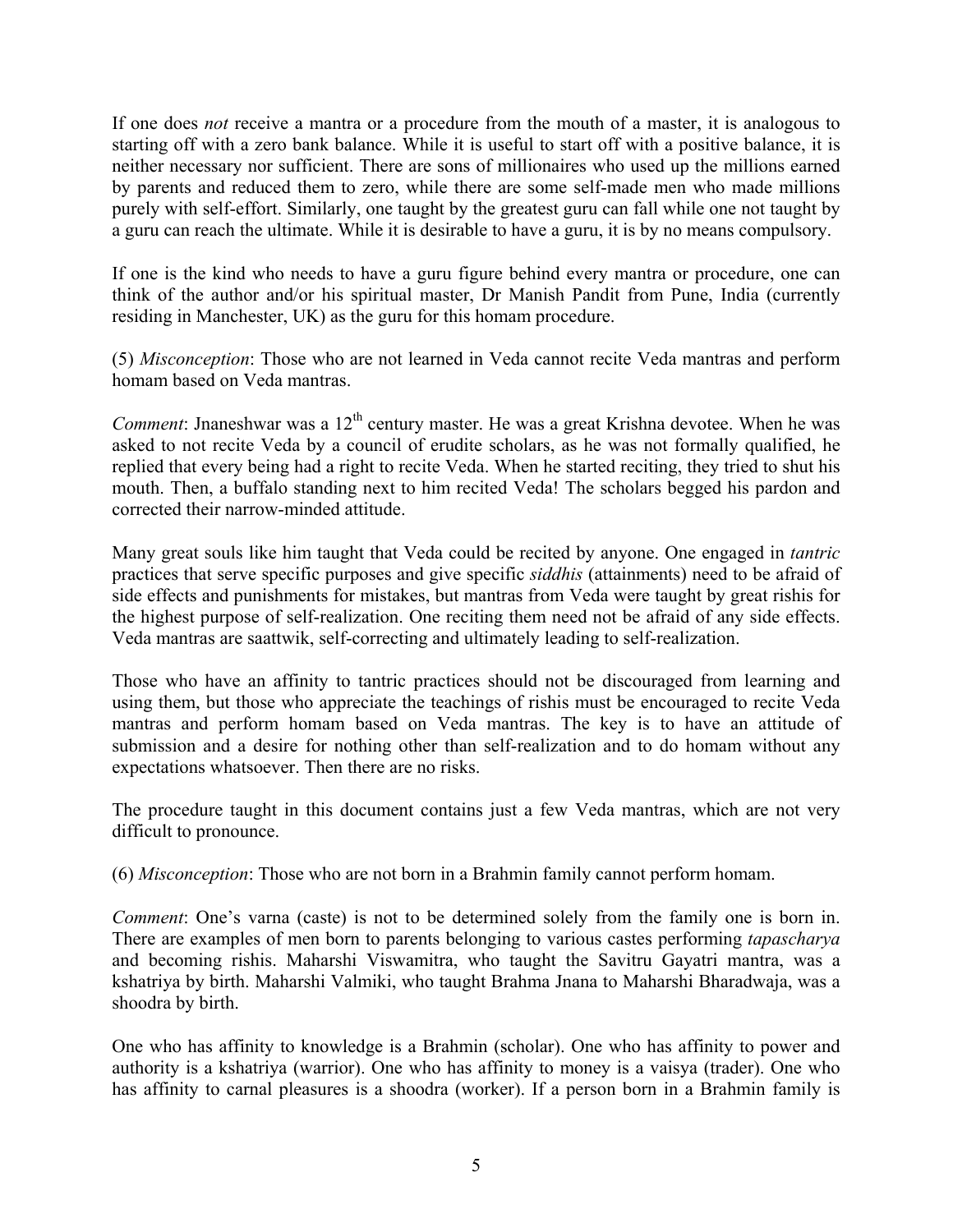after money, he becomes a vaisya and not a Brahmin. On the other hand, if a person born in a vaisya family desires nothing but knowledge and self-realization, he automatically becomes a Brahmin and very fit to perform homam.

Irrespective of the caste of birth, one who is interested in knowledge (especially knowledge of self) and one whose interest in power, money and pleasures is decaying is fit to perform homam.

(7) *Misconception*: Women cannot perform homam.

*Comment*: There is a big difference between men and women when it comes to the gross body. But, at the level of subtle body or causal body, there is no difference based on gender. All spiritual practices operate mainly at the subtle and causal level. So, it makes no sense to have a *total* ban on women performing homam.

However, there are some practical reasons behind the biases of tradition. Though there are no differences based on gender in the subtle body, the differences at the gross body level can come into play in the initial stages. Women interested in performing homam may carefully consider the following factors and make their decision.

Any spiritual practice performed well over a period of time eventually results in a Kundalini awakening and rise. Kundalini is nothing but one's self-identification. It is a microcosmic representation of the Divine Mother within oneself. It defines how one identifies oneself. Though everything in the universe is just Brahman, each being forms a separate self-identity and that self-identity is reinforced quite strongly with time. When one identifies completely with the body without any kind of questioning, Kundalini is asleep. As kundalini wakes up and rises, one starts to wonder "who am I" and one's awareness of self becomes more and more refined. As kundalini reaches higher chakras, one realizes one's true nature. When Kundalini reaches Sahasrara chakra, one realizes one's truest nature, *i.e.* one realizes that one is the formless Brahman.

If Kundalini gets stuck at swadhishthana chakra, one's sexual drive increases and one is tested in that matter. In this matter, women and men are very different. This phase can be very difficult for women. This is not to say that this phase is easy for men.

More importantly, some spiritual experiences in a pregnant lady can even kill a fetus, if the soul in it is not spiritually elevated. On the positive side, if an elevated soul is in the fetus at the time of such experiences, a siddha may be born.

There is a negative for every positive and it is a matter of balancing the factors and making an individual decision. Women interested in homam should consider the above factors and decide whether they want to perform homam or not. If any women are interested, they should be encouraged to perform homam.

(8) *Misconception*: Homam is just like meditation. It is not any better. It does not really make any difference.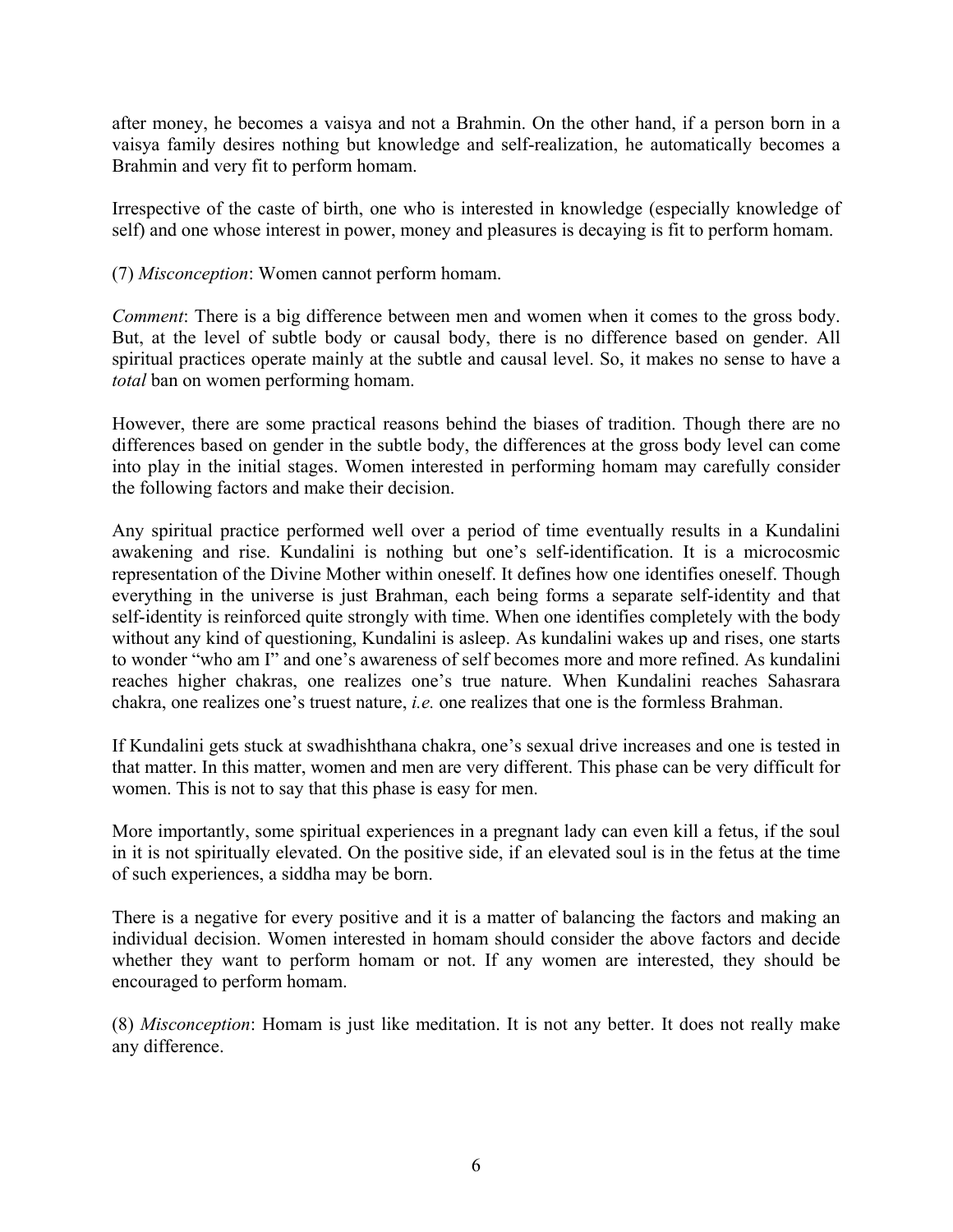*Comment*: The proof of the pudding is in eating it. If one tries performing a homam to the best of one's ability on a daily basis for a few months, one will know what homam can do! After doing homam for several months, one will find that all other sadhanas one does become more effective as a result of homam.

(9) *Misconception*: One should get a priest to do homam and not do it oneself.

*Comment*: Let us revisit a previous analogy. If one wants to be nice to one's parents to get their money, one may engage someone who will act on one's behalf to get the money of parents. But, if one's sole purpose is to just love one's parents and show that love, it is better to do it directly than to engage other people.

(10) *Misconception*: Before doing homam with any mantra, one must do japam of that mantra by a count that is ten times the homam count. For example, one must do japam by a count of 10,000 before one does homam by a count of 1,000.

*Comment*: This convention is not without reason. The true meaning of this convention is that homam is ten times more powerful than japam. If one does a mantra 1,000 in a homam, it is *equivalent* to doing the mantra 10,000 in japam. If one wants, one can offer the mantra entirely in external fire and there is no need to do any japam before doing homam.

All thumb rules and conventions have exceptions. If a rishi with a very strong bhootaagni does japam, it is equivalent to a homam and the "ten times" rule does not apply. However, for most normal people, homam is ten times more powerful than japam. The bottomline is that the strength and the purity of the medium that accommodates the presence of the deity who receives the mantra will decide the effectiveness of the mantra.

(11) *Misconception*: The moola mantra of Mahaganapathi is given below.

### ॐ श्रीं ह्रीं झ्रीं ग्लों गं गणपतये वरवरद सर्वजनं मे वशमानय स्वाहा।

The phrase "sarva janam me vashamaanaya" literally means "bring all people under my control". Thus, this is a selfish mantra for controlling people. It is raajasik/taamasik and inappropriate for someone who wants to remain saattwik and desires only self-knowledge and nothing else.

*Comment*: Let us look at this mantra closely. Om is the *pranava* – the source of all. It represents Brahman. Shreem is Lakshmi beeja and stands for prosperity and well-being of all kinds (not just wealth). Hreem is Mahalakshmi beeja and also known as maayaa beeja. It represents the entire manifested creation and running of it. Kleem is the Mahasaraswati beeja and also known as kaama (desire) beeja. The consonant 'g' belongs to Ganapathi. The beeja 'gloum' comes from it by adding 'l' and 'oum'. Adding 'r' and 'l' to consonants, we make them work mainly through Pingala and Ida nadis (respectively), *i.e.* knowledge and surrender (respectively). The vowel added at the end 'oum' belongs to Maheswara and shows removing darkness. Overall, the syllable 'gloum' makes one surrender to the power of Ganesha and remove the darkness through that surrender. The next beeja 'gam' in the mantra stands for realizing the nature of Ganesha.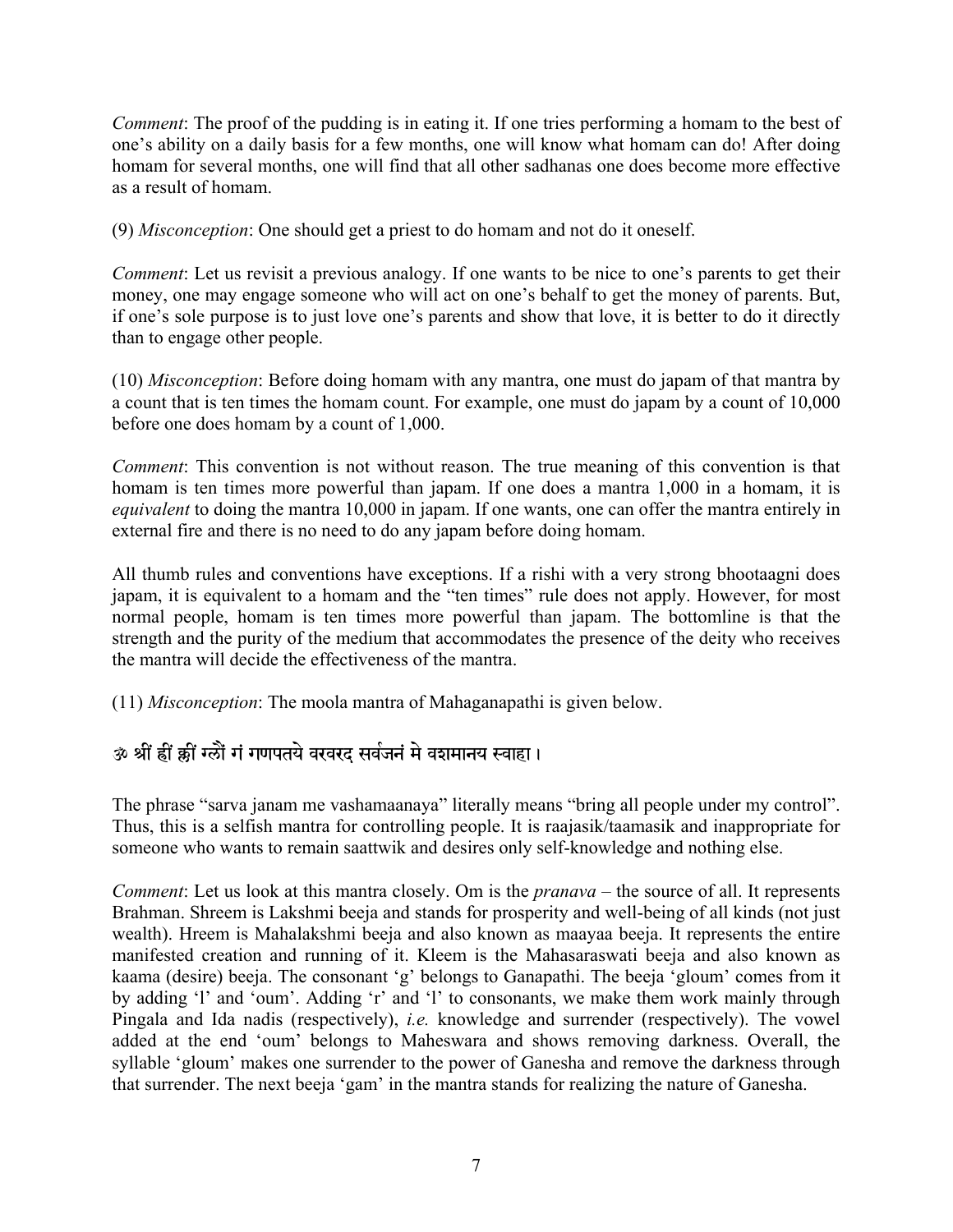Ganapataye means "to Ganapati". Varavarada means "the best giver of the best things". Sarvajanam means "all beings". Vashamaanaya means "bring under control". We are not asking for one or two people to come under our control here. We are asking for *all* beings to be under control. It should be remembered that each of us is a microcosm of the entire universe and various beings of this universe represent various aspects of ourselves. So we are actually asking for perfect control over all of our thoughts, all of our intentions, all of our actions *etc*. Control over all beings within us basically means perfect self-control.

We are essentially saying that Mahaganapathi represents Brahman as well as the well-being and running of this entire manifested universe that springs from Brahman. We are desiring a perfect surrender to Mahaganapathi, which completely removes darkness, makes us understand the tattwa (nature) of Mahaganapathi fully and hence gives us perfect self-control.

This mantra is a highly saattwik mantra. It destroys the tamas and rajas in us, gives devotion towards Mahaganapathi and makes us understand His true nature, which means understanding unmanifested Brahman as well as the manifested universe.

#### **Why Mahaganapathi Homam**

Mahaganapathi homam is apt for everyone. Ganesha sits in the mooladhara chakra. Chakras exist in the subtle body and they represent different realms in which one's consciousness can dwell. Mooladhara chakra represents the physical/material realm, while higher chakras represent higher realms of consciousness. Being in Mooladhara chakra, Ganesha takes care of material prosperity and well being.

Ganesha is also in charge of the opening of the sushumna nadi, which is located in Mooladhara chakra. Nadis are channels of energy flow in the subtle body. Sushumna nadi contains various lokas (worlds) and all the beings that dwell in them, in a microcosmic form. The selfconsciousness of a person is normally limited to the mooladhara chakra, *i.e.* the material realm. When the self-consciousness ascends through sushumna nadi through various chakras, one becomes aware of other realms of consciousness and the beings that dwell in them, including various lokas and various gods. For one to experience various gods, one's self-consciousness has to ascend through sushumna nadi and reach higher realms of existence. Ganesha, being the gatekeeper of the sushumna nadi, controls one's spiritual experience of various gods and lokas. No wonder shastras recommend praying to Ganesha before praying to *any* deity!

As Ganesha controls the material realm as well as the gate to the higher spiritual realms of being, his homam is very useful to any spiritual seeker. It facilitates spiritual progress while protecting the material aspects of one's life. Thus, Mahaganapthi homam is recommended to all.

#### **About This Document**

This document describes a short procedure for performing Sri Maha Ganapathi homam, which takes 40-45 minutes. This document is for those who are interested in performing Maha Ganapathi homam by themselves every day or week or month. The procedure taught here is simple enough to do daily and yet retains all the important steps in a full-fledged homam. Those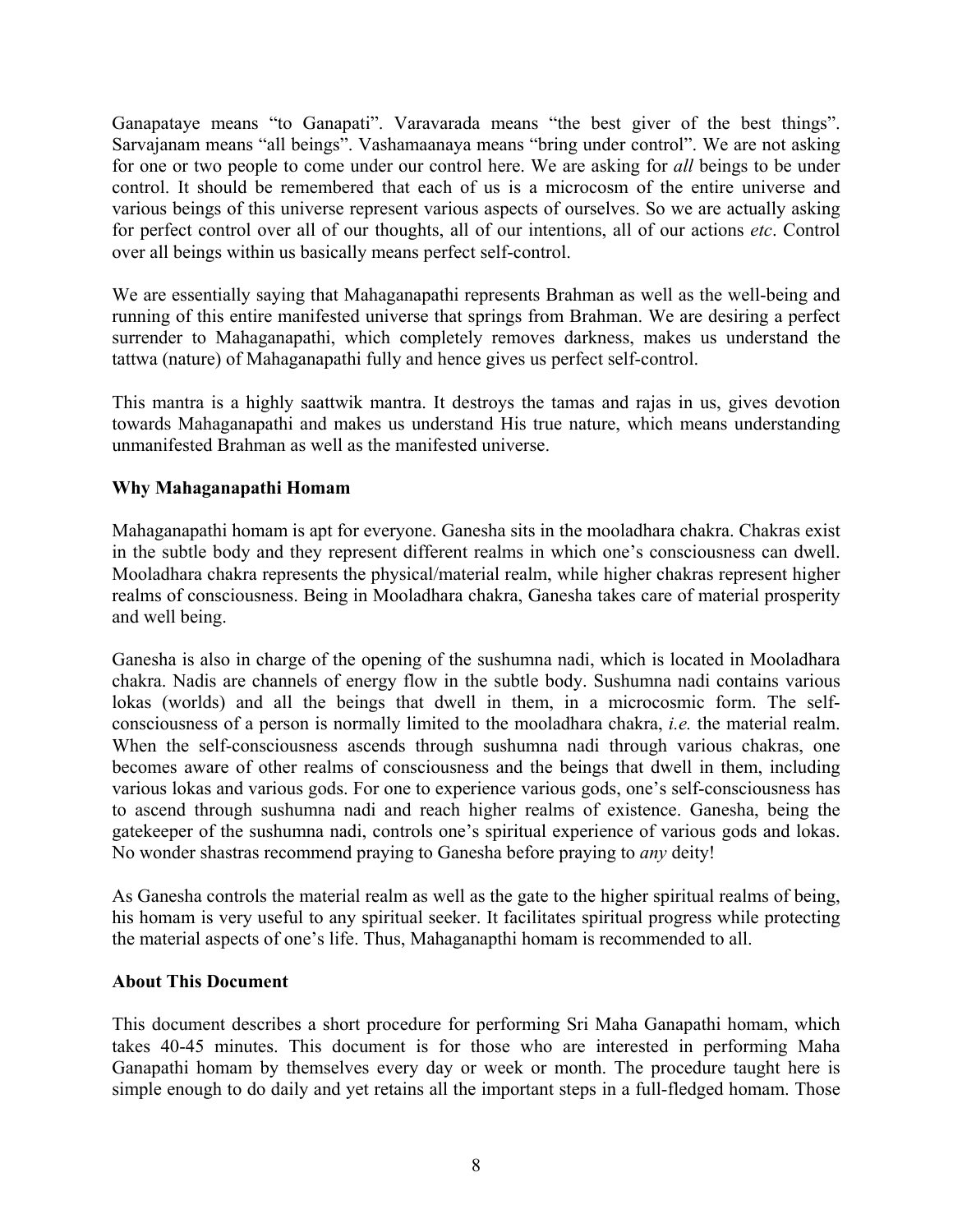who are very **uncomfortable with Sanskrita** and want an even simpler procedure with fewer mantras may refer to **Appendix B** for a **super-short procedure** with **bare minimum** mantras.

One should consult one's elders and gurus and decide whether one is allowed to perform a homam or not. If one thinks one is allowed to do homam and is interested in doing homam on a regular basis but does not know how to do it, then one can use this document to learn *one* way to do it. If one's gurus have taught one a different procedure, one may use the procedure taught by one's gurus. This document is for the benefit of those who do *not* know *any* procedure and want to learn *some* procedure to do homam. Those who learnt a slightly different procedure from the previous versions of this document need not worry and either follow what they have already learnt or switch to the procedure in this document.

#### **Excessive Movement of Body and Mind**

Some people move a lot when they meditate. As it was mentioned earlier, the goal of all sadhana is to calm the mind down and create a vacuum within oneself, so that the deity of the sadhana can come and occupy the space. One should lose awareness of the body. When meditating, it is a good idea to keep the back straight without making it too tense. It is a good idea to not move. If it is not possible to stay still for extended periods, one should at least try to stay still over short periods of time. It is also a good idea to close the eyes. One can focus one's mind on either a deity or on the sound of the mantra.

Similarly, when performing homam also, it is a good idea to keep the back straight and minimize the movement, especially of the back. It is ideal if one keeps the back and head erect and manages with a minimal movement of just one arm.

If body is stationary, there is some chance that mind too will become stationary for a while in the middle. That is the goal after all.

#### **Correct Attitude**

While it is good to follow the procedure faithfully, it is even more important to surrender oneself to god, leave ego and identify one's self with the deity in the fire when performing the homam. If that is there, all other minor errors will have no negative effect. If that is not there, even an impeccably performed homam will not have any tangible effect. Like mentioned earlier, the goal is to melt ego (I-ness or sense of self) and create a vacuum within oneself, so that the deity can fill it. Complete devotion, single-minded focus on deity/mantra/procedure and minimization of the activity of body and mind can help one achieve that eventually.

If one has an over-active mind, doing pranayama before homam can be useful. The time around sunrise in the morning is a particularly conducive to a pleasant Mahaganapathi homam.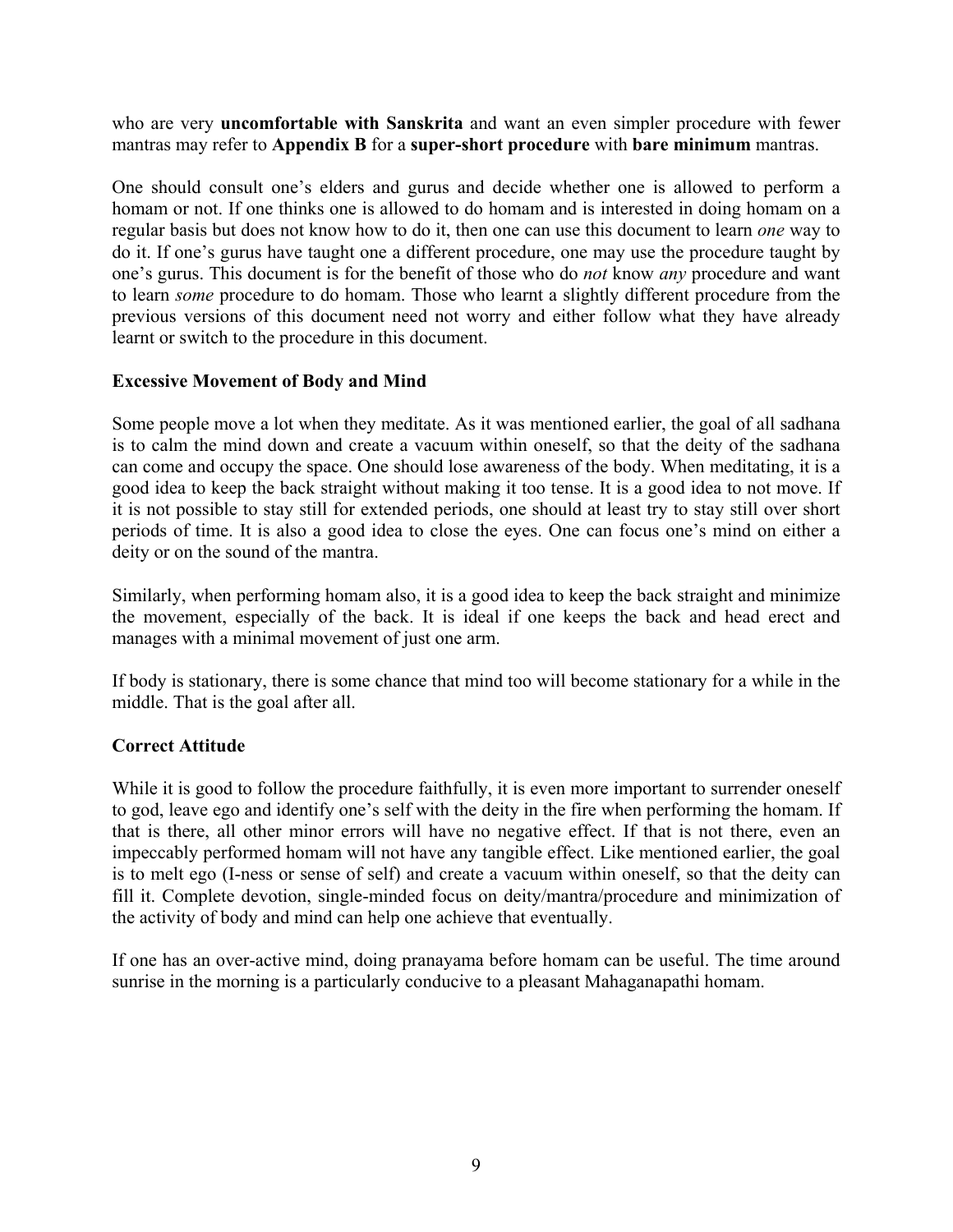#### **Materials Needed**

#### *Must have*

- One homa kundam (a copper container with preferably a square shaped base). If a homa kundam is not available, one can dig a square shaped pit in the ground (with 1-2 foot sides and half to one foot deep) and arrange a few layers of bricks around the pit. It is symbolic of the mooladhara chakra.
- Dry coconut halves (available in Indian stores) or wood (for burning)
- Ghee (clarified butter) from cow's milk. It is available in Indian stores. If unable to find, just get some butter and melt it in low heat. After it melts, some black stuff will separate from the melted liquid. Filter out the black deposit and use the liquid. It will solidify after a time. Before the homam, melt it again and use it.
- A wooden spoon/ladle to put ghee into the fire
- Some akshatas. Those can be made by mixing raw (uncooked) white (or brown) rice grains with a drop of sesame oil (or some other oil) and a pinch of turmeric powder. Instead of turmeric powder, one can also use vermilion (kumkum) powder used for the dot on the forehead.
- A small lamp, consisting of a wick that can be lit in sesame oil/ghee. A candle can also be used as an alternative, though it is better to burn ghee or sesame oil than wax.
- A match box to light fire
- One tumbler or cup to store water. It should preferably be made of silver or copper or clay. If unavailable, you may use steel or glass.
- One spoon (preferably silver or copper)
- Some water

#### *Optional*

- A small idol of Ganesha. If you have none, use a metallic coin or any metallic object. Actually, you can do without any idol and just invoke Mahaganapathi in fire.
- A mixture of various auspicious materials known as the *havan samagri* (available in India stores), if possible.
- Some sandalwood powder, turmeric powder and kumkum (vermilion) powder
- Some flowers or flower petals
- Some sesame seeds, some mamra/murmura (puffed white rice), some nuts, some mildly popped corn and other materials that can be offered in fire. Small fruits are also fine. Honey can also be used. All these are optional. The absolute minimum needed is coconut pieces and ghee.
- Some darbhas (dried blades of sacred grass). Check with a local temple priest to find out how to procure them. If darbhas are unavailable, you may think of creative alternatives. For example, find some other dry grass or dry leaves or just thin twigs and pray to your ishta devata (favorite deity) before the homam to make them acceptable.
- An incense stick (agarbatti) if available and a holder to stick it to (a banana can be used instead)
- Camphor and a container or plate for lighting camphor and offering haarati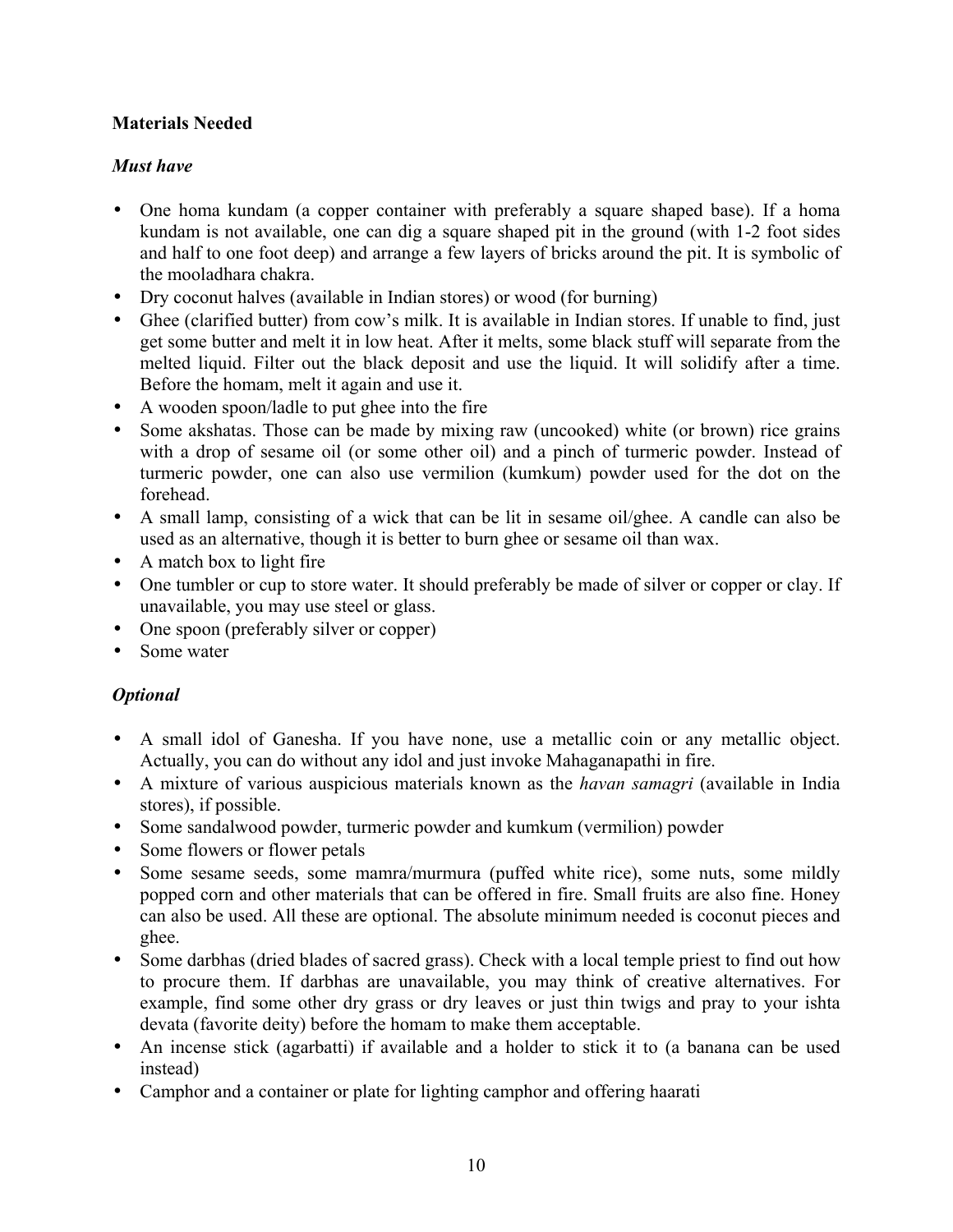- Some food that you can offer to god. Eggs, meat and seafood should not be used in that food. In fact, do not *eat* eggs, meat and seafood on the day of homam. Onion, garlic, strong spices and too much of chillies should also be avoided in the food cooked for God. Fruits are also fine. Just sugar or brown sugar or rock candy sugar or jaggery can be offered to god too. When using sugar, please note that the normal white refined sugar used these days has bone ash in it. Brown sugar, vegetarian sugar or jaggery are to be prefered.
- Some milk, if available.

#### **Preparation Before Homam**

- (1) Instead of arranging homa kundam directly on the floor, place a wood plank or something on the floor, wrapped with aluminum foil (or some such thing), and put 4 bricks of the same height on it and place the homa kundam on the bricks. Thus, there is some air and a wooden plank under the homa kundam and the floor does not get heated up.
- (2) If you want easy cleaning, place some aluminum foils on the floor all around the plank containing homa kundam. If ghee or something is spilled in that area, it is easy to clean.
- (3) If you want, you can also cover the interior of homa kundam with some aluminum foils, so that it is easy to clean.
- (4) Make some food items to offer to god. You can just use rock sugar candy or raisins or dates or fruits or jaggery also. Please see the notes in the previous section on this.
- (5) Cook a little plain white rice. I put a few grains of rice and a little water in a small container and put it in microwave oven before my homam and cooked rice is ready at the end when I need it. If this is not possible, take a banana or apple or some other fruit and make it into 6 slices.
- (6) Fill water in the tumbler/cup and place the spoon in it.
- (7) Make a seat for yourself in front of the homa kundam. Ideally you should be facing east, i.e. homa kundam should be on the east from you. On the east of the homa kundam, place a small plate or a wooden plank, make a pile of some rice grains on it and place the idol (or a metal/clay object such as a coin) on it. You can decorate based on your ability and taste. An idol is optional. You can worship Mahaganapathi directly in fire.
- (8) From the middle of the western edge of the homam kundam, draw two parallel red lines with kumkum (vermilion) powder towards your seat. They should go east-west and connect homa kundam to your seat. Melt the ghee and place the bowl containing it on those lines.
- (9) Cut dry coconuts into small pieces. Pieces of 1 inch x 1 inch size are useful.
- (10) *Important*: Do not consume any food within 3-4 hours before the homam (atleast one hour). Evacuate the bowels before homam and take bath. Stomach should be empty during a homam for the best experience.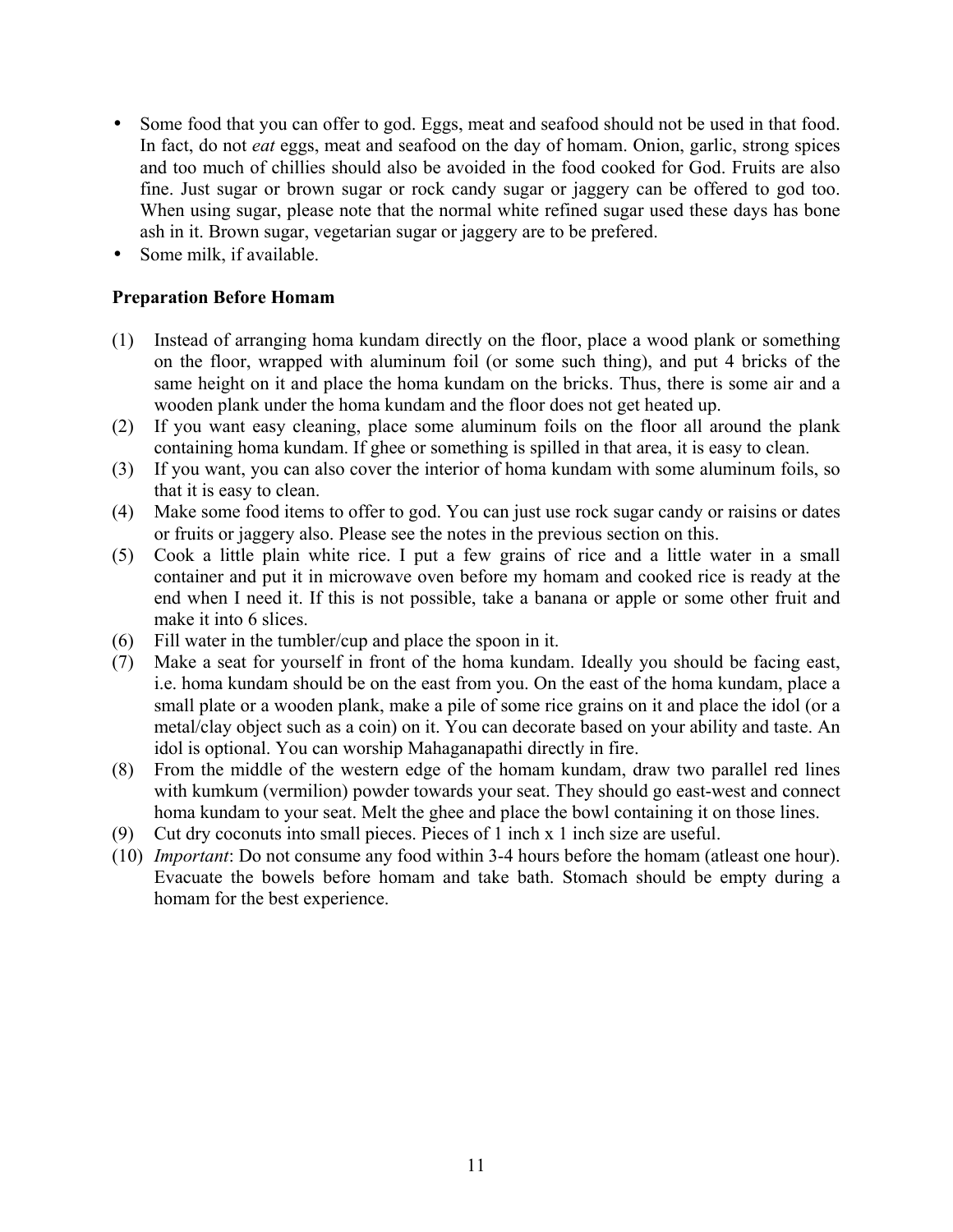### **Homam Procedure**

#### **Anujnaa (Permission)**

Before starting the homam, think in your mind of Mother Earth who is bearing you, Lord Ganesha who removes obstacles, your ishta devata (favorite deity), your parents, the rishis of your gothra (if you know them), all the rishis and all your gurus. Then say the following, while mentally requesting all the gods to co-operate with your homam.

सवीराः।

If you have a "pavitram" (a ring made of darbha or a special ring made of metal), wear it now. If you don't have a pavitram, take any ring that you have, pray to your ishta devata and wear it. It should be worn on the right hand ring finger. If you don't have a ring, don't worry and move on.

#### Aachamanam (sipping water to purify)

Take a little water from the tumbler into your right hand with a spoon. Drink the water after saying the first item below. Take more water with the spoon into your hand, say the second item below and drink it. Take more water, say the third item below and drink it. Imagine that Vishnu who is within you is getting that water.

```
<u>ॐ केञवाय स्वाहा ।</u>
                                <u>ॐ नारायणाय स्वाहा ।</u>
                                                                  <u>ॐ माधवाय स्वाहा ।</u>
```
#### Vighneswara Pooja (worshipping the remover of obstacles)

In order to not have any obstacles in the pooja, we have to pray to Ganesha in the beginning. Just read the following verses:

| शुक्लांबरधरं विष्णुं शशिवर्णं चतुर्भुजं । प्रसन्नवदनं ध्यायेत् सर्वं विघ्नोपशान्तये ॥ |  |
|---------------------------------------------------------------------------------------|--|
| अगजानन पद्मार्कं गजाननमहर्निशं। अनेकदं तं भक्तानां एकदन्तं उपास्महे ॥                 |  |
| वकतुंड महाकाय कोटिसूर्यसमप्रभ। निर्विघ्नं कुरु मे देव सर्वकार्येषु सर्वदा॥            |  |

Pray within your mind to Ganesha to remove obstacles from your homam. If you have time, energy and inclination (or when you are doing a longer version), you can even make a small Ganesha idol with turmeric and water and do shodasopachaara pooja to the idol. But just reading the above verses and praving to Ganesha in mind should suffice for a short homam that is performed on a regular basis.

#### Praanaayaamam (restraining the life force)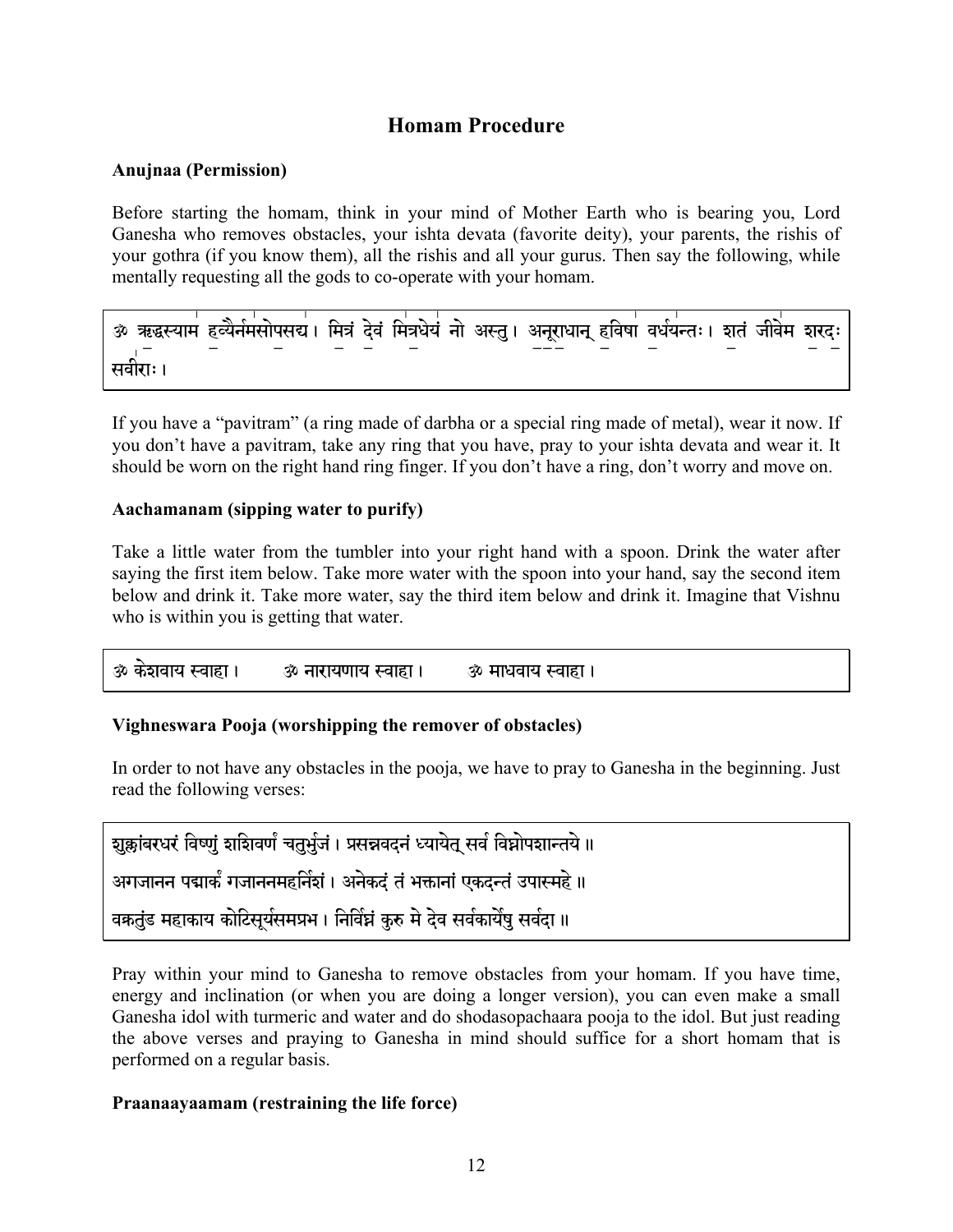Take some akshatas (see "Materials Needed" for a description of how to make them) in the the left palm, place the left palm on the left lap, hold the nostrils with the right hand and do praanaayaamam. Place the little finger and ring finger on the left nostril and thumb on the right nostril. Close the left nostril, open the right nostril by releasing the thumb and say the Gayatri mantra mentally while gently breathing in through the right nostril (without making any breathing sound). If you don't know the Gayatri mantra, use one of the following mantras:

## 30 नमो भगवते वासुदेवाय। अ नमरिशवाय। अ गं गणपतये नमः।

After saying the mantra once, close the right nostril with the thumb and say the mantra once more while retaining the air previously breathed in. Then open the left nostril by relaxing the little and ring fingers and say the mantra for the third time while breathing out through the left nostril. When done, say the mantra once more, while breathing in through the left nostril. Then close the left nostril with little and ring fingers and say the mantra for the fifth time while retaining the air previously breathed in. Then release the thumb and say the mantra for the sixth time while breathing out through the right nostril. While reading the mantra all the six times, contemplate the formless supreme Brahman (supreme soul of the entire universe) that fills each being of this universe and also the air being breathed in and out. If you want, you can imagine a specific form (such as your ishta devata) also and imagine that your ishta devata fills the entire universe. If you want, you can repeat the above sequence as many times as you comfortably can.

#### **Sankalpam (taking the vow)**

Now, declare your intention of doing a homam to please Maha Ganapathi. Transfer the akshatas to the right hand, place the open left palm (empty) on right lap, place the closed right palm containing akshatas on the left palm. Then say the following, while mentally thinking that you are going to do a homa to the best of your ability, to please Maha Ganapathi.

### <u>ॐ ममोपात्त समस्त दरितक्षयद्वारा श्री परमेश्वर प्रीत्यर्थम श्री महागणपति प्रसाद सिद्धवर्थम अद्य इाभदिने इाभमहर्ते</u>

### श्री महागणपति होमकर्म यथाशक्ति करिष्ये।

Then leave the akshatas from your hand in front of the homa kundam or the idol and sprinkle a little bit of water on the palms. Now light the ghee/oil lamp.

#### **Kalasa Suddhi (water purification)**

When you are doing a long version of the homam, you can establish a kalasam in the northeastern side of the homa kundam and invoke Varuna in it and do shodasopachaara pooja to Varuna and read Punyaaha Vaachanam (Pavamana Sooktam). For a short homam, you can just do the following.

Place a few akshatas and a flower (if available) in the tumbler containing water. If you can, put dhenu mudra (else, don't worry). Say the following syllable 11 times to purify the water.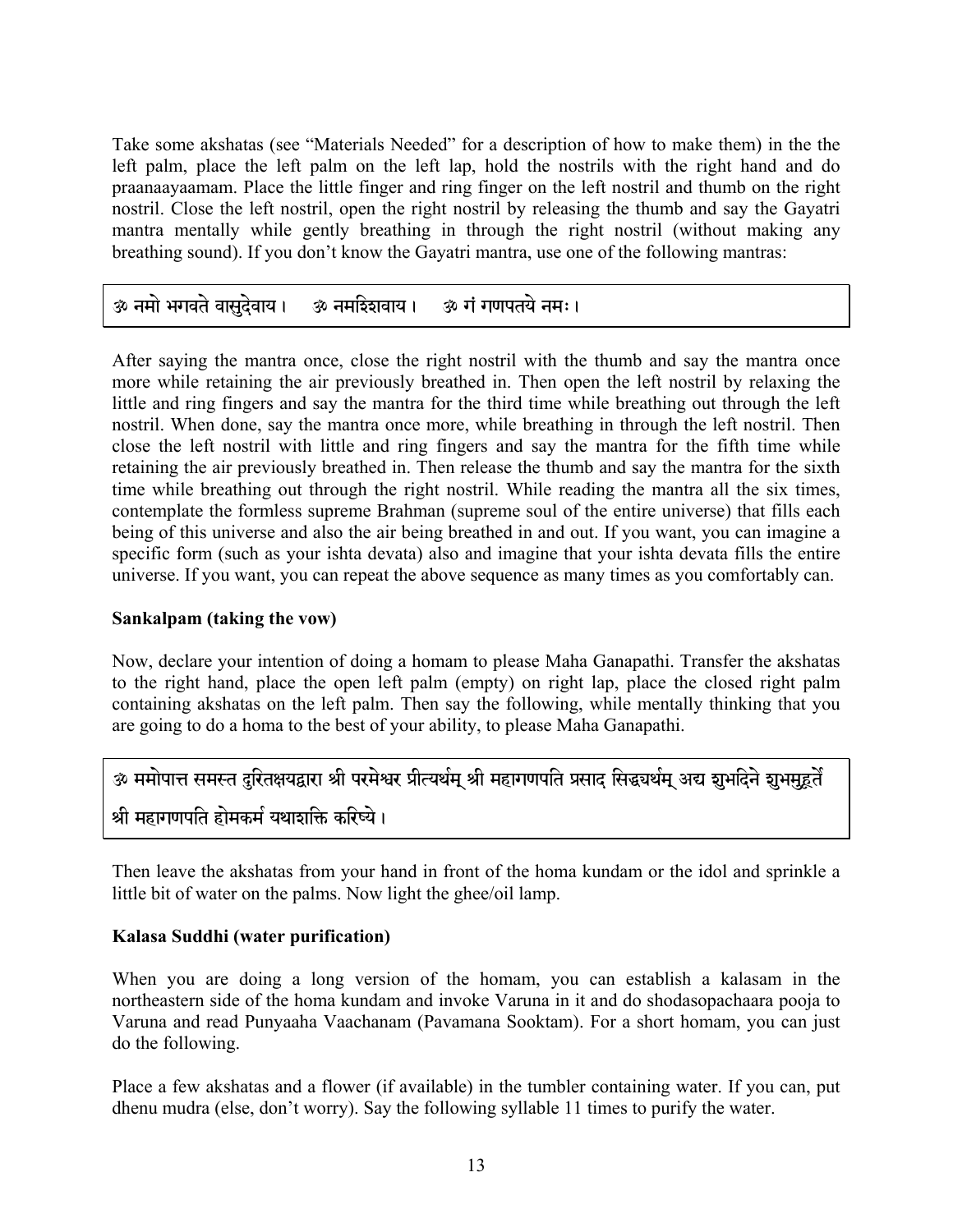#### $\dot{a}$

Now read the following and think that auspicious essence of various rivers of the world is entering the water in the tumbler.

### गंगे च यमुने चैव गोदावरि सरस्वति । नर्मदे सिन्धु कावेरि जलेऽस्मिन् सन्निधिं कुरु ॥ अमृतं भवतु

Then take a little water from the tumbler with a flower or flower petal or spoon and sprinkle it on yourself, on homa kundam, on the idol you are going to use and other materials to be used in homam (like fruits, flowers and food).

Take a darbha (see "Materials Needed" for a description) and draw 6 lines with the darbha on the base of the homakundam, in the same order as shown in Figure 1. The direction in which each line is drawn is indicated by the direction of the arrow in the figure. Say the following six mantras while drawing the six lines (respectively).

ॐ ब्रह्मणे नमः । ॐ यमाय नमः । ॐ सोमाय नमः । ॐ रुद्राय नमः । ॐ विष्णवे नमः । ॐ इन्द्राय नमः ।



#### **Agni Pratishthaapana (fire installation)**

Take a darbha. Place it inside the homa kundam (on the base), with the tip of the darbha facing east and the other end facing west. Take another darbha. Place it inside, with the tip of the darbha facing north and the other end facing south.

Take a piece of camphor, light it from the lamp and place it in the middle of the homa kundam, while saying:

### ॐ भूर्भुवस्सुवरोम्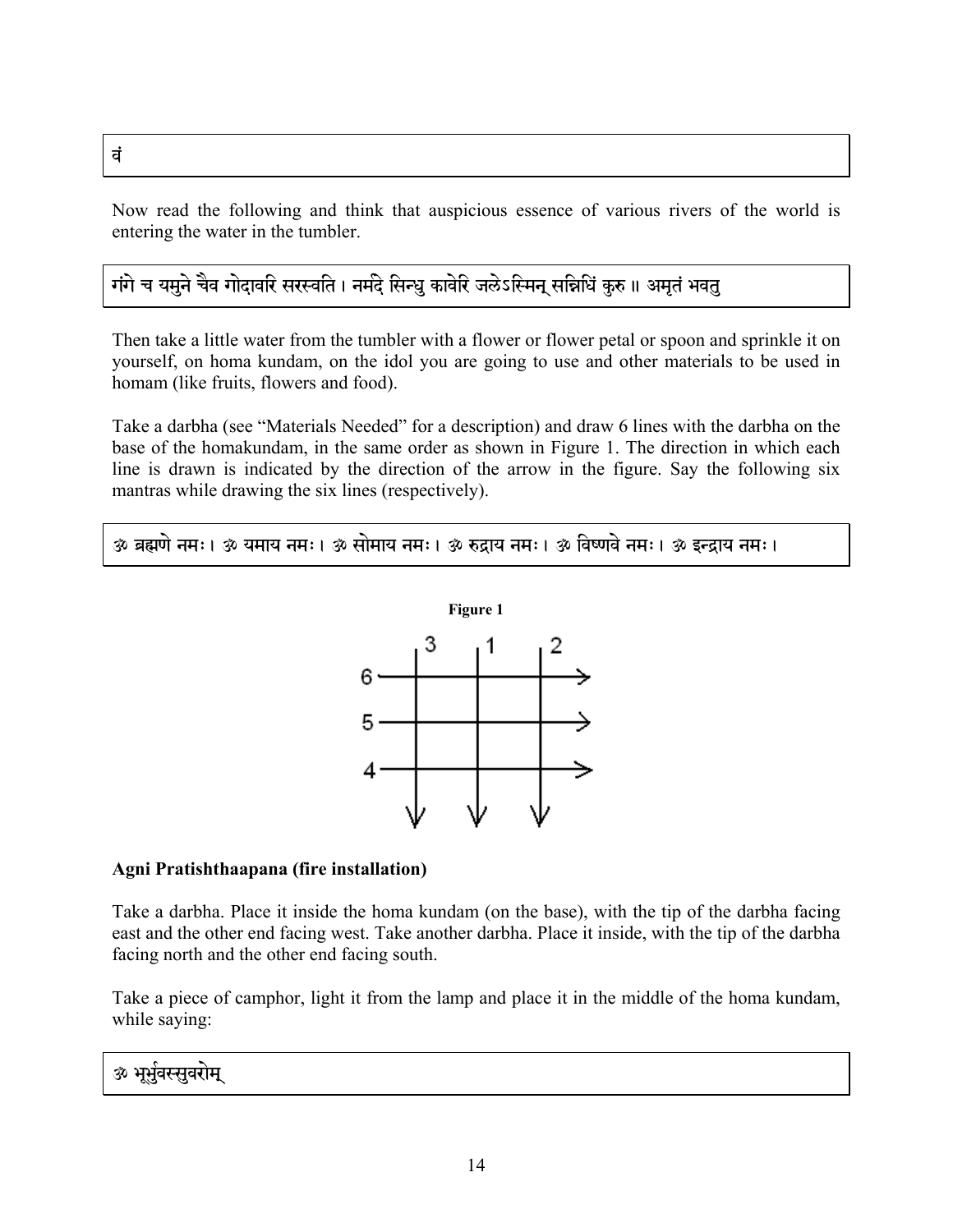Place one or more dry coconut pieces (or a log/twig/piece of wood) above the burning camphor and make sure that it catches fire. Next pray to the fire god using the following mantra from RigVeda. It requests the fire god to keep an inauspicious form of fire called "kravyaada" and carry the offerings to gods through the auspicious form of fire called "jaatavedas".

कव्यादमसिं प्रहिणोमि दूरं यमराज्ञो गच्छत रिप्रवाहः । \_\_ \_ \_ \_<br>इहैवायमितरो जातवेदा देवेभ्यो हृत्यं वहतु प्रजानन् ।

Now we have to do samskara (refinement) to the fire. Pour 8 drops of ghee in the fire while saying the following mantra 8 times.

ॐ भूर्भुवस्सूवः स्वाहा ।

Take 2 or more darbhas (or twigs). Place them outside the homa kundam, along the eastern boundary. The tips should be facing north and the other end facing south. Then take another 2 or more darbhas and place them on the southern boundary, with tips facing east and the other end facing west. Then take 2 or more darbhas and place them on the western boundary, with tips facing north. Then take 2 or more darbhas and place them on the northern boundary, with tips facing east. If you do homam on a regular basis, you can leave these darbhas/twigs around the homa kundam there is no need to do this step every time.

Take some water with the spoon and sprinkle it outside the homa kundam, on its four boundaries while reading the following 4 mantras. The order and direction of sprinkling is shown in Figure 2. For example, first sprinkle water from the southwestern corner to the southeastern corner, as shown by the arrow marked "1". Then follow other arrows marked as 2, 3 and 4.

्<br>अदितेऽनुमन्यस्व । अनुमतेऽनुमन्यस्व । सरस्वतेऽनुमन्यस्व । देव सवितः प्रसुव ।

Now pray to Agni (fire god) with the following mantra:

चत्वारि शृंगास्त्रयो अस्य पादा द्वे शीर्षे सप्तहस्तासो अस्य ।  $\begin{bmatrix} 1 & -1 & -1 \\ 2 & 3 & 7 \end{bmatrix}$  ,  $\begin{bmatrix} 1 & -1 & -1 \\ 2 & 3 & 7 \end{bmatrix}$  ,  $\begin{bmatrix} 1 & -1 & -1 \\ 2 & 3 & 7 \end{bmatrix}$  ,  $\begin{bmatrix} 1 & -1 & 0 \\ 0 & 0 & 7 \end{bmatrix}$ ण्य हि देवः प्रदिशो नु सर्वाः पूर्वो हि जातः स उ गर्भे अन्तः । -ं निकार नदिन्ती का सार्थ का सार्थ करता है।<br>संविजायमानः संजनिष्यमाणः प्रत्यङ्मुखास्तिष्ठति विश्वतोमुखः । प्राङ्मुखो देव। हे अग्ने। ममाभिमुखो भव।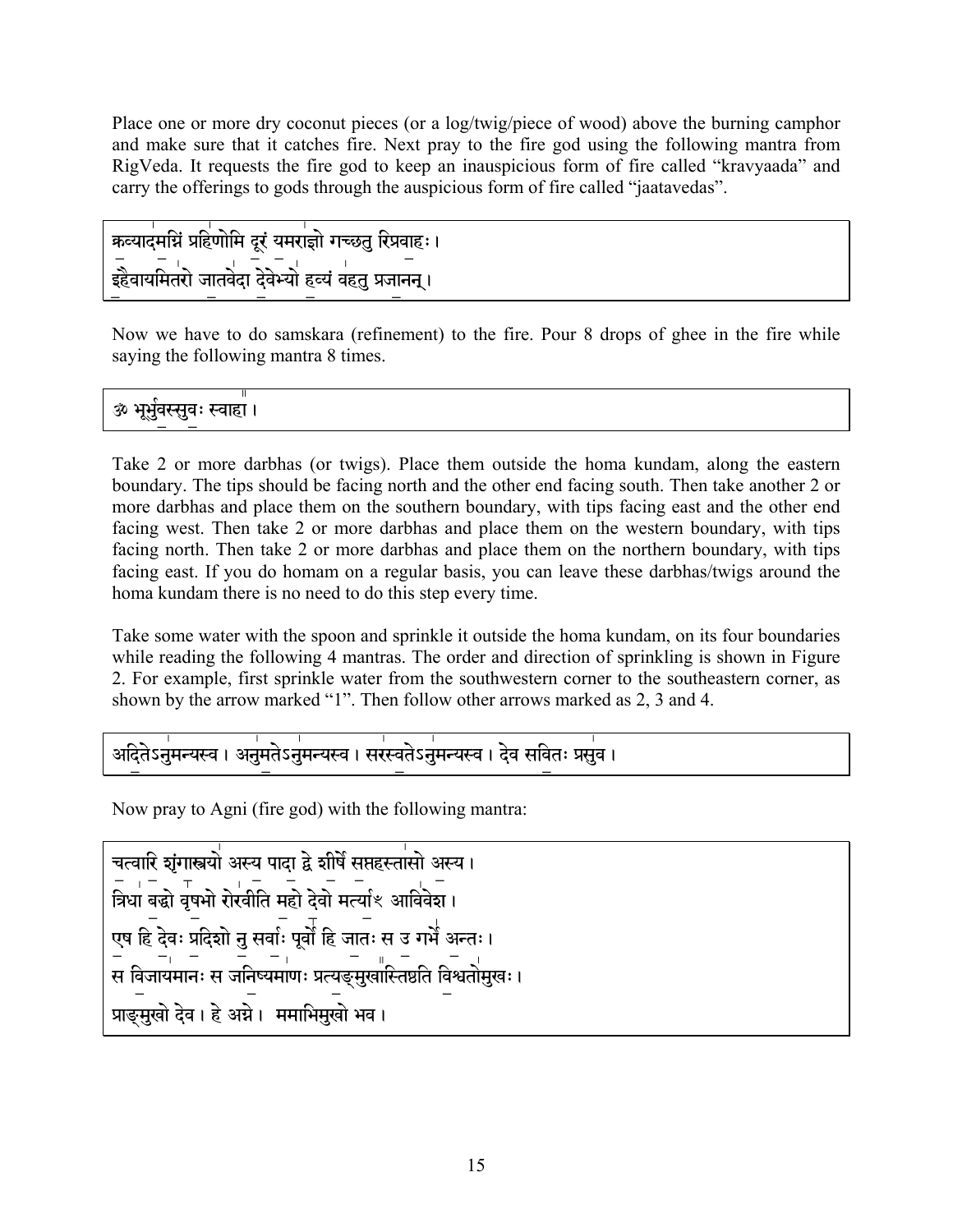

Now think within your mind of Lord Ganesha, your ishta devata (favorite deity), rishis of your gotra (if you know them), all rishis, your gurus, various gods and other beings of this universe.

#### **Dikpaalaka Pooja (worshipping the rulers of directions)**

Now, take some akshatas and also some flowers (if available) and offer them to the rulers of directions. Starting with the eastern edge of the homa kundam, go clockwise (*i.e.* east, southeast, south, southwest *etc*) and offer akshatas and flowers in the eight directions. You can place them on the edges of the homa kundam. After the eight directions, offerings are made to Brahma (ruler of the upward direction) in the middle of northeast and east and to Sesha (ruler of the downward direction) in the middle of southwest and west.

Then offer akshatas and flowers to Agni in the middle of the homa kundam. Finally, touch your heart and offer respect to the self (soul). For the  $8+2+1+1=12$  offerings, say the following 12 mantras:

| ॐ इन्द्राय नमः। ॐ अग्नये नमः। ॐ यमाय नमः। ॐ निर्ऋतये नमः। ॐ वरुणाय नमः। ॐ वायवे नमः। ॐ |  |  |
|----------------------------------------------------------------------------------------|--|--|
| सोमाय नमः। ॐ ईशानाय नमः। ॐ ब्रह्मणे नमः। ॐ शेषाय नमः। ॐ अग्नये नमः। ॐ आत्मने नमः।      |  |  |

#### **Poorvaangam (preliminary offerings)**

Now hold the wooden spoon/ladle pointing from northwest towards southeast and offer a ghee drop in the fire for Prajapati (progenitor of all beings), with the following mantra.

ॐ प्रजापतये स्वाहा। प्रजापतय इदं न मम।

Now hold the wooden spoon/ladle pointing from southwest towards northeast and offer a ghee drop in the fire for Indra (ruler of gods), with the following mantra.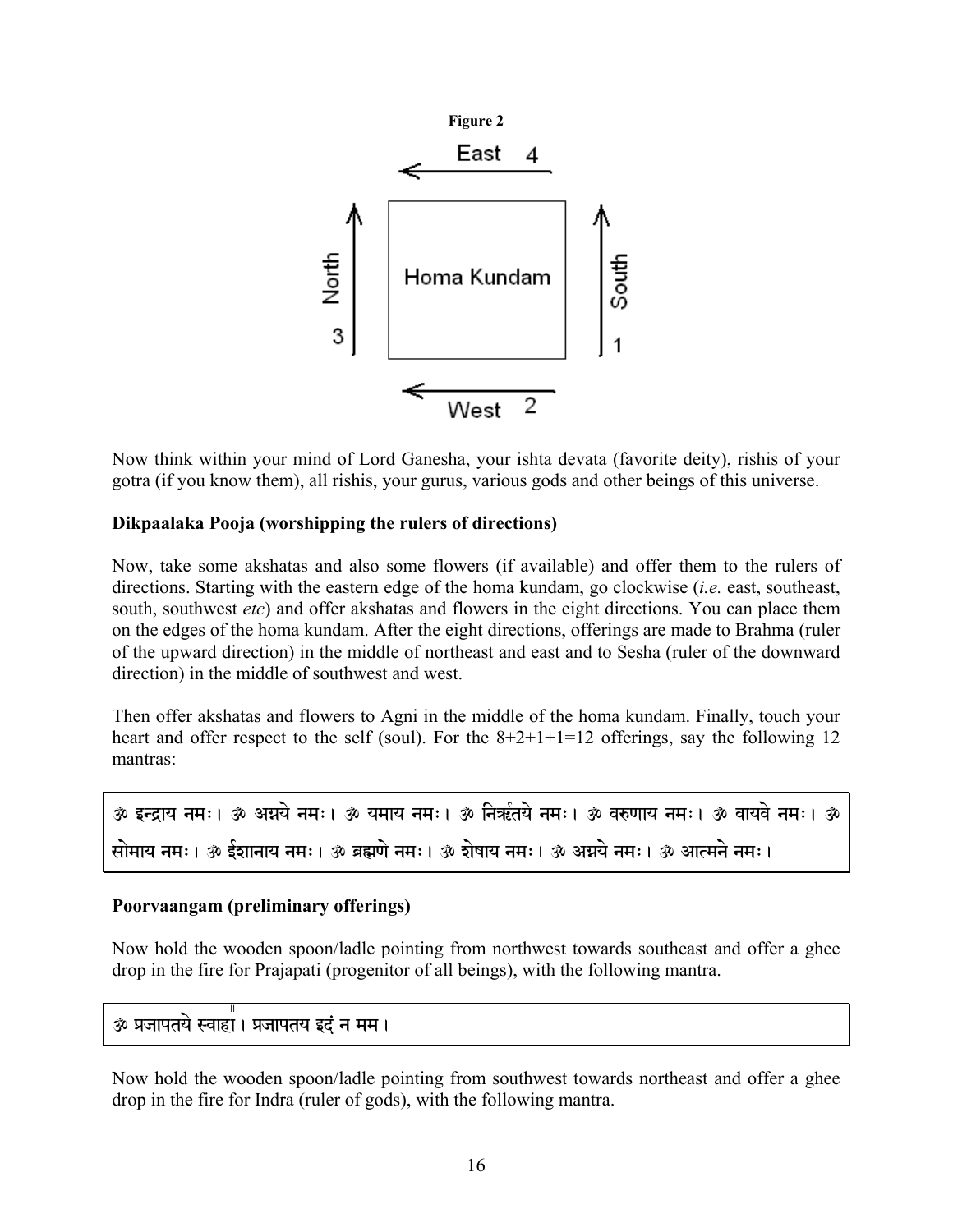### ॐ इन्द्राय स्वाहा। इन्द्रायेदं न मम।

Offer a little ghee to Agni (fire god) in the middle of the fire with the following mantra:

#### ॐ अग्नये स्वाहा। अग्नय इदं न मम।

Then offer a little ghee to Soma (god of nourishment and well-being) in the upper half of the northern side of the homa kundam with the following mantra:

ॐ सोमाय स्वाहा। सोमायेदं न मम।

Now, we have to offer a "forgiveness offering" to Prajapati again to request his forgiveness for all the mistakes that happened in the homa upto this point, with the following mantra:

```
आरंभप्रभृति एतत्क्षणपर्यन्तं मध्ये संभावित समस्त दोष प्रायश्चित्तार्थं सर्व प्रायश्चित्तं होष्यामि। ॐ भूर्भुवस्सुवः
स्वाहा। प्रजापतय इदं न मम।
```
After making an offering to the basic gods as shown above, one can invoke Ganesha in the fire. After the above preliminary offerings and before invoking Ganesha, one can also make offerings to rishis. One can, for example, make offerings to the rishis of one's lineage. It is optional.

#### Praana Pratishthaapanaa (invocation of god)

Now we have to invoke the deity in the idol and the fire. If you know how to do anganyaasam and karanyaasam, do it while saying the following. Otherwise, just read the following.

```
अस्य श्री महागणपति प्राणप्रतिष्ठापन मंत्रस्य गणक ऋषिः निचुद्रायत्री छन्दः श्री महा गणपतिर्देवता। ग्लां बीजं। ग्लीं
शक्तिः । ग्ल्रैं कीलकं । गां अंगुष्ठाभ्यां नमः । गीं तर्जनीभ्यां नमः । गूं मध्यमाभ्यां नमः । गैं अनामिकाभ्यां नमः । गौं
कनिष्ठिकाभ्यां नमः । गः करतल करपृष्ठाभ्यां नमः । गां हृदयाय नमः । गीं शिरसे स्वाहा । गूं शिखायै वषट् । गें
कवचाय हुं। गों नेत्रत्रयाय वोषट् । गः अस्त्राय फट् । भूर्भुवस्सुवरोमिति दिग्बंधः ।
```
Now invoke the deity in the fire and the idol with the following mantra. While saying it, imagine that Mahaganapathi who is in your own heart is entering the fire and the idol.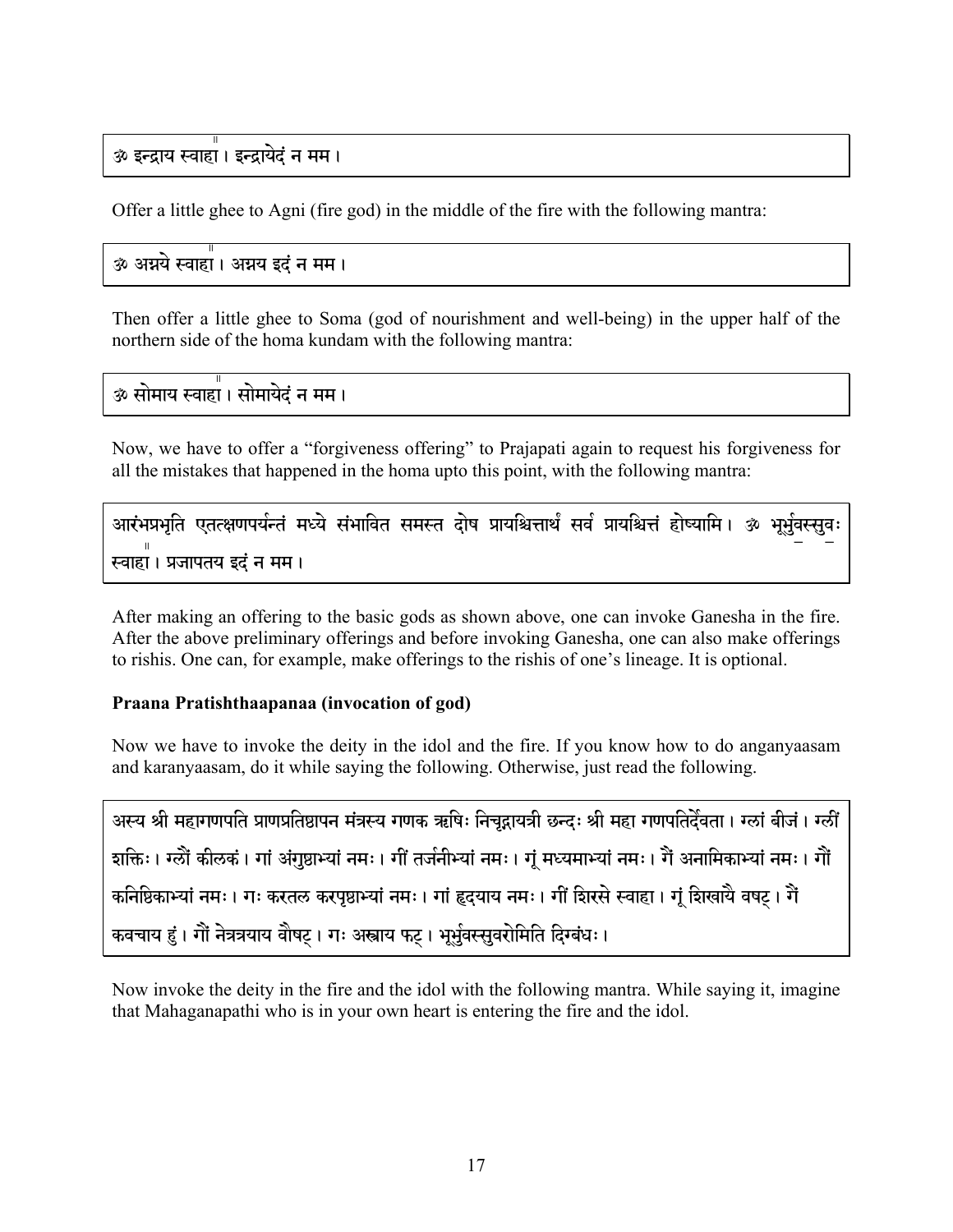30 आं ह्रीं कों यं रं लं वं शं षं सं हं ळं क्षं । 30 हंसः सोऽहं सोऽहं हंसः । श्री महागणपतेः प्राण इह प्राणः । जीव इह स्थितः । सर्वेन्द्रियाणि वाङ्मनश्चक्षुः श्रोत्र जिह्वाघ्राण प्राणापानव्यानोदानसमानाः इहैवागत्य सुखं चिरं तिष्ठन्तु स्वाहा । सान्निध्यं कुर्वन्तु स्वाहा। असुनी ते पुनरस्मासु चक्षुः पुनः प्राणमिह नो देहि भोगं। ज्योक्पश्येम सूर्यमुच्चरन्तमनुमते मळया नः स्वस्ति । आं हीं कों कों हीं आं । आं हीं कों कों हीं आं । आं हीं कों कों हीं आं । आं हीं कों कों हीं आं । ॐ श्री महागणपति प्राणशक्त्यै नमः।

Now read the following and make the aavaahani, samsthaapani, sannidhaapani, sannirodhini and avakunthana *mudras* with your hands if you know them. If not, don't worry and just read.

आवाहितो भव । स्थापितो भव । सन्निहितो भव । सन्निरुद्धो भव । अवकंठितो भव । देव प्रसीद प्रसीद । देव सर्व जगन्नाथ यावद्धोमावसानकम् । तावत्त्वं प्रीतिभावेन मूर्तौं अग्नौ च सन्निधिं कुरु ।

While saying this, pray to Ganapathi in your mind and ask him to *stay* in the fire and the idol till the *end* of the homam

#### Panchopachara Pooja (worship of god)

Now, we have to offer worship with several servies to Mahaganapathi in the fire and idol. There are several options. One can do a panchopachara pooja with 5 services or a shodasopachara pooja with 16 services or a chatus shashty up achaea pooja with 64 services. For simplicity, a panchopachara pooja is recommended in a homam. Those who have a lot of time and want to perform a shodasopachara pooja may refer to Appendix C and use that procedure instead of what is given in this section.

Say the following and offer sandalwood powder/paste to Mahaganapathi in the fire and the idol. You can also offer turmeric powder and kumkum.

### लं पृथिव्यात्मने नमः । गन्धं समर्पयामि ।

Say the following and offer a flower (or a flower petal) to Mahaganapathi in the fire and the idol.

### हं आकाशात्मने नमः । पुष्पं समर्पयामि ।

Say the following and offer dhoopam (incense) to Mahaganapathi in the fire and the idol. Light the tip of the incense stick, let the fire burn brightly and then extinguish the fire. There should be no fire on the stick but smoke coming from the burning tip. Show the smoke to the fire in the homa kundam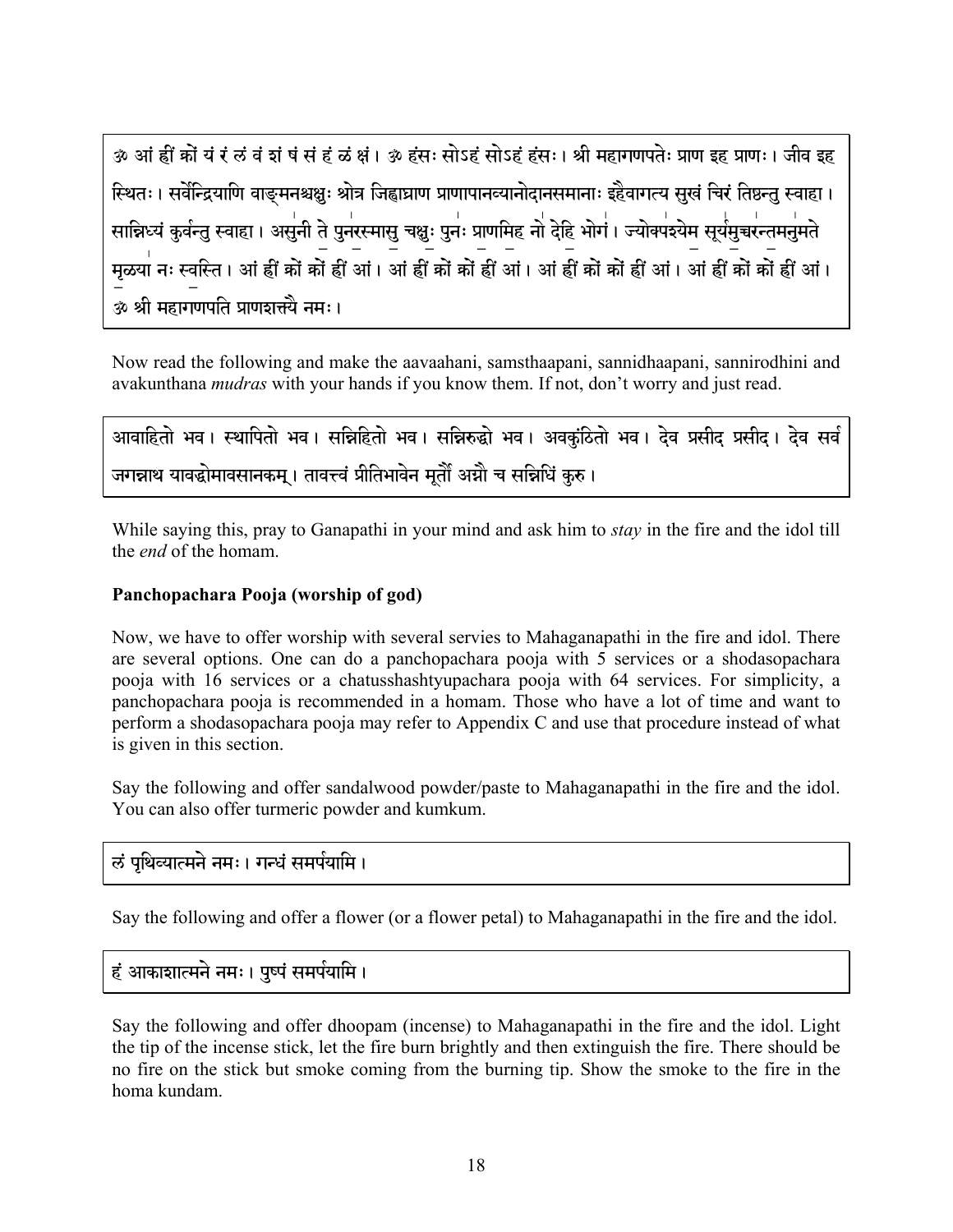### यं वाय्वात्मने नमः । धूपं आघ्रापयामि ।

Say the following and show the deepam (light/lamp) to Mahaganapathi in the fire and the idol.

### रं अग्न्यात्मने नमः । दीपं दर्शयामि ।

Say the following and offer some food to Mahaganapathi in the fire and the idol. You can use cooked food or a fruit or jaggery or sugar. Show it to the fire and idol and offer a little bit into the fire.

If you made only one food item, it is a good idea to offer it at the end of the homam. There will be a naivedyam (food offering) again. Offer something else for now. The offering at the end is the main one.

### वं अमतात्मने नमः । नैवेद्यं समर्पयामि ।

Say the following and offer some akshatas to Mahaganapathi in the fire and the idol. This mantra means that we are offering "all services" to Him.

सं सर्वात्मने नमः । सर्वोपचारान् समर्पयामि ।

#### **Dasadha Vibhakta Moola Mantra (root mantra divided into 10 parts)**

Now, we have to make ten offerings of ghee (ghee drops) for the ten parts of the moola mantra. Say the following ten sentences. Offer a drop of ghee into the fire after each sentence.

ॐ स्वाहा। ॐ श्रीं स्वाहा। ॐ श्रीं ह्रीं स्वाहा। ॐ श्रीं ह्रीं क्कीं स्वाहा। ॐ श्रीं ह्रीं क्लीं स्वाहा। ॐ श्रीं ह्रीं क्कीं ग्लों गं स्वाहा। ॐ श्रीं ह्रीं क्रीं ग्लों गं गणपतये स्वाहा। ॐ श्रीं ह्रीं क्रीं ग्लों गं गणपतये वरवरद स्वाहा। ॐ श्रीं ह्रीं क्कीं ग्लौं गं गणपतये वरवरद सर्वजनं स्वाहा। ॐ श्रीं ह्रीं क्कीं ग्लौं गं गणपतये वरवरद सर्वजनं मे वशमानय स्वाहा रवाहा।

#### **Mahaganapathi Mantras**

Now, you can offer as many mantras of Mahaganapathi as you want. Suggested counts for each mantra are 4 or 8 or 12 or 21 or 28 or 108 or 1008. At the end of the mantra, you have to add the following (if it is not already present in the mantra) and then make an offering in the fire.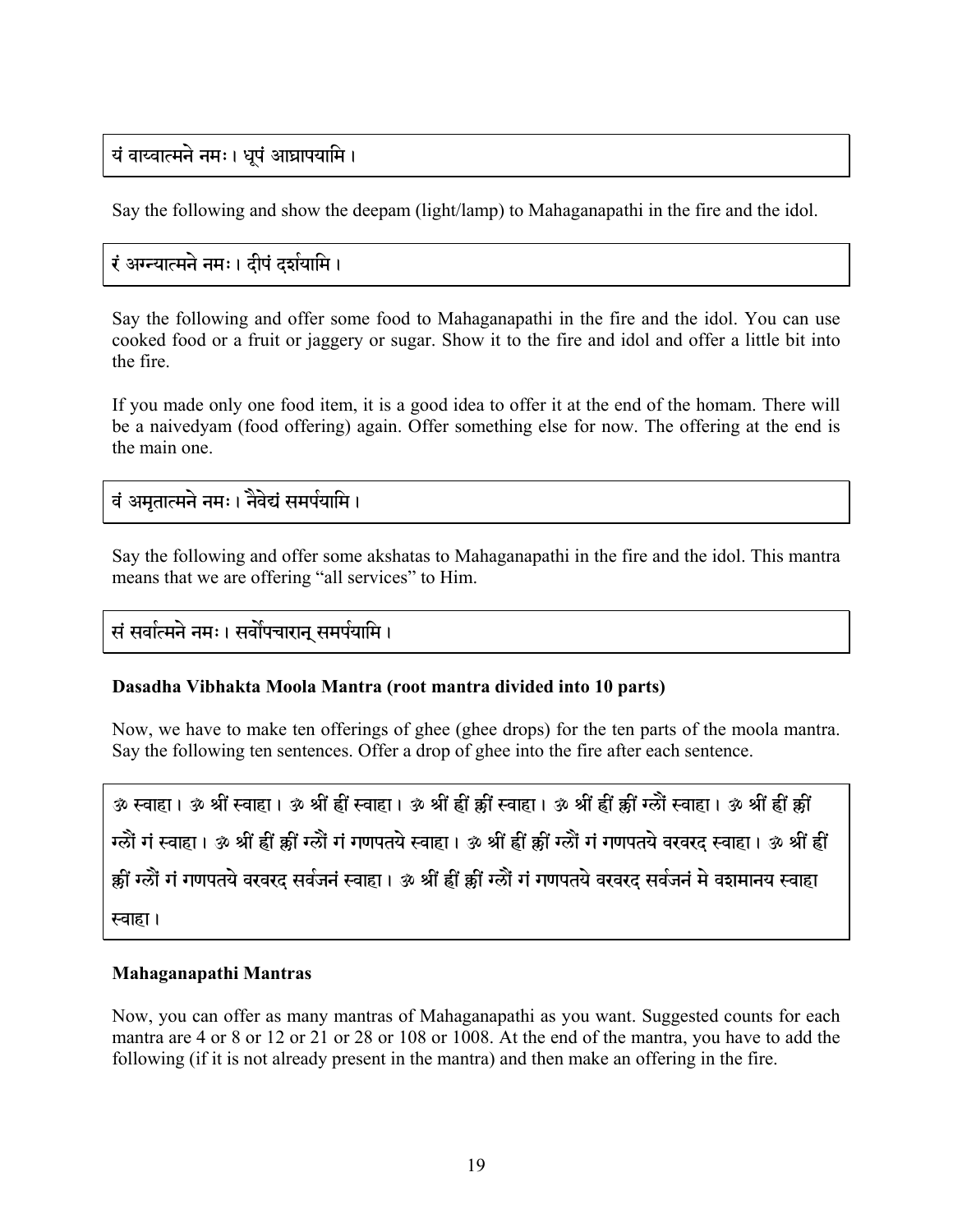स्वाहा

When making the last offering with a mantra (*i.e.* you are going to stop that mantra after this offering and switch to a different mantra), you add the following instead of the above:

# वौषट्

The offering can be a drop of ghee or sesame seeds or murmura/mamra (puffed white rice) or havan samagri or small dry coconut pieces or small pieces of darbha. If you are doing homam on a big scale with a big fire, you can even put banana slices, full coconuts, various fruits (especially jack fruit, grapefruit, pomegranate and *kapittha* fruit), nuts (cashews, almonds etc), modakas (a specific Indian cuisine item), sugar cane pieces, several sweets and snacks *etc*. But, if you are doing on a small scale with a small fire, stick to sesame seeds, dry coconut pieces, puffed white rice and ghee drops.

Three mantras are particularly important. The first one is the moola mantra with beejas. The second one is a Vedic mantra. The two are given below (with "swaha" added already). After them, you can read "Ganapathi Atharva Seersham" (also known as "Ganapathi Upanishat"). If one reads the moola mantra 12 times, the Vedic mantra 8 times and Ganapathi Atharva Seersham 3 times, it will take about 40-45 minutes. You can decide your own counts. If you are doing leisurely, you can add many more mantras from various books. It is a good idea to add the mantra(s) of your ishta devata. If you do sadhana of a specific mantra like Gayatri mantra everyday, it is a good idea to make some offerings with that mantra too. The two main mantras (moola mantra and Vedic mantra) are given below.

### ॐ श्रीं ह्रीं क्रीं ग्लैं गं गणपतये वरवरद सर्वजनं मे वशमानय स्वाहा।

|  |                                       |  | ॐ गणानां त्वा गणपतिः हवामहे कविं कवीनामुपमश्रवस्तमं। ज्येष्ठराजं ब्रह्मणां ब्रह्मणस्पत आ नः |  |  |  |
|--|---------------------------------------|--|---------------------------------------------------------------------------------------------|--|--|--|
|  | शृण्वन्नूतिभिस्सीद् सादनं ॥ स्वाहां । |  |                                                                                             |  |  |  |

Ganapathi Atharva Seersham is given in an Appendix A at the end of this document. It is a very powerful prayer of Mahaganapathi. In fact, it is the highest prayer of Mahaganapathi. It lauds Mahaganapathi as the source of creation, as the Supreme Being from whom all gods such as Brahma, Vishnu and Rudra are derived. When read with correct swaram (intonation), it brings inner peace and bliss. You can repeat it as many times as you want in your homam.

#### **Punah Pooja (worship again)**

After all the offerings with mantras, we offer a quick worship again to Mahaganapathi in the fire.

Say the following and offer some food to Mahaganapathi in the fire and the idol.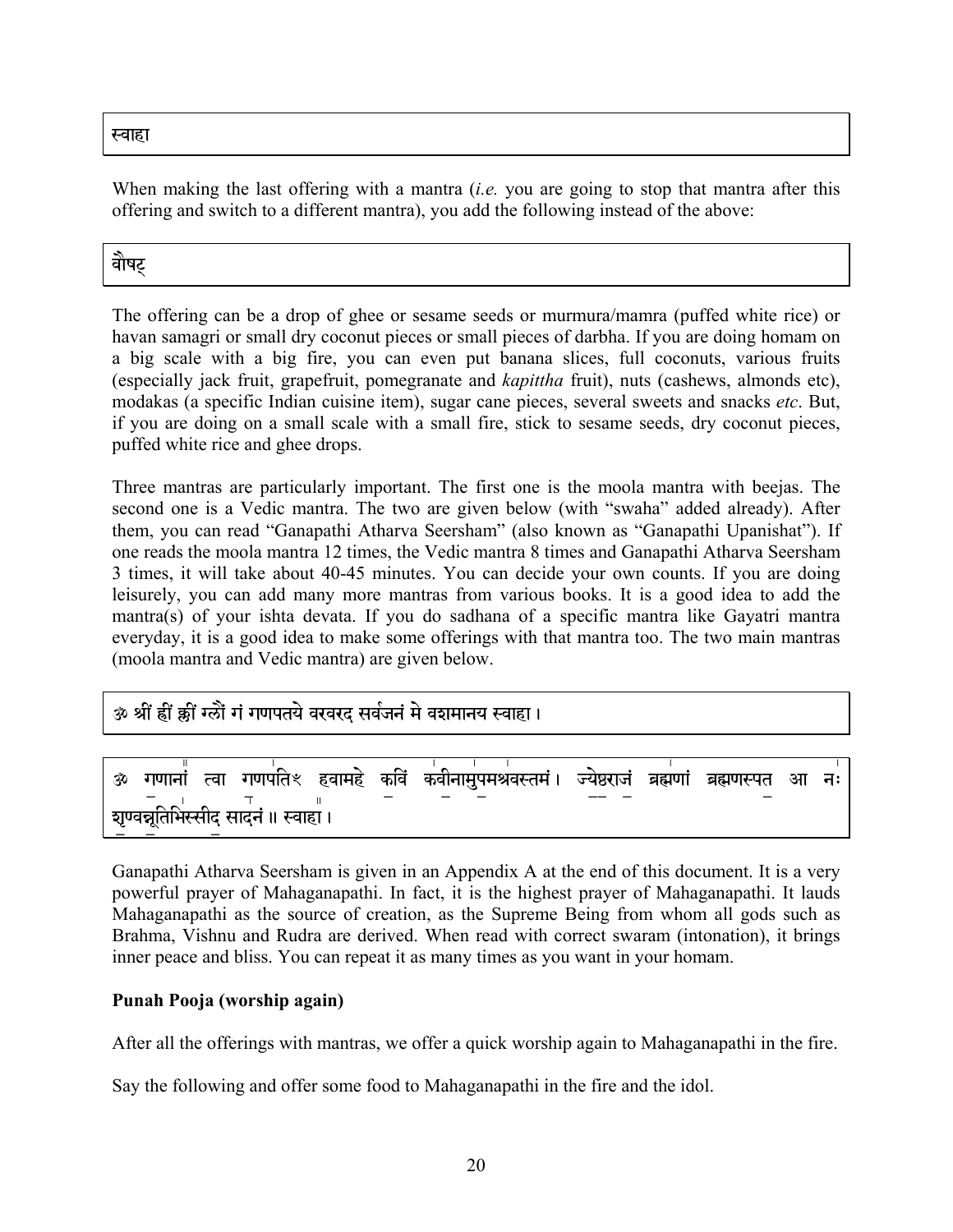### <u>ळ गं गणपतये नमः। तैवेदां समर्पयामि ।</u>

Light a small camphor piece in a plate and show it to the fire while saying the following. At the end, you can throw the camphor piece into fire.

#### ॐ गं गणपतये नमः। नीराजनं समर्पयामि ।

If one has time, a panchopachara pooja can also be done as the punah pooja. But the above two things will suffice.

Now get up and do *pradakshinas* to the homa kundam. If someone stands on the roof (or in the sky) and looks down at you, it should look like you are going around the homa kundam in the clockwise direction. Do one or three rounds and then sit down again in front of fire.

#### Uttaraangam (vote of thanks)<sup>1</sup>

Now, offer one drop of ghee to Prajapati, then the controllers of the three worlds (bhuh  $-$  fire god, bhuvah – wind god, who controls space too, suvah – sun god for all the non-material spiritual realms), to Agni who processes the food for gods and makes it consumable and finally Prajapati again. Read the following and offer a drop of ghee at each "swaahaa".



Now do pranaayaamam again. The procedure of pranaayaamam is explained earlier.

Now, make three offerings to the fire god, asking for forgiveness for any mistakes committed knowingly or unknowingly, while using fire as the medium. Read the following and offer a drop of the ghee in the fire at each "swaahaa".

 $<sup>1</sup>$  Skip this and go to the next section to find a shorter procedure for uttaraangam.</sup>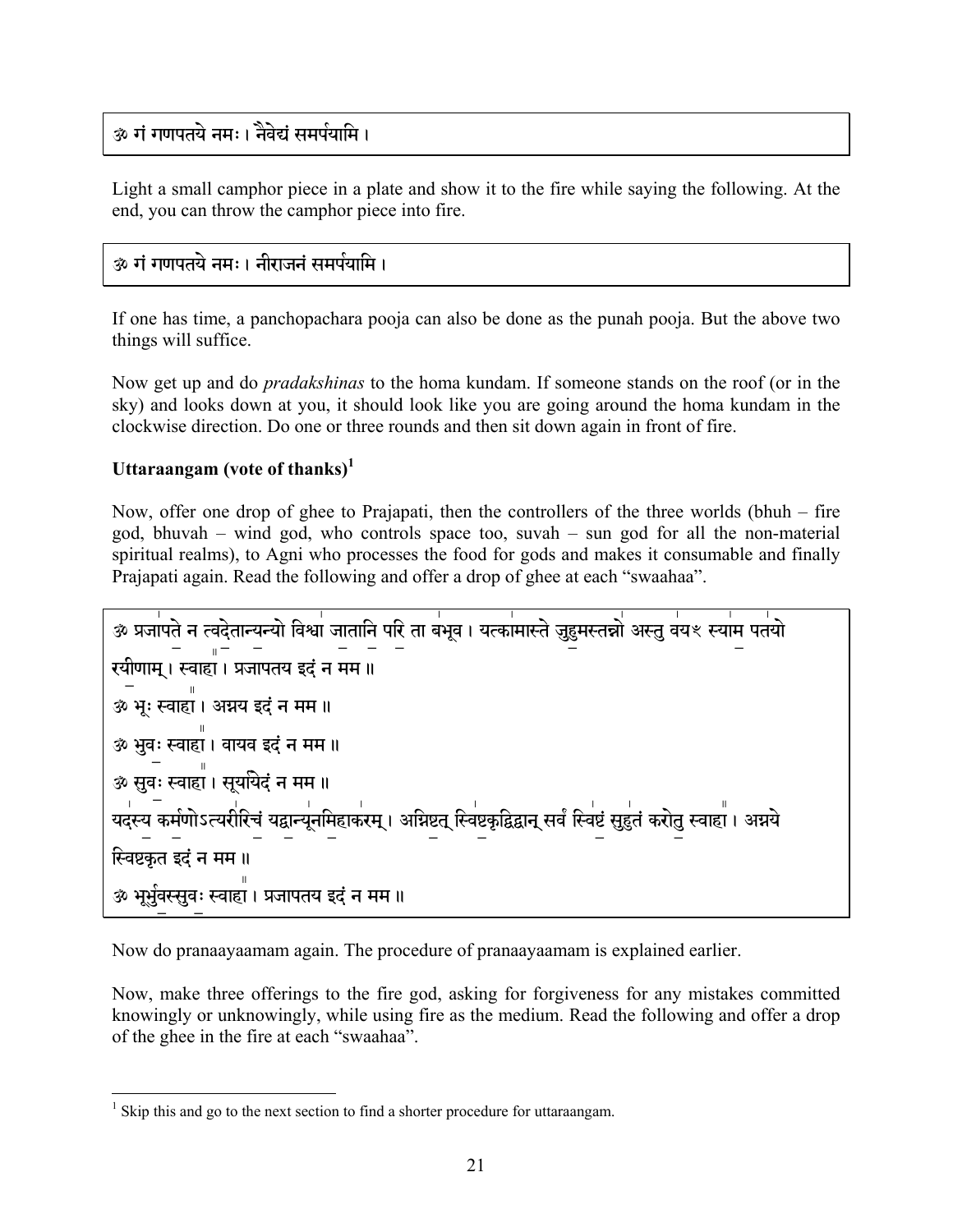```
पुरुषसंमितो यज्ञो यज्ञः पुरुषसंमितः । अग्ने तदस्य कल्पय त्वश्ल् हि वेत्थं यथातथम् । स्वाहां । अग्नय इदं न मम ॥
यत्पाकत्रा मनसा दीनदक्षा न । यज्ञस्य मन्वते मतासः । अग्निष्टद्धोता कतुविद्विजानन् । यजिष्ठो देवान् ऋतुशो यजाति ।
स्वाहा । अग्नय इदं न मम ॥
```
Next, three offerings are made to the fire god, wind god and sun god, the controllers of the three worlds. Read the following and offer a drop of the ghee in the fire at each "swaahaa".

ॐ भूः स्वाहा । अग्नय इदं न मम ॥ ॐ भुवः स्वाहा । वायव इदं न मम ॥ ॐ सुवः स्वाहा । सुययिदं न मम ॥

One final offering to Prajapati is made to beg for forgiveness for various mistakes made in the homam, with respect to pronunciation, actions, procedure, devotion, materials used *etc*. Read the following and offer of drop of ghee.

```
अस्मिन् होमकर्माण मध्ये संभावित समस्त मंत्रलोप तंत्रलोप कियालोप भक्तिलोप श्रद्धालोप नियमलोप निष्ठालोप
द्रव्यलोपादि समस्त दोष प्रायश्चित्तार्थं सर्व प्रायश्चित्ताहृतिं होष्यामि । ॐ भूर्भुवस्सुवः स्वाहा । प्रजापतय इदं न मम ॥
```
An offering to Vishnu and an offering to Rudra must be made. Read the following two lines and offer a drop of ghee for each line. Think of Vishnu and Shiva.

ॐ श्री विष्णवे स्वाहा । विष्णवे परमात्मन इदं न मम ॥ ॐ नमो रुद्रायं पशुपतये स्वाहां । रुद्राय पशुपतय इदं न मम ॥

After making an offering to Rudra, wash the hand once. You can simply sprinkle a little bit of water on the right palm for that purpose.

#### Uttaraangam – shorter version (vote of thanks)

When you are in a hurry, you can perform uttaraan ham in a brief form by saying the following and making an offering of ghee with each line.

ॐ भूः स्वाहा। अग्नय इदं न मम॥ ॐ भुवः स्वाहा । वायव इदं न मम ॥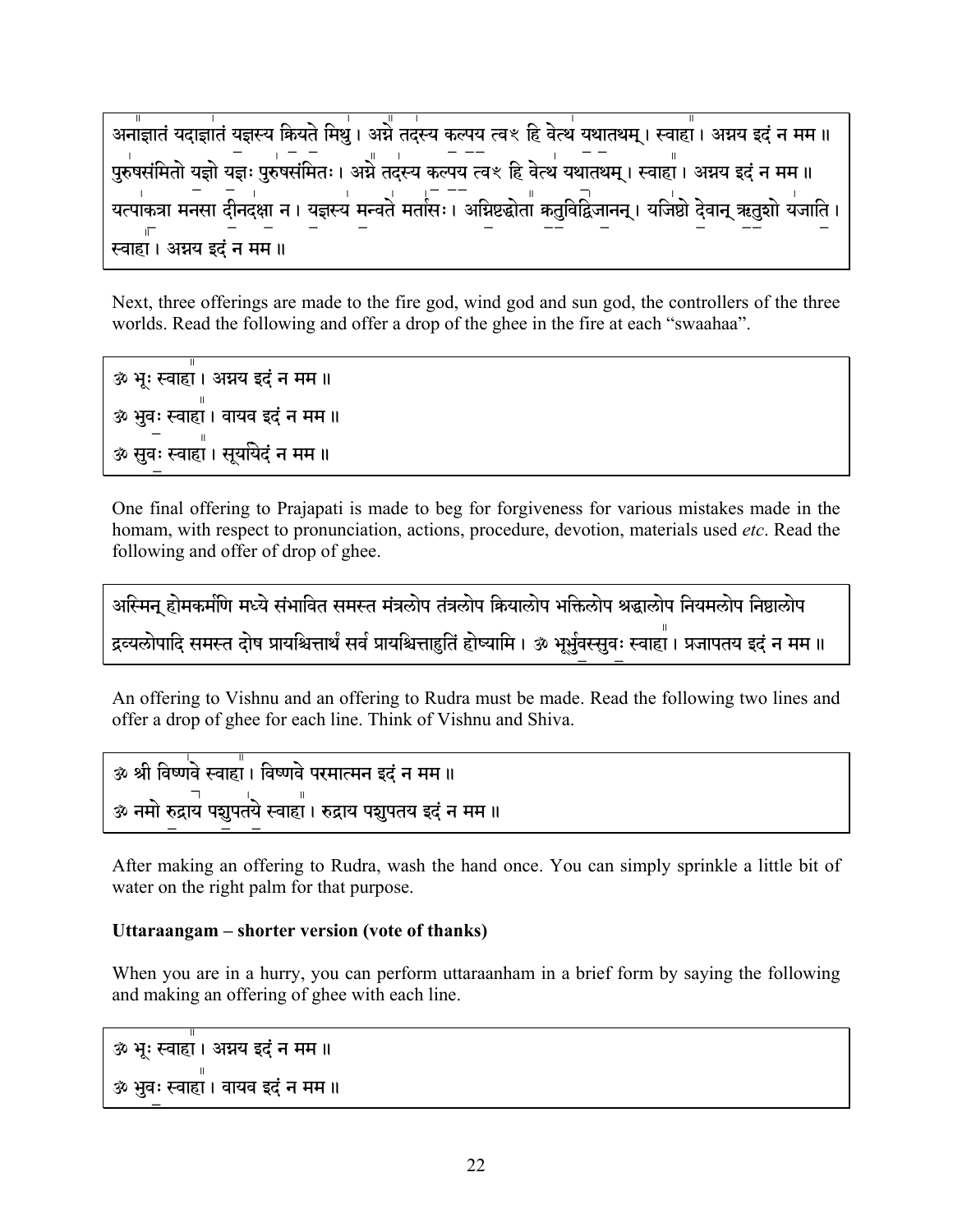```
ॐ सुवः स्वाहा । सुर्यायेदं न मम ॥
ॐ भूर्भुवस्सूवः स्वाहा । प्रजापतय इदं न मम ॥
ॐ श्री विष्णवे स्वाहा। विष्णवे परमात्मन इदं न मम॥
ॐ नमो रुद्राय पशुपतये स्वाहा । रुद्राय पशुपतय इदं न मम ॥
```
#### **Tarpanam (satisfying with liquid)**

Then, get a little milk in a cup or a tumbler. If you don't have milk, use water. Keep your right palm horizontal, with the palm facing up. Make an upward vertical circle with thumb and index finger. Pour a little milk in the palm. Then angle the palm slightly and make the milk drop from the palm through the tips of middle and ring fingers into a corner of the homa kundam. While doing that, say the following:

ॐ श्रीं ह्वीं झ्वीं ग्लों गं गणपतये वरवरद सर्वजनं मे वशमानय स्वाहा । ॐ श्री महागणपतिं तर्पयामि ।

Do this once or 4 times or 8 times or 12 times. At the end, throw away the milk remaining in the cup/tumbler and don't use it.



#### **Suddhaanna Bali (sacrifice of pure rice)**

Now, we have to offer bali (sacrifice to other beings – associates of Mahaganapathi). Get the cooked white rice (or banana slices or some other fruit slices). Just place a small token amount as bali. You need to place bali in six different places outside the homa kundam. First, place it on the east of the homa kundam. Then on the west, then on the north, then on the south and finally two more on the east (a little north to the previous bali(s) placed in the east). The order and positions can be found in Figure 3. While offering balis in six places, the following sentence can be said: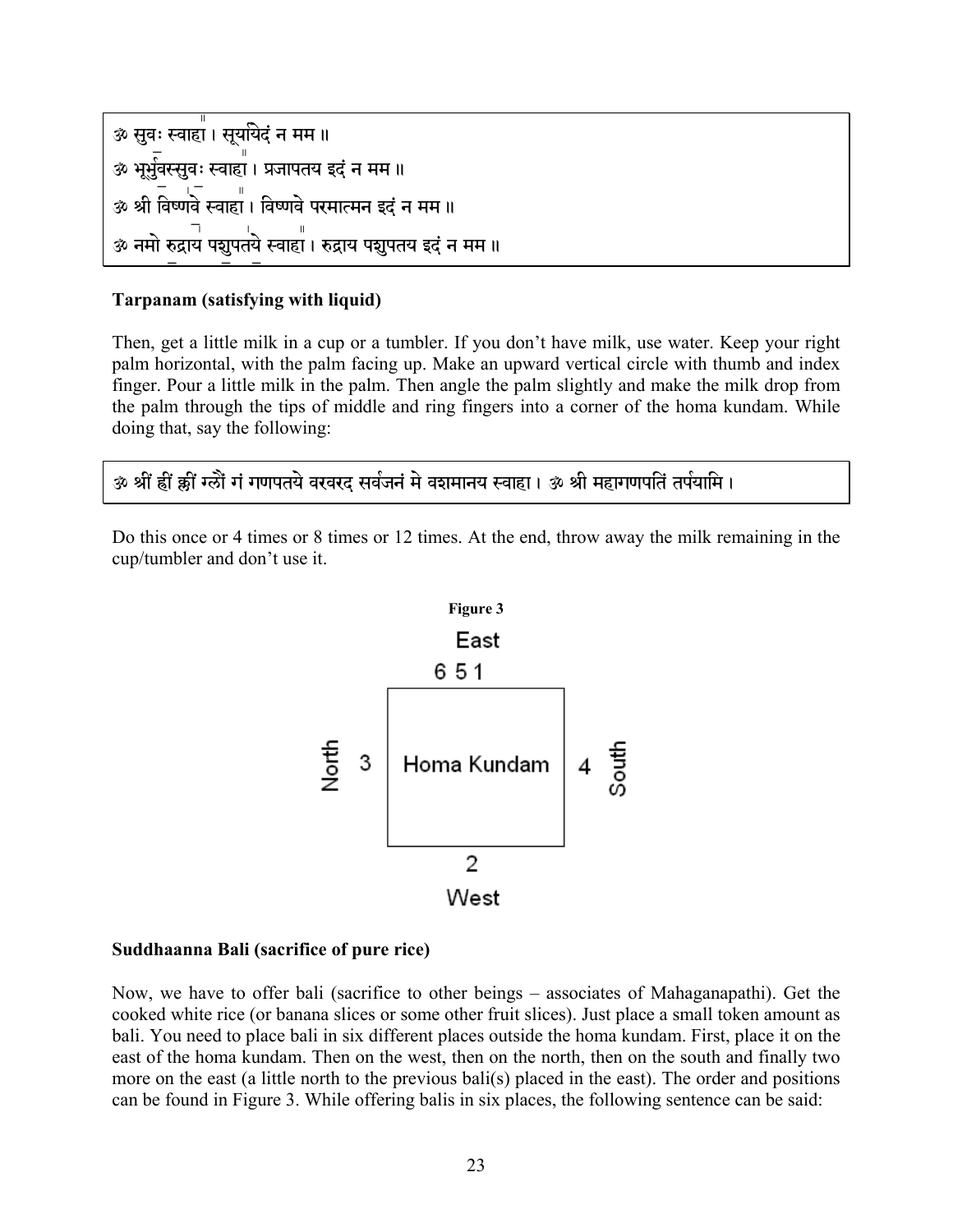### ॐ श्री महागणपति पार्षदेभ्यो नमः । बलिं समर्पयामि ।

The rice remaining after offering balis should be thrown away and not consumed. If cooked rice is not available, small banana slices or some other fruit slices can be used. Again, any fruit pieces left over after ball should be thrown away and not consumed.

#### Vasordhaaraa (stream of excellence)

Take a little ghee into the ladle and pour it slowly on the burning dry coconut pieces in the homa kundam while reading the third verse from "Rudra Chamakam". It is given below.

Don't pour too much ghee if you don't want much smoke. Just take one teaspoonful of ghee in the wooden ladle and manage with it slowly. This ghee should be just enough to make the pieces burn well so that poornaahuti (about to be offered) burns well.

्यः । पत्रा पर्वत्र मे प्रियं च मेऽनुकामश्च मे कामश्च मे सौमनसश्च मे भद्रं च मे श्रेयश्च मे वस्यश्च मे यशश्च मे<br>अ शं च मे मयश्च मे प्रियं च मेऽनुकामश्च मे कामश्च मे सौमनसश्च मे भद्रं च मे श्रेयश्च मे वस्यश्च मे यशश्च मे मे द्रविणं च मे यन्ता च मे धर्ता च मे क्षेमश्च मे धृतिश्च मे विश्वं च मे महश्च मे संविच्च मे ज्ञात्रं च मे सूर्थ मे प्रसूर्थ मे .<br>मे सुगं च मे शयनं च मे सूषा च मे सुदिनं च मे ॥

#### Poornaahuti

Now, we have to prepare a package for poornaahuti ("complete offering"). The normal procedure is to place a full dry coconut, some metal coins, some turmeric, some sandalwood, some kumkum, some akshatas, samples of some of the materials used in homam as offerings in a cloth and tie the cloth.

For a simple homam with a small fire, you may take a dry coconut half and place a few akshatas, one coin, little sandalwood powder, turmeric powder, kumkum powder and samples of materials offered earlier in it. If you do a small homam everyday in a western country and need to minimize the smoke, you may put just a small coconut piece as poornaahuti. If you are doing homam in a big firepit that is dug in ground, you may want to experiment with a regular full coconut that has little water. It is a more accurate representation of the ego of a normal person.

Place the poornaahuti on the wooden ladle, say the mantra below and then place the poornaahuti in fire carefully with hand (if you drop it on a small fire from the wooden ladle, it can extinguish the fire and also loose materials can spill everywhere in the homa kundam).

# ॐ पूर्णाहृतिमुत्तमां जुहोति । सर्वं वै पू र्णाहृतिः । सर्वमेवाप्नोति । अथो इयं वै पू र्णाहृतिः । अस्यामेव प्रतितिष्ठति ।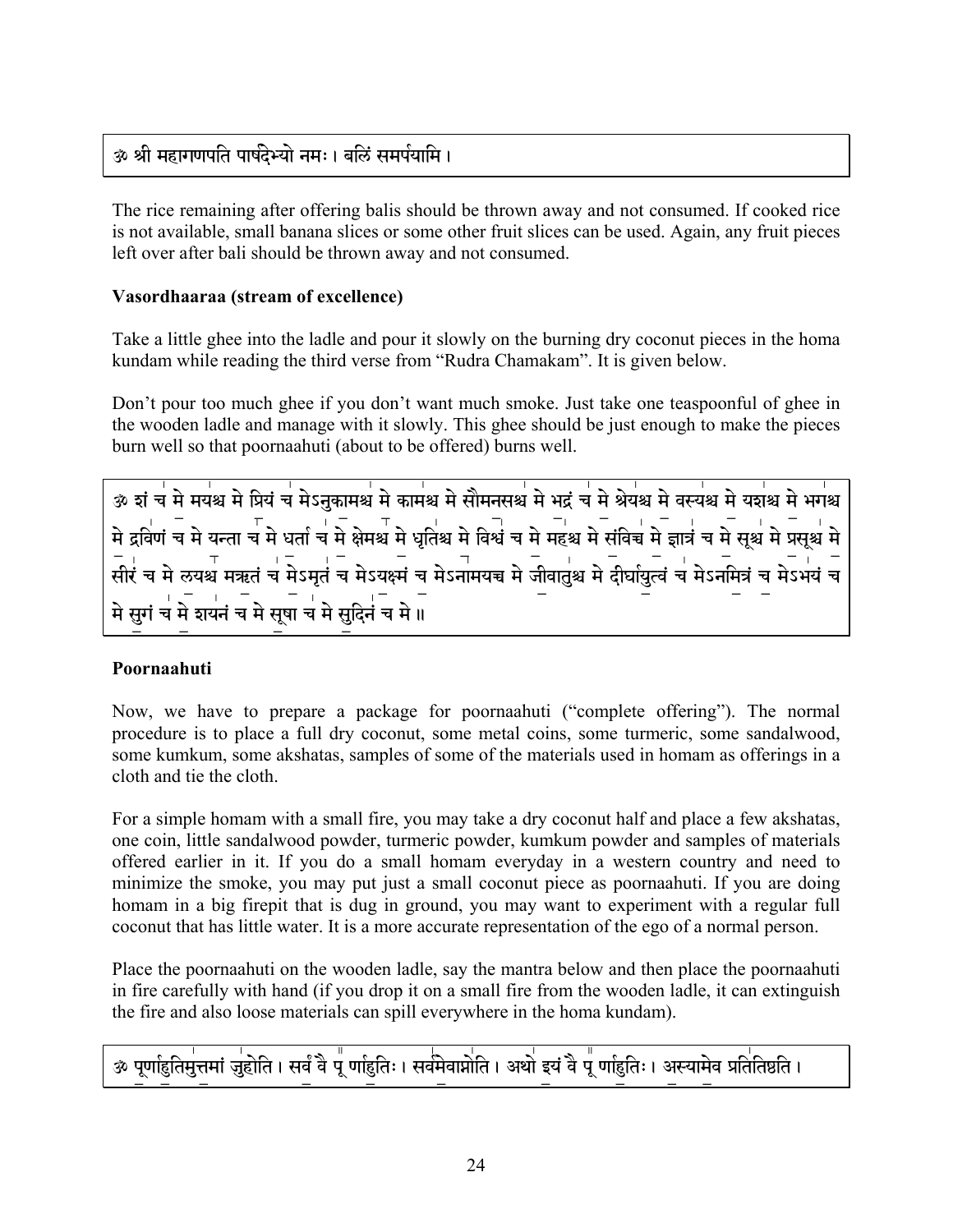```
ॐ पूर्णमदः पूर्णमिदं पूर्णात्पूर्णमुदच्यते । पूर्णस्य पूर्णमादाय पूर्णमेवावशिष्यते ॥
्र<br>ॐ श्रीं ह्रीं क्रीं महागणपतये पूर्णाहुतिं समर्पयामि ।
```
While (or after) placing the poornaahuti in the fire, say the following mantra.

### ॐ ब्रह्मार्पणं ब्रह्महविर ब्रह्मास्नौ ब्रह्मणा हुतं । ब्रह्मैव तेन गन्तव्यं ब्रह्म कर्म समाधिना ॥

Imagine that you are completely surrendering yourself to Mahaganapathi. Poornaahuti basically means "complete surrender". The full (or half) coconut used in the poornaahuti is a symbol of one's head, *i.e.* ego ("I-ness"), which is to be sacrificed (surrendered) to Mahaganapathi. Without that inner sense of surrender, an elaborate poornaahuti ritual with pristine materials has no meaning. Most Vedic rituals are symbolic of certain inner changes that you bring about within yourself, to remove obstacles within your sookshma sareera that are blocking self-knowledge. The purpose of Veda is the knowledge of self (Aatman) and all rituals are ultimately for that purpose. Doing rituals blindly is a good starting point, but at some stage, one has to wonder about the inner meaning.

#### **Winding Up and Meditation**

The fire god (Agni) has carried all our offerings to various gods. So the final offering is to him. Read the following and offer a drop of ghee in the fire.

```
सप्त ते अग्ने समिधः सप्तजिह्वाः सप्त ऋषयस्सप्तः धाम प्रियाणि । सप्त होत्रा सप्त धात्वा यजन्तिसप्तयोनीरापृणस्वा घृतेन
स्वाहा । अग्नये सप्तवत इदं न मम ॥
```
Take some water in a spoon and sprinkle it around the homa kumdam as shown in Figure 2. This is similar to what we did at the beginning, but the mantras to say are slightly different. Instead of the four mantras used earlier, use the following four mantras when sprinkling water along the four arrows marked as 1, 2, 3 and 4 in Figure 2:

```
्<br>अदितेऽन्वमंस्थाः । अनुमतेऽन्वमंस्थाः । सरस्वतेऽन्वमंस्थाः । देवं सवितः प्रासावीः ।
```
The ritual of homam cleanses one internally. The powerful divine presence in the fire has a great ability to cleanse one. Especially, a sincerely offered poornaahuti creates a lot of positive energy as it burns. One can take advantage of it by meditating in front of the fire as the poornaahuti burns. The time when the poornaahuti burns is the best time to meditate.

Sit still with a straight back in front of the fire and meditate. Make sure that the back is erect and yet not too tight. Make sure that the neck and head are also erect. Close the eyes, imagine your favorite deity in a form you like and meditate on that form with your favorite mantra. It does not have to be a mantra of Ganapathi. You may, for example, meditate with the Gayatri mantra. Try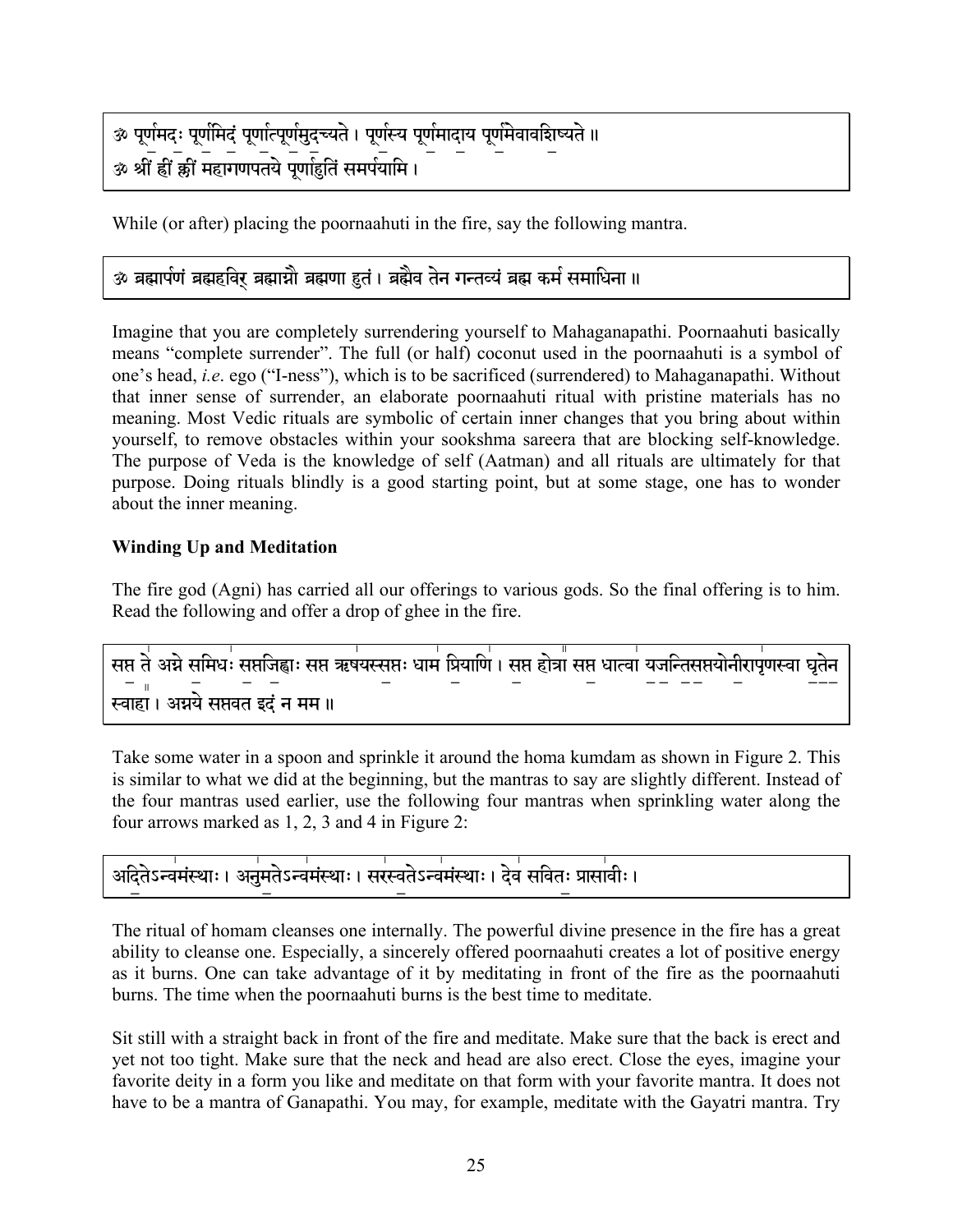to forget about the your body and what you are doing and get into the mantra fully. Think that the deity of the mantra is the only one that exists. Think that all beings and all objects of this world are expressions of the same deity. Think that that deity is the true Doer of all actions by all beings of this world. Your chances of losing consciousness of your body and immersing in the mantra fully are the maximum at this point of time than any other! Take advantage and meditate for atleast 5-10 minutes with maximum focus now. Consider this an essential part of the homam.

#### **Rakshaa**

Now, take the darbhas placed at the beginning outside the homa kundam on the western side (or new darbhas, if you did not place any darbhas along the boundaries due to lack of darbhas), apply a little ghee to them and place the tips in fire. When they catch fire, remove them from the fire, place them in a container and let the whole darbhas burn. The black ash you get is called "rakshaa" (protection). At the end of the homam, you can apply a little rakshaa to the forehead of the idol and then a little to your own forehead and the foreheads of others. This is believed to protect from evil forces. You can store the rakshaa for future use on important occasions.

If your fire is too small and does not last till this point, you may consider taking rakshaa before meditation.

It is not *necessary* to take raksha. One can skip this step. Alternately, one can skip now and later mix the ashes of the materials burnt in the homa kundam with ghee and use that as rakshaa.

#### **Udvaasana (good bye)**

Take a couple of darbhas in your right hand and a couple more darbhas with your left hand. Take some flowers or akshatas also if available. Hold the darbhas with the tips facing away from you and the bases in your hands. Now touch the two sides of the homakundam with the darbhas in the two hands. Then touch the idol with those darbhas and leave the akshatas and flowers on the god. Imagine that the energy from the homakundam has been transferred into the idol. To simplify this, you can also place your fists containing a few akshatas on top of the northern and southern sides of homa kundam and then deposit the akshatas in those fists at the feet of the idol.

Say the following and show your heart with your hands. Imagine that Sri Mahaganapathi has exited the fire and the idol and came back into your heart.

### अस्मान्मर्तेश्च अग्नेश्च श्रीमहागणपतिं यथास्थानं प्रतिष्ठापयामि ।

Now, we have to say goodbye to the fire god too. Say the following and bow to the fire god.

अग्ने नयं सुपथां राये अस्मान् विश्वानिं देव वयुनानि विद्वान् । युयोध्यस्मज्जुंहुराणमेनो भूयिष्ठां ते नमं उक्तिं विधेम । अग्नये नमः॥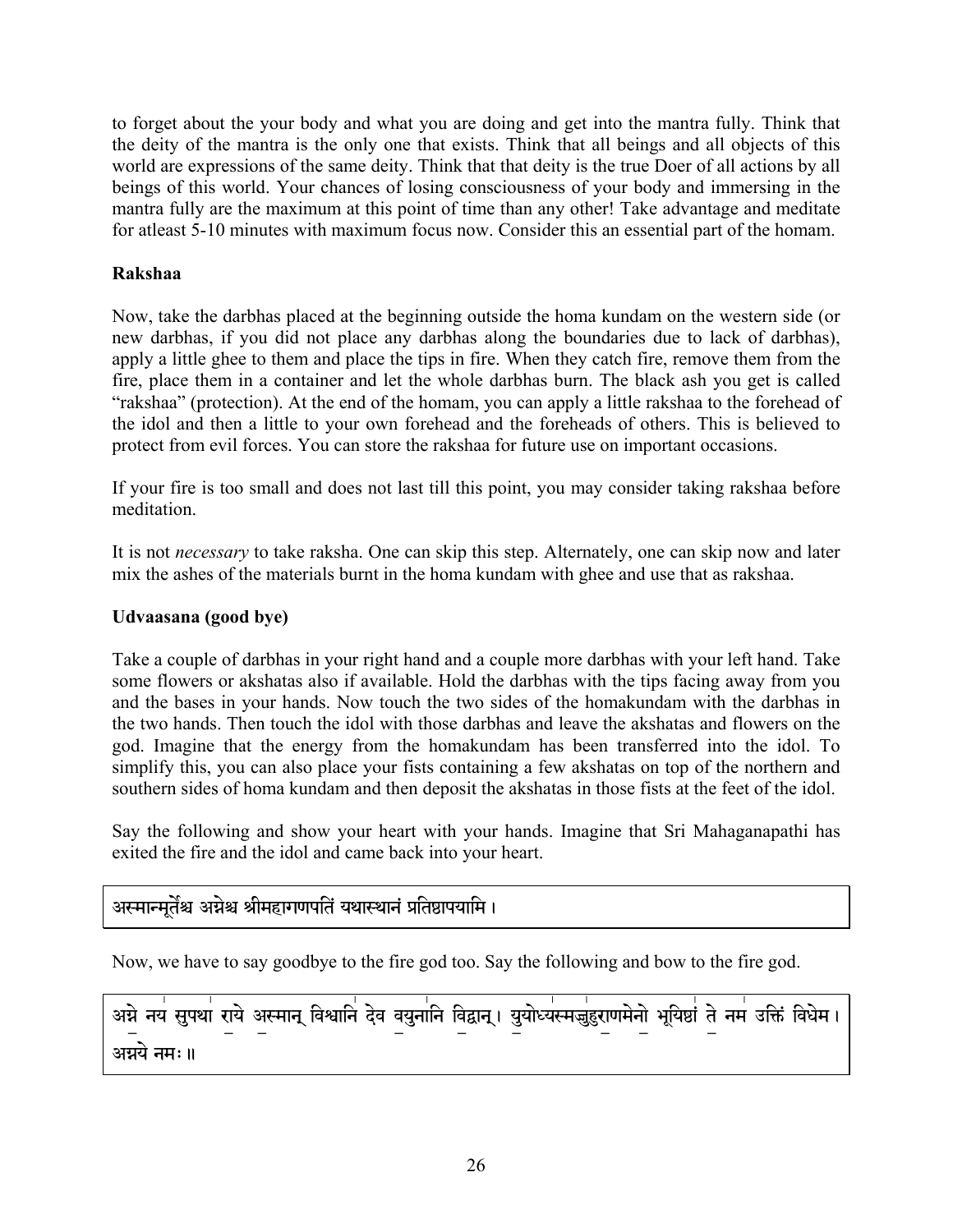#### **Conclusion**

Say the following three verses. Think of Krishna and imagine that you are not the doer and Krishna is the doer who is acting through you. While you do it, place a few akshatas on the tips of the ring and middle fingers of the right hand, place the palm on the small deposit bowl and wash it such that the water and akshatas are deposited in the deposit bowl.

मंत्रहीनं कियाहीनं भक्तिहीनं हुताशन। यद्धतं तु मया देव परिपूर्णं तदस्तु ते ॥

प्रायश्चित्तान्यशेषाणि तपः कर्मात्मकानि वै। यानि तेषामशेषाणां श्री कृष्णस्मरणं परं ॥ श्री कृष्ण कृष्ण कृष्ण ।

कायेन वाचा मनसेन्द्रियैर्वा बुद्ध्यात्मना वा प्रकृतेः स्वभावात् । करोमि यद्यत् सकलं परस्मै नारायणायेति समर्पयामि ॥

Say the following finally. Imagine that Sri Mahaganapathi became pleased with your homam. Surrender the doership of the homam to Krishna and pray for peace.

```
अनेन दिव्य मंगळ होमेन भगवान् सर्वात्मकः श्रीमहागणपतिः प्रीयताम् । ॐ तत्सत् ।
सर्वम् श्री कृष्णार्पणमस्तु । ॐ शान्तिः शान्तिः शान्तिः ।
```
After this, you should not think of yourself as the doer of the homam just finished, for you have surrendered the doership to Krishna!

The naivedyam (food) you offered to Mahaganapathi can be eaten now and served to others. The rakshaa (holy ash) can be mixed with a drop of ghee and applied on the forehead as a dot or a line.

If you used a kalasam (water pot) in addition to an idol to invoke the god, you can take a bath with the water in the kalasam. Pour the water on yourself after you finish your bath, while saying a mantra of Ganesha. After pouring that water on yourself, don't pour any more regular water. The water from kalasam should be the last water you pour on yourself in the bath.

It is possible to put a kalasam and use it everyday without changing water. One may change the water every weekend or on every Chaturthi day and take bath with the old water.

 $\therefore$  Sarvam Sri Krishnarapanamastu  $\therefore$   $\therefore$  Om Shaantih Shaantih Shaantih  $\therefore$ 

# **Appendix A**

# Ganapathi Atharva Seersham (Ganeshopanishat)

The text of "Ganapathi Atharva Seersham" (also known as "Ganeshopanishat") is given below. It can be recited once or a few times while making offerings into the fire during the homam. Offering can be made at the end of each stanza, when "swaahaa" comes.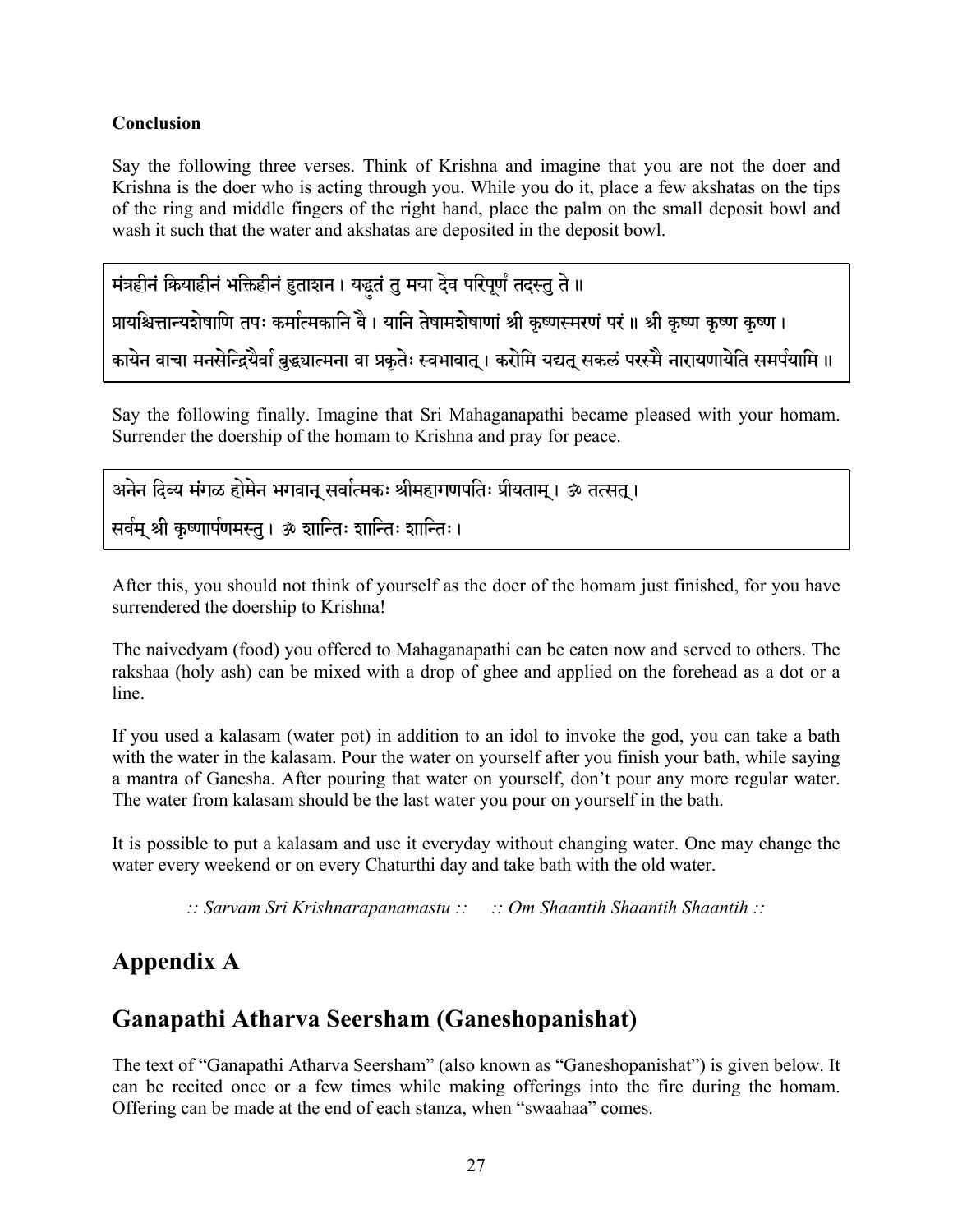This Vedic hymn is the highest prayer of Maha Ganapathi. It extols the highest nirguna form of Maha Ganapathi. All gods, including Brahma, Vishnu and Shiva, are different manifestations of this form. All the worlds are created, sustained and destroyed in this form of Maha Ganapathi. When reading this, imagine Maha Ganapathi as *Parama Purusha* (Supreme Cosmic Being).

ॐ नमस्ते गणपतये। त्वमेव प्रत्यक्षं तत्त्वमसि। त्वमेव केवलं कर्तासि। त्वमेव केवलं धर्तासि। त्वमेव केवलं हर्तांसि । त्वमेव सर्वं खल्विदं ब्रह्मासि । त्वं साक्षादात्मांसि नित्यम् ॥ स्वाहां ।

्र<br>त्र वच्मि । सत्यं वच्मि ॥ स्वाहा ।

अव त्वं मां । अवं वक्तारं । अवं श्रोतारं । अवं दातारं । अवं धातारं । अवानूचानमंवशिष्यं । अवं पश्चात्तात् । अवं स्वाहा।

त्वं वाङ्मयस्त्वं चिन्मयः । त्वमानन्दमयस्त्वं ब्रह्ममयः । त्वं सचिदानन्दाद्वितीयोऽसि । त्वं प्रत्यक्षं ब्रह्मासि । त्वं ज्ञानमयो विज्ञानमयोऽसि ॥ स्वाहा ।

सर्वं जगदिदं त्वत्तो जायते । सर्वं जगदिदं त्वत्तस्तिष्ठति । सर्वं जगदिदं त्वयि लयमेष्यति । सर्वं जगदिदं त्वयि प्रत्येति । त्वं भूमिरापोऽनलोऽनिलो नभः । त्वं चत्वारि वाक्पदानि ॥ स्वाहा ।

त्वं गुणत्रयातीतः । त्वं अवस्थात्रयातीतः । त्वं देहत्रयातीतः । त्वं कालत्रयातीतः । त्वं मूलाधारस्थितोऽसि नित्यं । त्वं ्णाः । त्वां योगिनो ध्यार्यन्ति नित्यं । त्वं ब्रह्मा त्वं विष्णुस्त्वं रुद्रस्त्वमिन्द्रस्त्वमग्निस्त्वं वायुस्त्वं सूर्यस्त्वं चन्द्रमास्त्वं ब्रह्म भूर्भुवस्सुवरोम् ॥ स्वाहां ।

गणादिं पूर्वमुच्चार्य वर्णादींस्तदनन्तरं । अनुस्वारः परतरः । अर्धेन्दुरुसितं । तारेण ऋद्धं । एतत्तव मनुस्वरूपं । गकारः । पणेशविद्या। गणक ऋषिः । निचुद्गायंत्री छन्दः । गणपतिर् देवता । ॐ गं गणपतये नमः । ॐ गं गणपतये नमः । ॐ गं गणपतये नमः ॥ स्वाहा।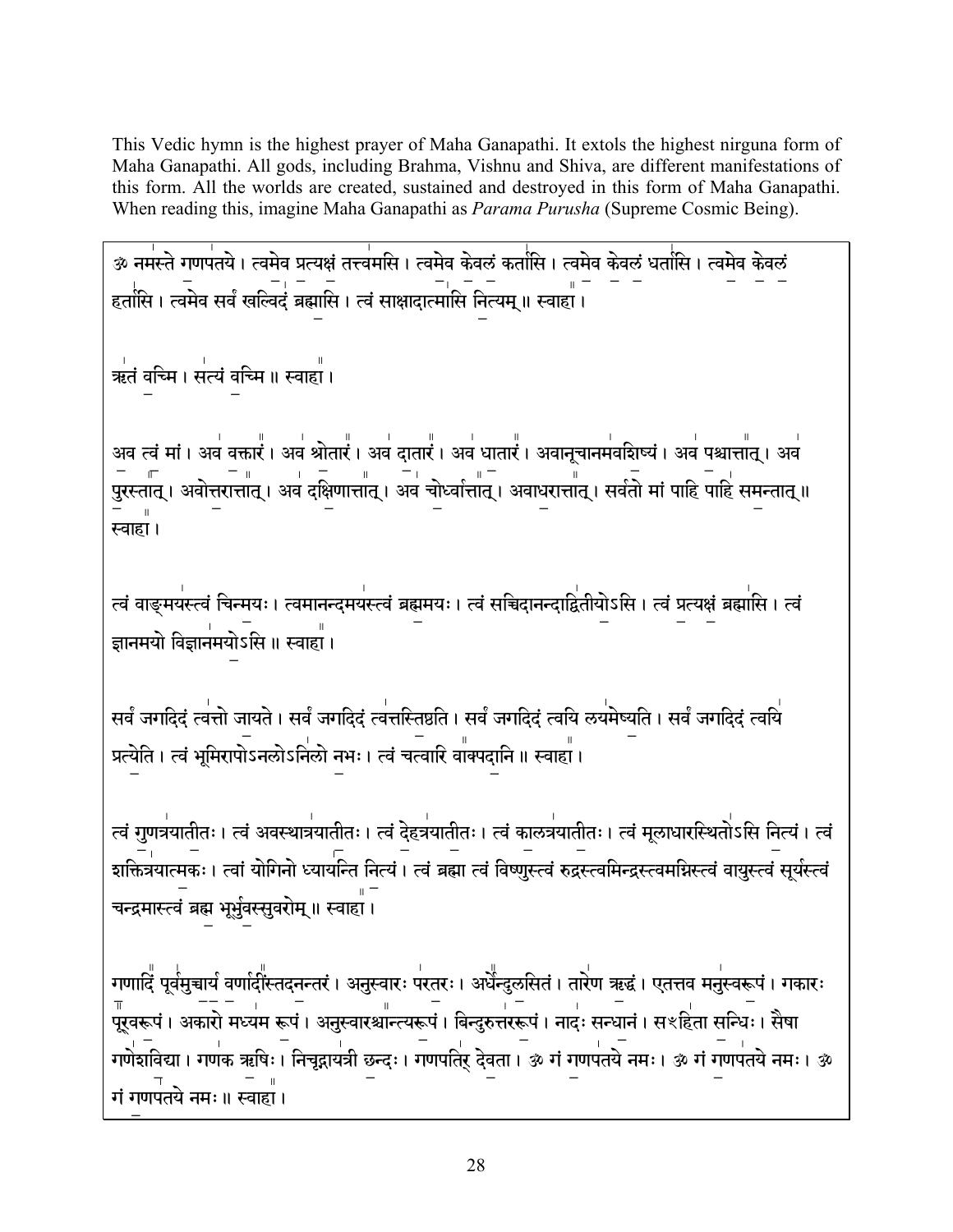# Appendix B: Super-short Homam (minimum mantras)

For those who are uncomfortable with Sanskrita and yet want to perform homam, the procedure given in this document may still be difficult. For such people, I can recommend a much shorter procedure. It is hoped that those who start with this super-short homam will eventually make an effort to switch to the main procedure given in this document, after they get some practice and become comfortable with mantras in Sanskrita.

Mantras offered to a deity in fire are powerful irrespective of the procedure used. Instead of not doing homam at all, it is better to do this super-short homam.

This appendix will describe a super-short procedure very briefly. If some details are unclear, please contextualize them by reading the rest of the document. The Sanskrita mantras are minimized in this super-short procedure.

#### **Preliminary Procedure**

Think in your mind of Mother Earth, Lord Ganesha, your favorite deity, your parents, rishis of your lineage (if you know them), all rishis and all gods. You can use a language that you are comfortable with  $(e.g.$  English) and say something in an intuitive way to remember all of them.

Take a tumbler or glass of water. Take three spoonfuls of water from the tumbler and drink them while saying: "This is for Keshava (केशव)", "This is for Naaraayana (नारायण)" and "This is for

Maadhava (माधव)".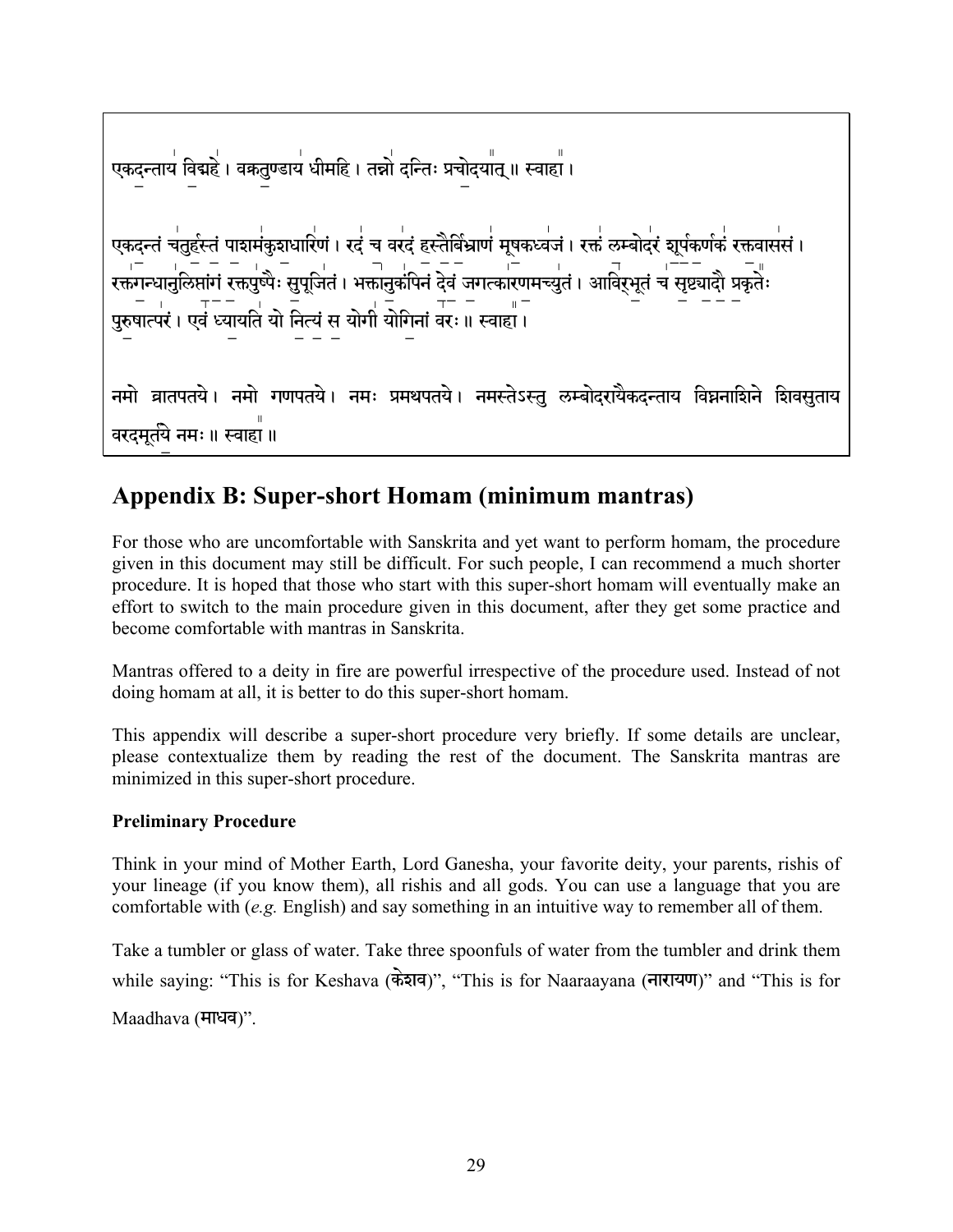With akshatas in hand, pray to Ganesha: "O Ganesha (गणेश)! Please remove obstacles from my homam". Do praanaayaama (see the section on it in the main document), possibly with the *Om* sound or a mantra given earlier.

Now take a vow: "I shall now perform a homam to the best of my ability, for the pleasure of Lord Ganesha (गणेश)."

Leave the akshatas in front of the idol or homa kundam.

#### **Early Offerings**

Light a lamp. Put some akshatas in the water tumbler and say "vam  $(\vec{a})$ " 11 times. Take the water with the spoon and sprinkle it on yourself, on the homa kundam, on the idol and on the food, fruits and flowers.

Homa kundam should be on your east and you should be facing east. Draw two red parallel eastwest lines with kumkum (vermilion) connecting the middle of the western edge of homa kundam with your seat and place the container with melted ghee on those lines.

Take a small camphor piece, light it in the lamp and place the burning camphor piece in homa kundam while saying the following.

ॐ भर्भवस्सवरोम ।

O Fire god, please co-operate with me and make my offerings reach gods in a state of purity.

Place dry coconut pieces or wood above it and make sure that they catch fire. Now offer five drops of ghee while saying the following:

```
` àjaptye Svahaš, ` #NÔay Svahaš, ` A¶ye Svahaš, ` saemay Svahaš,
```
This is for forgiveness of my mistakes so far: ॐ भूर्भुवस्सूवः स्वाहा।

#### **Main Homam**

Say "O Ganesha (गणेश), please come into this fire". Say the following while showing the fire with folded palms (as though you are telling someone "come here"):

आवाहितो भव । स्थापितो भव ।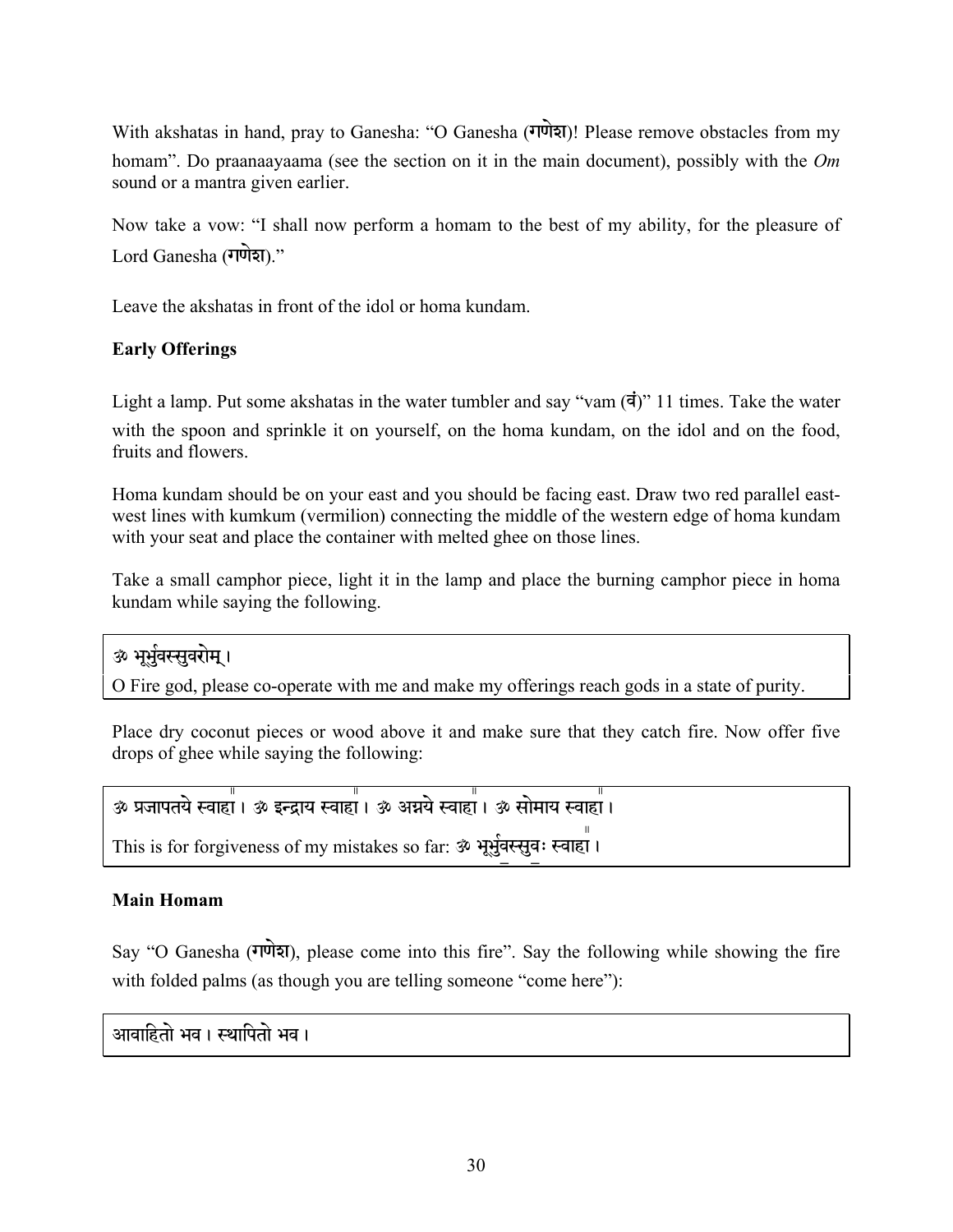Put some akshatas in the fire and say "O Ganesha (गणेश), please be pleased with these services from me".

Now repeat the mantras of Ganesha that you know 4 or 8 or 12 or 21 or 28 or 108 or 1008 times. Some mantras are suggested in the main document. At a minimum, do the following simple mantra as many times as you can:

#### <u>ॐ गं गणपतये नमः । स्वाहा ।</u>

Each time you say this, offer ghee or akshatas or sesame seeds or some other materials described earlier in this document in the fire. If you do the above mantra many times and not do any other mantras, it is acceptable. The above mantra is part of Ganapathi Atharva Seersham and is a powerful (and yet simple) mantra.

At the end of the offerings, take some food you cooked (or fruit), show it to the fire and say "O Ganesha (गणेश), please accept this" and throw a small bit into fire. Then stand up and go around the homa kundam once or 3 times. If someone looks at you from the roof or from the sky, it should look like you are going around the homa kundam in clockwise direction. At the end, you can bow in front of the fire. Finally sit down in front of the fire in your original place.

#### **Final Offerings**

Say the following lines and offer a drop of ghee in the fire after each line:

| ॐ भूः स्वाहा । ॐ भुवः स्वाहा । ॐ सुवः स्वाहा । ॐ भूभुंवस्सुवः स्वाहा । ॐ विष्णवे स्वाहा । ॐ रुद्राय स्वाहा । |  |
|--------------------------------------------------------------------------------------------------------------|--|

At the end, sprinkle a little water on your right hand.

If it is possible, now offer six chunks of cooked white rice or fruit slices in the six places shown in Figure 3, while saying "these are for the associates of Ganesha  $(\overrightarrow{v}$ udizi". Otherwise, you may skip this step.

#### **Poornaahuti**

While saying "Om", pour a stream of ghee from the spoon into the fire. When the fire becomes big, you can offer poornaahuti.

Please read the section on poornaahuti in the main document for the description of materials needed, meaning of poornaahuti and the spirit to be followed. Instead of the mantras in the main document, just say the following: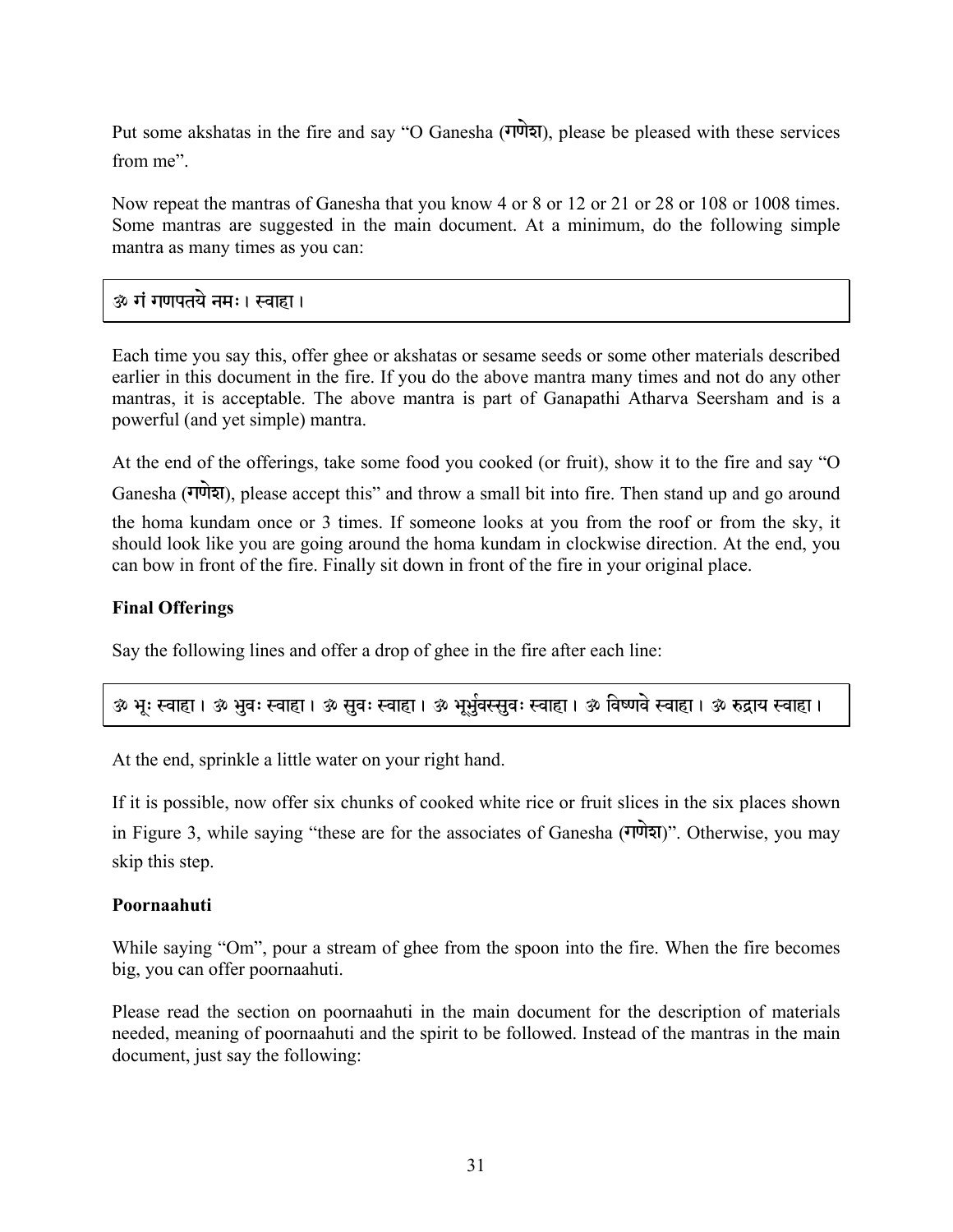### ॐ गं गणपतये पूर्णाहृतिं समर्पयामि ।

Then drop the full coconut or half coconut or coconut piece in fire. Offer one more drop of ghee while saying:

#### <u>ॐ अग्रये सप्तवते स्वाहा ।</u>

Now, meditate with any mantra you like for 5-10 minutes as the poornaahuti burns. For some useful tips, please refer to the main document.

At the end of the meditation, show your heart with your hands and say "O Ganesha  $(\overline{\mathbf{u}}\overline{\mathbf{v}}\overline{\mathbf{v}})$ ganesa), please come back into my heart". Also, thank the fire god mentally for his co-operation in the ritual. Then say:

सर्वम् श्री कृष्णार्पणमस्तु । ॐ शान्तिः शान्तिः शान्तिः ।

If you minimize the entire procedure and spend maximum time chanting a mantra of Ganesha with offerings into fire and then meditating as the poornaahuti burns, you will get the most out of your homam and not lose much! After some practice, you can compare this super-short procedure with the procedure given in the main document and keep adding mantras from the main procedure and eventually switch to the main procedure. But even this super-short procedure, when performed sincerely, can give good results.

# **Appendix C: Shodasopachara Pooja**

[*If you want to perform a shodasopachara pooja (a worship consisting of 16 services) to Mahaganapathi who is in fire and the idol, instead of the panchopachara pooja mentioned in this document, please use the procedure in this appendix instead. This will take more time.*]

Say the line below and think in the mind that you are offering a nice seat to Mahaganapathi to sit on. While imagining that, just offer a few akshatas to the idol and the fire.

### <u>ॐ श्रीं ह्रीं क्रीं श्री महागणपतये नमः। आसनं समर्पयामि ।</u>

Now, say the line below imagine that you are washing his feet. While imagining that, show a little water with the spoon to the fire and leave the water in a small empty bowl (we will call it "the deposit bowl" from now onwards).

ॐ श्रीं ह्रीं क्रीं महागणपतये पादयोः पाद्यं समर्पयामि ।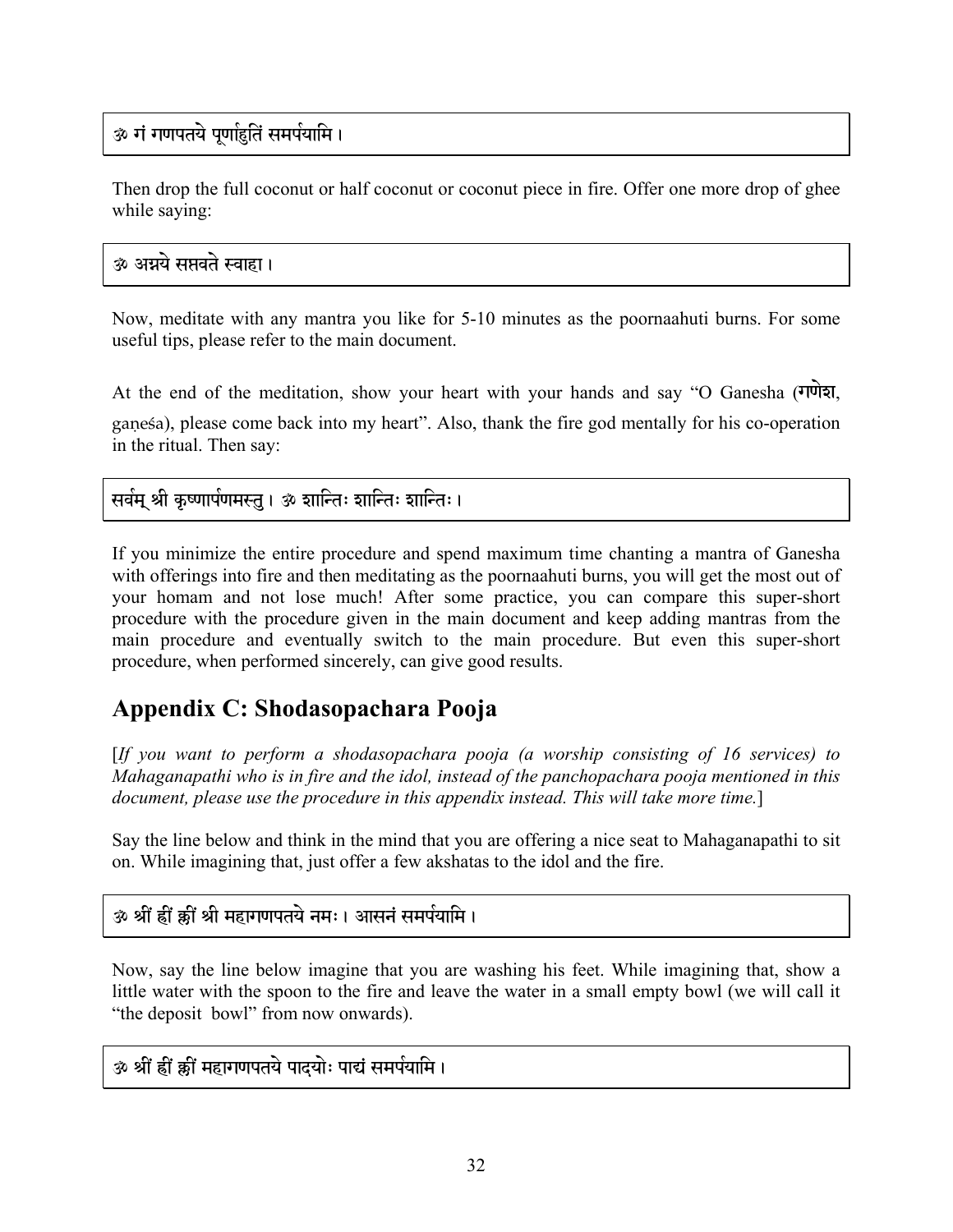Say the line below, imagine that you are washing the hands of Mahaganapathi, show a little water in the spoon to the fire and leave it in the deposit bowl.

### ॐ श्रीं ह्रीं क्रीं महागणपतये हस्तयोः अर्घ्यं समर्पयामि ।

Say the line below, imagine that you are offering drinking water to Mahaganapathi's mouth, show a little water in the spoon to the fire and leave it in the deposit bowl.

### ॐ श्रीं ह्रीं झ्रीं महागणपतये मुखे शुद्धाचमनीयं समर्पयामि ।

Say the first sentence below, imagine that you are giving a bath to Mahaganapathi, show a little water in the spoon to the fire and leave it in the deposit bowl. Say the second sentence below, imagine that you are giving drinking water to Mahaganapathi's mouth after bath, show a little water in the spoon to the fire and leave it in the deposit bowl.

### ॐ श्रीं ह्रीं क्रीं महागणपतिं स्नपयामि । स्नानानन्तरं आचमनीयं समर्पयामि ।

Say the line below, imagine that you are offering a pair of nice clothes (one in the top and one in the bottom, *i.e.* like a shirt and a pant) and offer a few akshatas to the idol and the fire.

### ॐ श्रीं ह्रीं क्रीं महागणपतये वस्त्राणि धारयामि।

Say the line below, imagine that you are offering a yajnopaveetam (sacred thread) and offer a few akshatas to the idol and the fire.

### ॐ श्रीं ह्रीं क्रीं महागणपतये यज्ञोपवीतं समर्पयामि ।

Say the line below, imagine that you are offering nice jewelry and offer a few akshatas to the idol and the fire.

### ॐ श्रीं ह्रीं क्रीं महागणपतये आभरणानि समर्पयामि ।

Say the line below and offer a little bit of sandalwood paste, turmeric powder, kumkum powder and akshatas to the idol and the fire. If you don't have all these, just sprinkle a few akshatas on the idol and the fire.

### ॐ श्रीं ह्वीं र्क्षी महागणपतये गन्धान् धारयामि । हरिद्रा कुंकुमं समर्पयामि । अक्षतान् समर्पयामि ।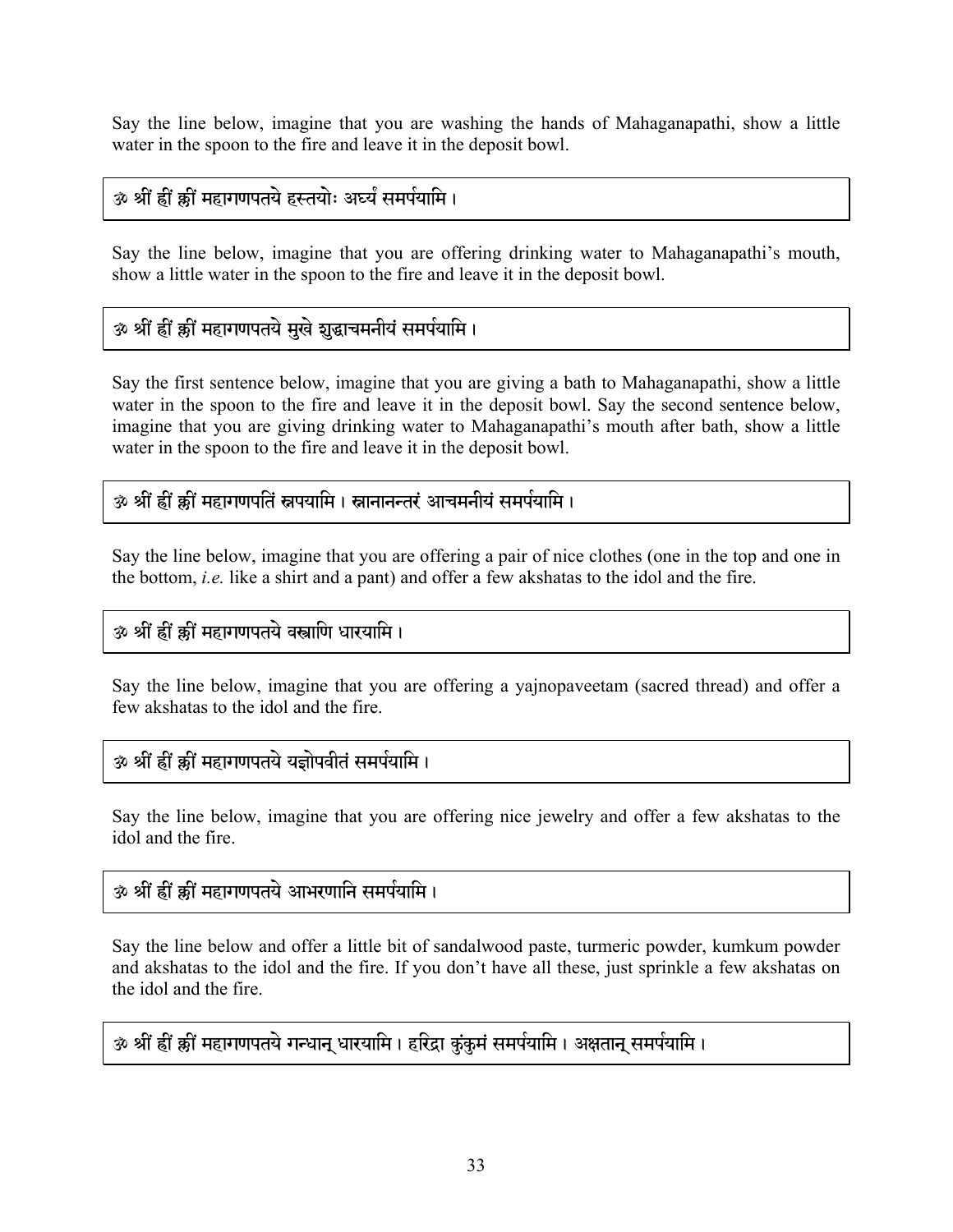Keep sprinkling a few flowers or flower petals or akshatas on the idol and the fire while reading the following 16 names of Mahaganapathi. Make sure you put very little amount of materials in the fire, so that you don't extinguish it accidentally. Offer most things to the idol instead. Just offer a token amount in the fire.

```
ॐ श्रीं ह्रीं क्लीं महागणपतये पुष्पैः पुजयामि । ॐ सुमुखाय नमः । ॐ एकदन्ताय नमः । ॐ कपिलाय नमः । ॐ
गजकर्णकाय नमः। ॐ लंबोदराय नमः। ॐ विकटाय नमः। ॐ विघ्नराजाय नमः। ॐ धूमकेतवे नमः। ॐ
गणाध्यक्षाय नमः । ॐ फालचन्द्राय नमः । ॐ गजाननाय नमः । ॐ वकतुंडाय नमः । ॐ शुर्पकर्णाय नमः । ॐ
हेरंबाय नमः । ॐ स्कन्दपूर्वजाय नमः । ॐ सिद्धिविनायकाय नमः । ॐ श्री महागणाधिपतये नमः ।
```
Say the following line and show the incense stick lighted before to the fire and the idol.

### ॐ श्रीं ह्रीं क्लीं महागणपतये धूपं आघ्रापयामि।

Say the following line and show the lamp lighted before to the fire and the idol. Then show a little water in the spoon to the fire and idol and leave it in the deposit bowl.

### ॐ श्रीं ह्रीं क्लीं महागणपतये दीपं दर्शयामि । आचमनीयं समर्पयामि ।

Say the first sentence below, show one of the two food items you prepared (or fruits) to god and imagine that he tasted it. If you know the standard procedure of offering *naivedyam* with the Gayatri mantra, you can do it. Else, don't worry and just say the line below. When saying the second line, imagine that you are offering a nice *taamboolam* (*paan*) to Mahaganapathi and offer some akshatas in their place to the idol and the fire.

### ॐ श्रीं ह्रीं क्लीं महागणपतये नैवेद्यं समर्पयामि । ताम्बूलं समर्पयामि ।

Place a little camphor on a camphor container or a plate, light it and make a clockwise vertical circle in the air with the plate in front of the fire. Say the line below while you do it.

### ॐ श्रीं ह्यीं क्कीं महागणपतये कर्पूरनीराजनं समर्पयामि।

Take a small flower (or some akshatas) in your right hand, say the following and offer the flower to the idol (and perhaps a couple of petals into the fire). If you know "Narayana Sooktam" and/or Mantrapushpam (and if you have time), read them first and then say the line below. Otherwise, just this line will do. Imagine that you are offering a flower that captures the essence of all mantras.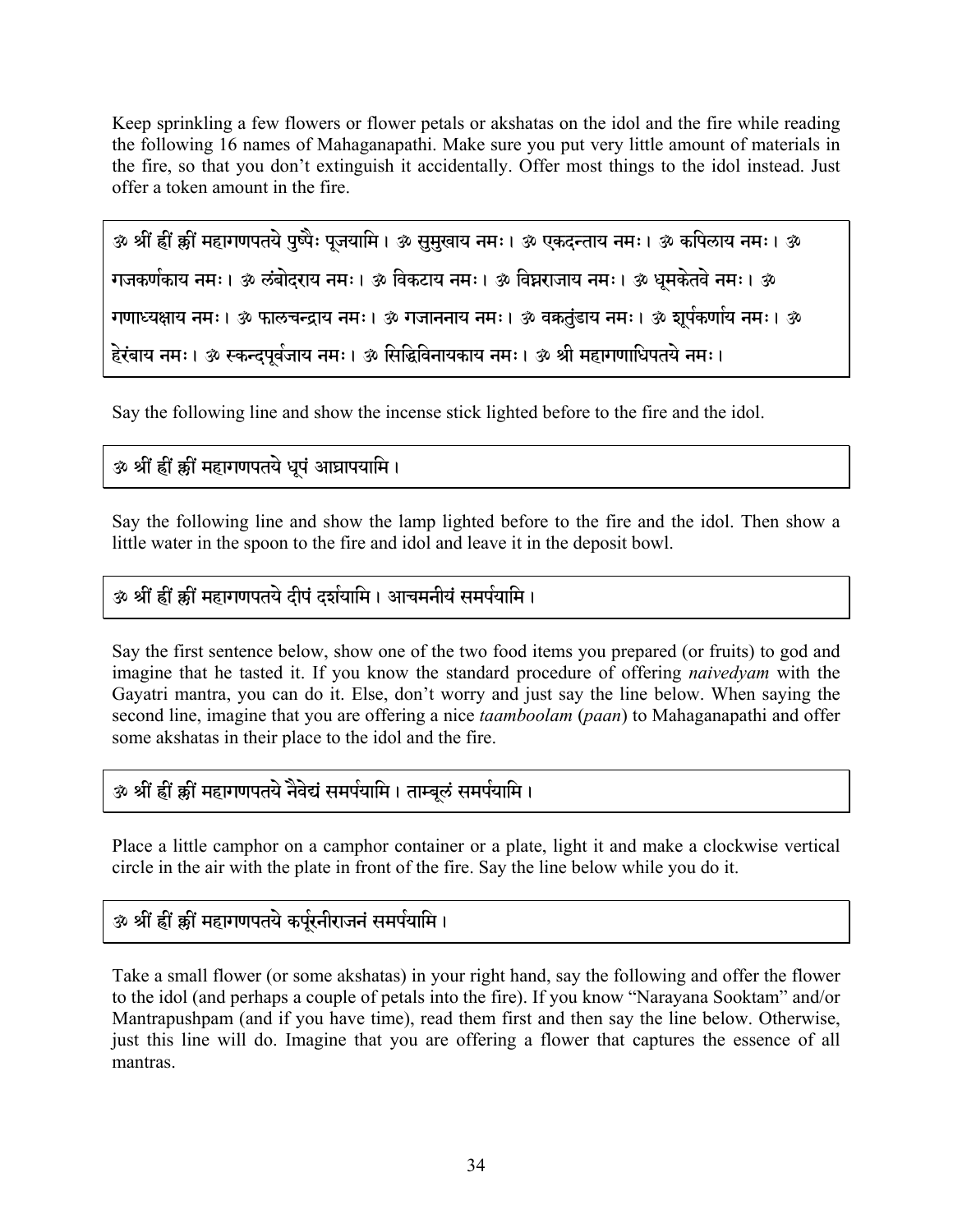### ॐ श्रीं ह्रीं क्रीं महागणपतये मन्त्रपृष्पं समर्पयामि।

Say the following and bow before Mahaganapathi mentally. Of course, you can also get up, go around the homa kundam once or thrice and bow down (or kneel down or lie down) in front of the fire, if you are not in a hurry. If someone looks at you from the roof or sky, it should look like you are going around the fire in clockwise directions.

### ॐ श्रीं ह्रीं झ्रीं महागणपतये प्रदक्षिण नमस्कारान् समर्पयामि।

While you do all this, make sure that the fire gets going. Keep placing more dry coconut pieces if necessary to keep the fire going. It may be tricky the first few times, but you will get used to it. When necessary, you can sprinkle a little camphor powder in the fire to make it bigger.

# **Appendix D: Practical Tips and Hints**

Here are some hints related to practical aspects of homam:

(1) In the beginning, there may be problems with maintaining the fire. New dry coconut pieces (or wood pieces) have to be put in the fire while old pieces are still burning, in order to keep the fire going. One's ability to estimate how long a dry coconut piece can sustain fire will improve with time.

(2) If the fire completely goes away, sprinkling some camphor powder on the hot pieces can bring the fire back. That fire can be sustained by placing new pieces.

(3) If only a small amount of akshatas are offered during pooja (one or two akshatas each time) and placed on a coconut piece, they will eventually burn.

(4) When offering a flower, if only a petal is placed on a coconut piece and the rest of the flower is placed near the idol, it has a better chance of burning fully in the fire without creating problems to the fire. Of course, in a homam performed with a big fire, full flowers burn easily.

(5) If small amounts are offered, it works better (when the fire is also small).

(6) If merely a drop of ghee is offered each time, less smoke is generated.

(7) Wood generates smoke. But dry coconut generates very little smoke. It generates smokes mainly at the end when the fire goes away. If the homa kundam is close to a window and the window is opened at the end, that may be sufficient to drive the little smoke out.

(8) Apart from mantras of Ganapathi, mantras of other deities can be offered in the fire while imagining them to be different manifestations of Maha Ganapathi.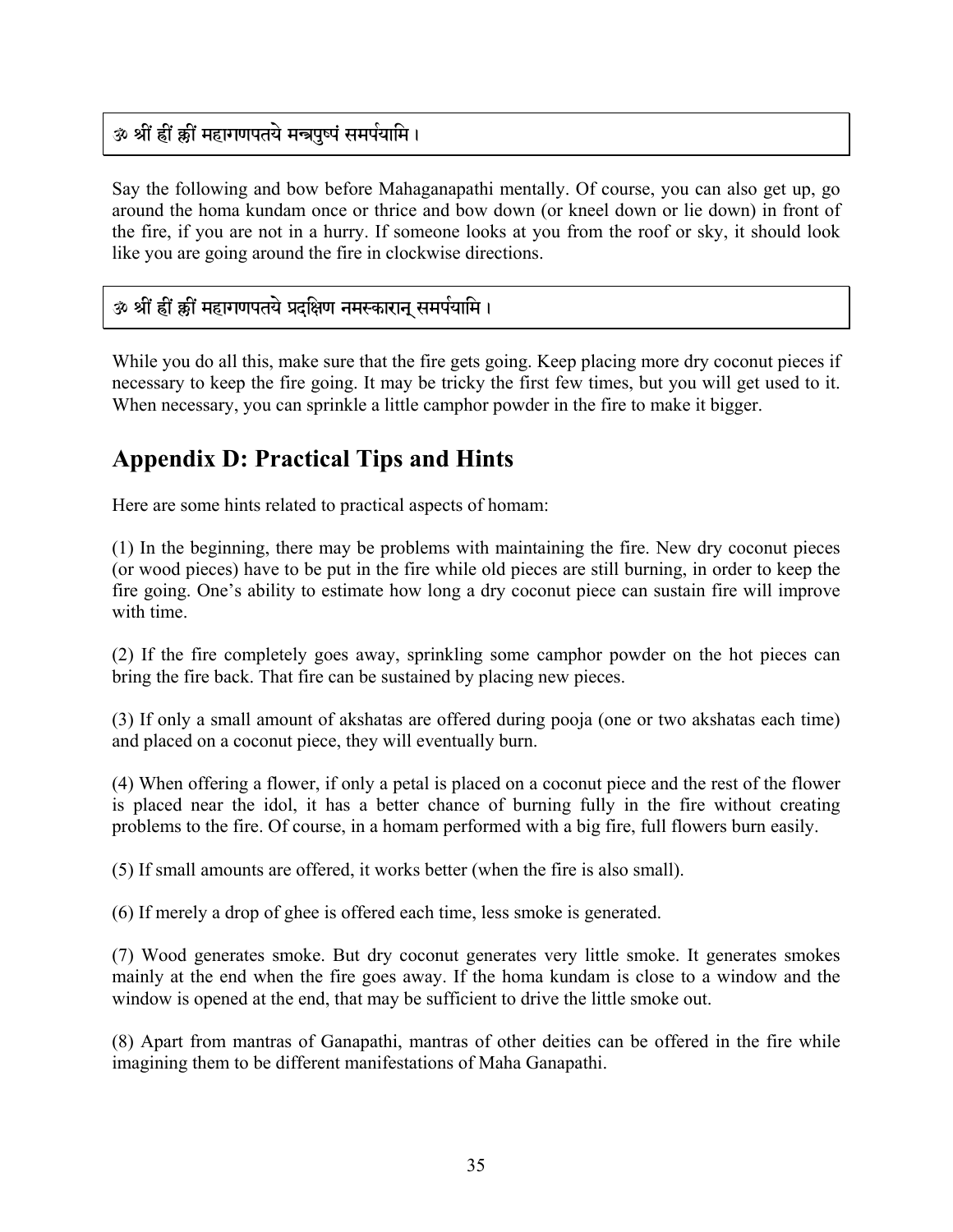(9) Vedic hymns have an indescribable power. Even one chanting them without knowing the meaning will find a lot of peace, happiness and bliss through them after repeated chanting. One should try Ganapathi Atharva Seersham.

(10) It is a very good idea to keep the body as still as possible, with minimal movement of only those body parts that must move (*e.g.* arm and mouth). It will maximize the positive spiritual benefit from homam.

(11) It is a good idea to keep atleast two coconut pieces burning all the time. Even if the fire in one becomes weak, the other piece can help re-ignite it.

(12) If one puts a lot of oil or ghee in a pan and heats it, it generates smoke as the ghee burns. If one puts too little oil in a pan and tries to fry vegetables, they burn and generate smoke. If one puts the right balance of oil and vegetables, they get cooked properly and there is no smoke. Similarly, if one puts the right balance of ghee and solid materials, they burn without smoke. There will be some smoke only at the end, when the fire goes off. Wood, on the other hand, is different from dry coconut and generates more smoke.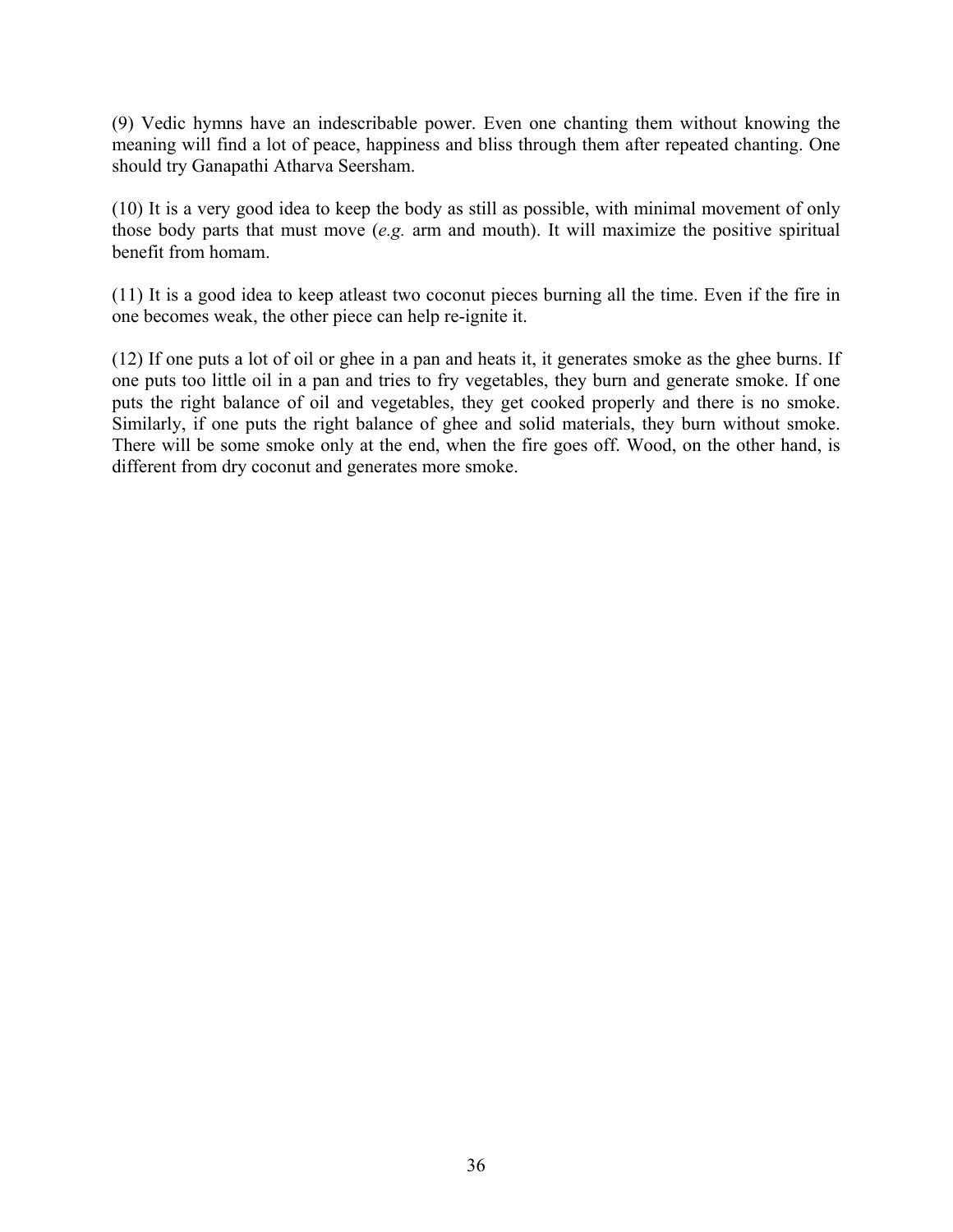Ganapati (Ganesha) Sarvabhista Siddha Mantra गणपति सर्वाभिष्ट सिद्धि मन्त्र

मन्त्र वक्रतुण्डाय हुम्

विनियोग: ॐ अस्य श्रीगणेशमन्त्रस्य भार्गवऋषिरनुष्टुप छन्दः विघ्नेशो देवता वं बीजं यंशक्तिर्ममाभीष्टसिद्धये जपे विनियोगः ।

करन्यास ॐ वं नमः अंगुष्ठाभ्यां नमः ॐ क्रं नमः तर्जनीभ्यां नमः ॐ तुं नमः मध्यमाभ्यां नमः ॐ डां नमः अनामिकाभ्यां नमः ॐ यं नमः कनिष्ठिकाभ्यां नमः ॐ हुम् नमः करतलकरपृठाभ्यां नमः

हृदयादिन्यास (षडगंन्यास) ॐ वं नमः हृदयाय नमः ॐ क्रं नमः शिरसे स्वाहा ॐ तुं नमः शिखायै वषट् ॐ डां नमः कवचाय हुम् ॐ यं नमः नेत्रत्रयाय वौषट ॐ हुँ नमः अस्त्राय फट्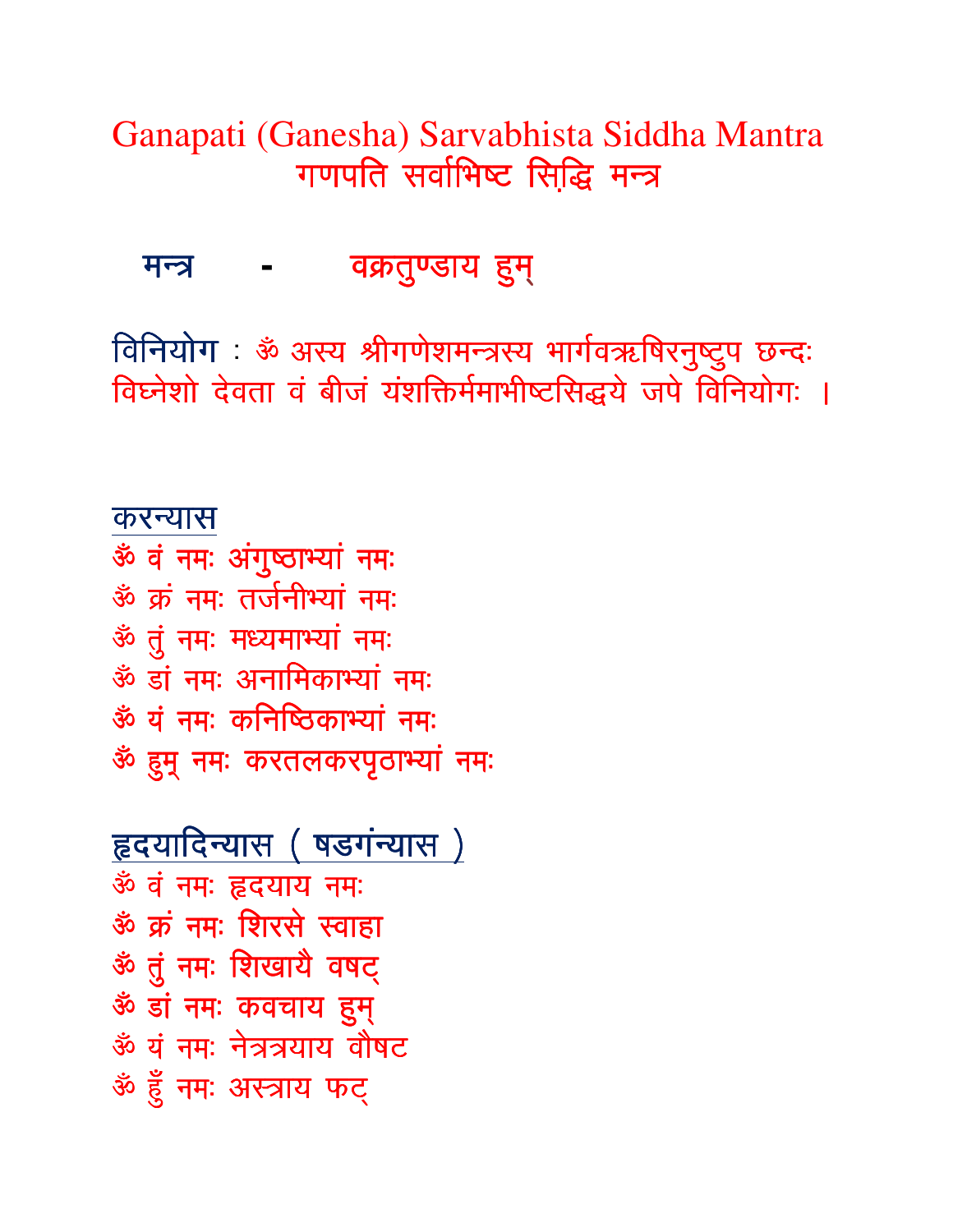# सर्वागंन्यास

ॐ वं नमः भ्रूमध्ये ॐ क्रं नमः कण्ठे ॐ तुं नमः हृदये ॐ डां नमः नाभौ ॐ यं नमः लिगें ॐ हुम् नमः पादयो ॐ वक्रतुण्डाय हुम् सर्वागे

# ધ્યાન

उद्यद्दिनेश्वररुचि निजहस्तपद्मैः पाशांकुशाभयवरान् दधतं गजास्यम रक्ताम्बरं सकलदुःखहरं गणेशं ध्यायेत् प्रसन्नमखिलाभरणाभिरामम्

पुरश्चरण विधि : कोई भी मन्त्र तब तक सिद्ध नही होता जब तक उसको गुरू से प्राप्त कर उसका पुरश्चरण नही किया जाता एवं बिना सिद्ध किये किसी भी मन्त्र को जपने से कोई लाभ नही है। सबसे पहले इस मन्त्र को अपने गुरू से प्राप्त करें उसके पश्चात इस मन्त्र का 6 लाख की संख्या में जप करें । इसके पश्चात 60 हजार मन्त्रो से होम 6 हजार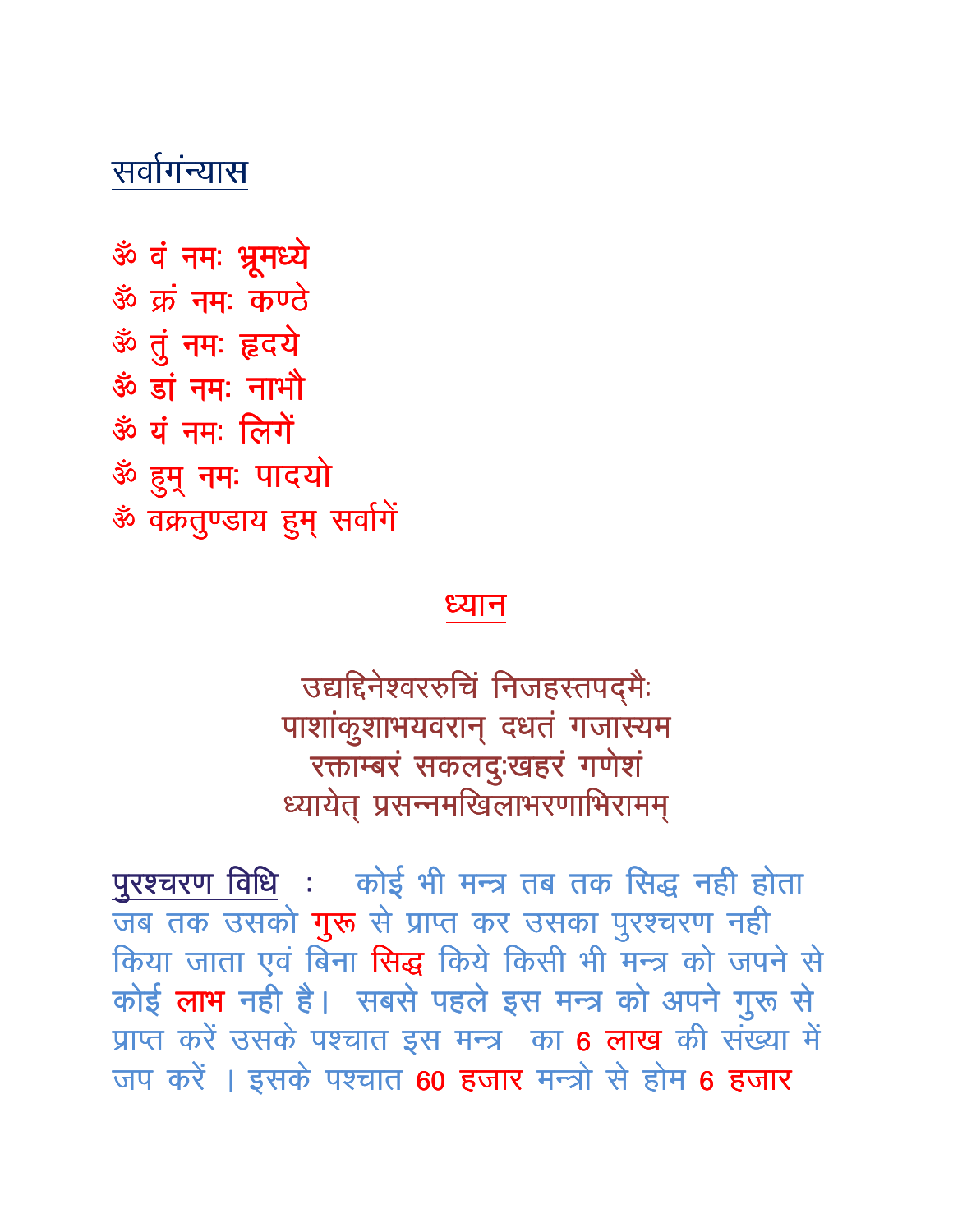मन्त्रो से तर्पण 600 मन्त्रो से मार्जन करें । इसके पश्चात ब्राहमणो को भोजन करायें। जब इस मन्त्र का पुरश्चरण हो जाये तो उसके पश्चात **गुरू की आज्ञा से** किसी भी इच्छा की पूर्ति के लिए इस मन्त्र का प्रयोग किया जा सकता है।



 **Shri Yogeshwaranand Ji +919917325788,+91 9675778193 shaktisadhna@yahoo.com www.anusthanokarehaysa.com**

**Some Of the Books Written By Shri Yogeshwarnand Ji** 

**For Purchasing the books contact +919410030994**

 **1. Mahavidya Shri Baglamukhi Sadhana Aur Siddhi**